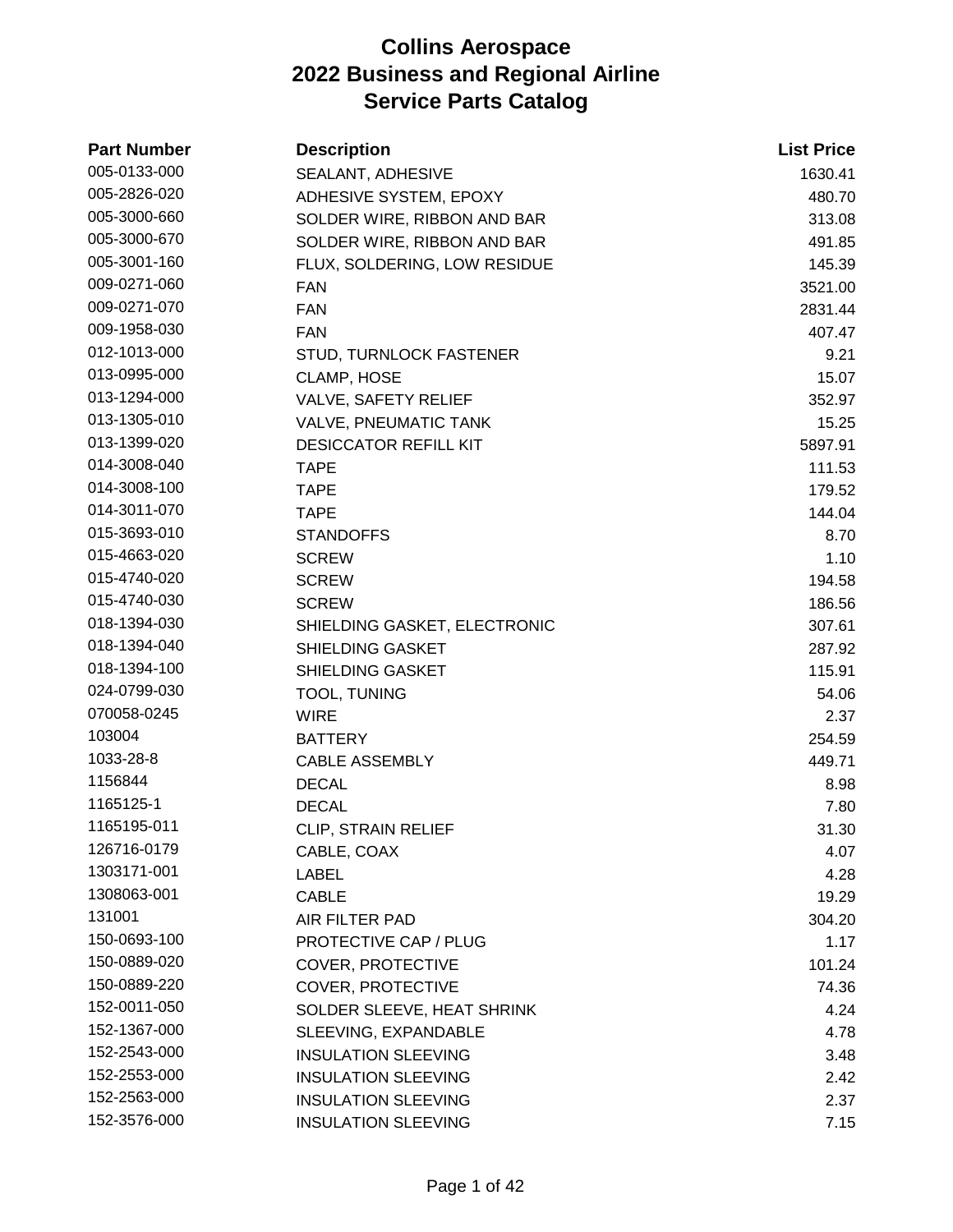| <b>Part Number</b> | <b>Description</b>         | <b>List Price</b> |
|--------------------|----------------------------|-------------------|
| 152-3584-000       | <b>INSULATION SLEEVING</b> | 2.77              |
| 152-3987-000       | SLEEVING, INSULATION       | 2.14              |
| 152-5064-000       | SOLDER SLEEVE, HEAT SHRINK | 2.37              |
| 183-1162-000       | <b>CAPACITOR</b>           | 35.28             |
| 183-1277-010       | <b>CAPACITOR</b>           | 28.36             |
| 183-1277-020       | <b>CAPACITOR</b>           | 27.46             |
| 183-1277-110       | <b>CAPACITOR</b>           | 45.20             |
| 183-1277-270       | <b>CAPACITOR</b>           | 36.14             |
| 183-1277-280       | <b>CAPACITOR</b>           | 30.54             |
| 183-1277-350       | <b>CAPACITOR</b>           | 29.13             |
| 183-1277-400       | <b>CAPACITOR</b>           | 35.11             |
| 183-1277-410       | <b>CAPACITOR</b>           | 32.24             |
| 183-1277-440       | <b>CAPACITOR</b>           | 30.29             |
| 183-1277-510       | <b>CAPACITOR</b>           | 43.03             |
| 183-1277-530       | <b>CAPACITOR</b>           | 32.44             |
| 183-1277-740       | <b>CAPACITOR</b>           | 32.75             |
| 183-1277-770       | <b>CAPACITOR</b>           | 34.35             |
| 183-1277-940       | <b>CAPACITOR</b>           | 43.23             |
| 183-1282-130       | <b>CAPACITOR</b>           | 51.38             |
| 183-1471-080       | <b>CAPACITOR</b>           | 6.51              |
| 183-1471-240       | <b>CAPACITOR</b>           | 41.24             |
| 183-1471-480       | <b>CAPACITOR</b>           | 6.67              |
| 183-1504-020       | <b>CAPACITOR</b>           | 9.60              |
| 183-1504-040       | <b>CAPACITOR</b>           | 5.96              |
| 183-1504-050       | <b>CAPACITOR</b>           | 12.54             |
| 183-1504-060       | <b>CAPACITOR</b>           | 9.43              |
| 183-1504-100       | <b>CAPACITOR</b>           | 5.81              |
| 183-1504-120       | <b>CAPACITOR</b>           | 10.44             |
| 183-1504-140       | <b>CAPACITOR</b>           | 6.47              |
| 183-1504-180       | <b>CAPACITOR</b>           | 6.47              |
| 183-1504-200       | <b>CAPACITOR</b>           | 11.06             |
| 183-1504-210       | <b>CAPACITOR</b>           | 9.31              |
| 183-1504-240       | <b>CAPACITOR</b>           | 6.40              |
| 183-1504-250       | <b>CAPACITOR</b>           | 6.25              |
| 183-1504-260       | <b>CAPACITOR</b>           | 7.07              |
| 183-1504-290       | <b>CAPACITOR</b>           | 6.53              |
| 183-1504-310       | <b>CAPACITOR</b>           | 8.74              |
| 183-1504-330       | <b>CAPACITOR</b>           | 5.65              |
| 183-1504-350       | <b>CAPACITOR</b>           | 6.94              |
| 183-1504-360       | <b>CAPACITOR</b>           | 7.18              |
| 183-1504-390       | <b>CAPACITOR</b>           | 8.61              |
| 183-1504-420       | <b>CAPACITOR</b>           | 7.41              |
| 183-1504-430       | <b>CAPACITOR</b>           | 10.15             |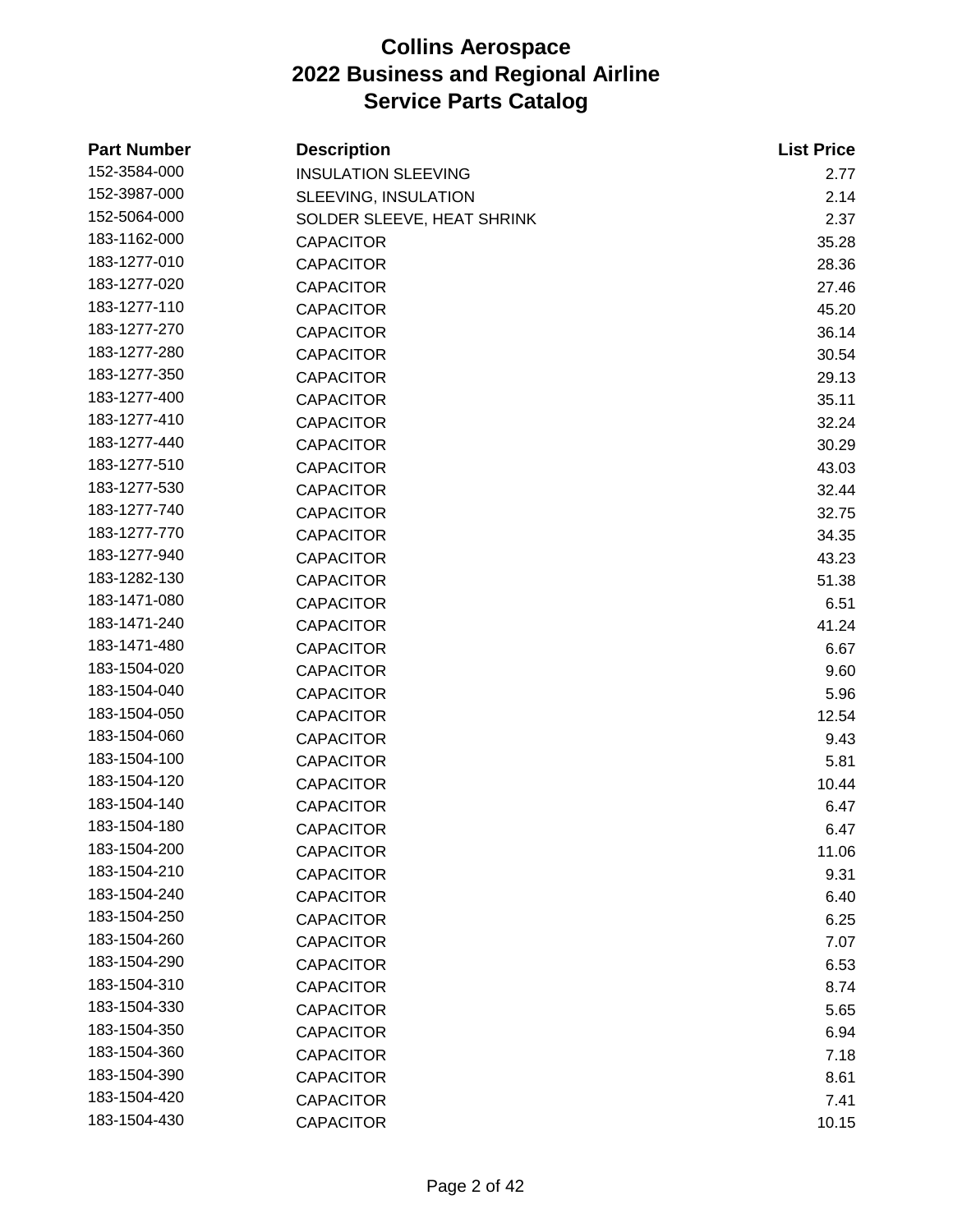| <b>Part Number</b> | <b>Description</b> | <b>List Price</b> |
|--------------------|--------------------|-------------------|
| 183-1504-460       | <b>CAPACITOR</b>   | 9.30              |
| 183-1504-470       | <b>CAPACITOR</b>   | 21.51             |
| 183-1504-510       | <b>CAPACITOR</b>   | 8.39              |
| 183-1504-520       | <b>CAPACITOR</b>   | 7.04              |
| 183-1504-540       | <b>CAPACITOR</b>   | 8.11              |
| 183-1504-640       | <b>CAPACITOR</b>   | 9.84              |
| 183-1504-670       | <b>CAPACITOR</b>   | 6.90              |
| 183-1504-710       | <b>CAPACITOR</b>   | 8.42              |
| 183-1504-750       | <b>CAPACITOR</b>   | 7.89              |
| 183-1504-830       | <b>CAPACITOR</b>   | 9.73              |
| 183-1510-010       | <b>CAPACITOR</b>   | 11.25             |
| 183-1510-040       | <b>CAPACITOR</b>   | 28.23             |
| 183-1535-010       | <b>CAPACITOR</b>   | 8.12              |
| 183-1538-020       | <b>CAPACITOR</b>   | 6.23              |
| 183-1542-010       | <b>CAPACITOR</b>   | 2.29              |
| 183-1542-020       | <b>CAPACITOR</b>   | 2.37              |
| 183-1662-020       | <b>CAPACITOR</b>   | 42.66             |
| 183-1879-020       | <b>CAPACITOR</b>   | 2.59              |
| 183-2341-000       | <b>CAPACITOR</b>   | 33.43             |
| 184-0469-010       | <b>CAPACITOR</b>   | 52.07             |
| 184-0469-030       | <b>CAPACITOR</b>   | 41.69             |
| 184-0471-870       | <b>CAPACITOR</b>   | 235.61            |
| 184-0480-330       | <b>CAPACITOR</b>   | 56.07             |
| 184-0490-250       | <b>CAPACITOR</b>   | 77.92             |
| 184-0490-280       | <b>CAPACITOR</b>   | 64.10             |
| 184-0490-290       | <b>CAPACITOR</b>   | 89.27             |
| 184-0537-010       | <b>CAPACITOR</b>   | 237.75            |
| 184-0541-010       | <b>CAPACITOR</b>   | 405.40            |
| 184-2551-090       | <b>CAPACITOR</b>   | 8.83              |
| 184-5102-010       | <b>CAPACITOR</b>   | 56.65             |
| 184-5103-360       | <b>CAPACITOR</b>   | 41.64             |
| 184-6329-560       | <b>CAPACITOR</b>   | 96.96             |
| 184-7650-000       | <b>CAPACITOR</b>   | 7.34              |
| 184-9086-030       | <b>CAPACITOR</b>   | 5.67              |
| 184-9086-210       | <b>CAPACITOR</b>   | 16.81             |
| 184-9086-310       | <b>CAPACITOR</b>   | 12.98             |
| 184-9086-460       | <b>CAPACITOR</b>   | 8.79              |
| 184-9086-490       | <b>CAPACITOR</b>   | 11.23             |
| 184-9086-640       | <b>CAPACITOR</b>   | 8.08              |
| 184-9086-660       | <b>CAPACITOR</b>   | 19.33             |
| 184-9086-730       | <b>CAPACITOR</b>   | 42.56             |
| 184-9087-490       | <b>CAPACITOR</b>   | 11.63             |
| 184-9088-200       | CAPACITOR          | 21.84             |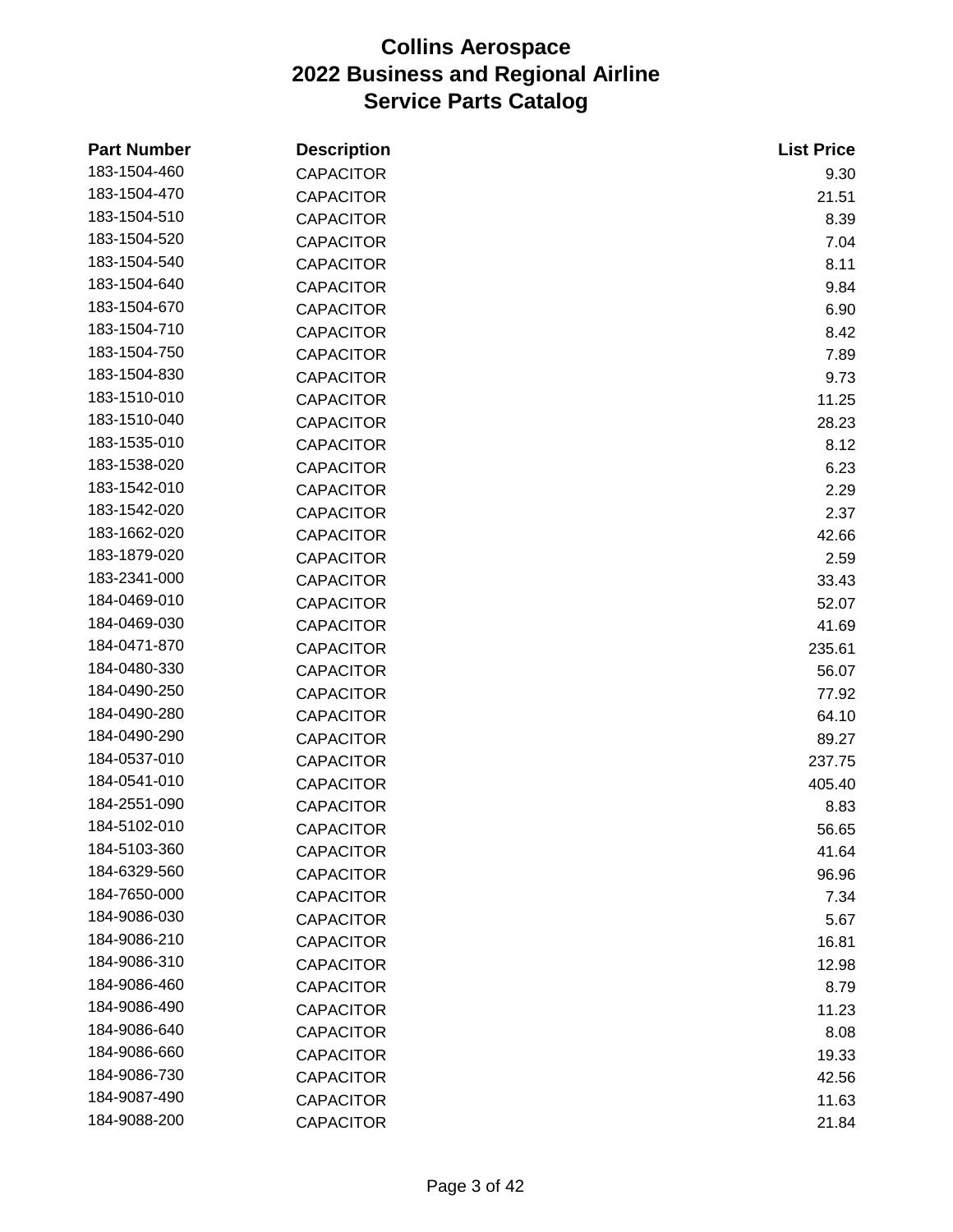| <b>Part Number</b> | <b>Description</b>            | <b>List Price</b> |
|--------------------|-------------------------------|-------------------|
| 184-9088-280       | <b>CAPACITOR</b>              | 26.39             |
| 184-9088-310       | <b>CAPACITOR</b>              | 28.98             |
| 184-9102-040       | <b>CAPACITOR</b>              | 8.62              |
| 184-9102-070       | <b>CAPACITOR</b>              | 7.18              |
| 184-9102-140       | <b>CAPACITOR</b>              | 8.27              |
| 184-9102-160       | <b>CAPACITOR</b>              | 27.57             |
| 184-9102-250       | <b>CAPACITOR</b>              | 12.44             |
| 184-9102-350       | <b>CAPACITOR</b>              | 2.29              |
| 184-9102-390       | <b>CAPACITOR</b>              | 8.03              |
| 184-9102-470       | <b>CAPACITOR</b>              | 3.16              |
| 184-9102-510       | <b>CAPACITOR</b>              | 2.61              |
| 184-9102-520       | <b>CAPACITOR</b>              | 8.35              |
| 184-9102-540       | <b>CAPACITOR</b>              | 8.72              |
| 184-9102-580       | <b>CAPACITOR</b>              | 8.27              |
| 184-9102-590       | <b>CAPACITOR</b>              | 16.91             |
| 184-9102-610       | <b>CAPACITOR</b>              | 8.35              |
| 184-9102-620       | <b>CAPACITOR</b>              | 8.35              |
| 184-9102-630       | <b>CAPACITOR</b>              | 32.11             |
| 184-9102-690       | <b>CAPACITOR</b>              | 12.44             |
| 184-9102-790       | <b>CAPACITOR</b>              | 7.18              |
| 184-9102-830       | <b>CAPACITOR</b>              | 8.03              |
| 184-9102-840       | <b>CAPACITOR</b>              | 8.11              |
| 184-9102-930       | <b>CAPACITOR</b>              | 37.99             |
| 184-9103-830       | <b>CAPACITOR</b>              | 163.57            |
| 184-9113-080       | <b>CAPACITOR</b>              | 3.68              |
| 184-9116-010       | <b>CAPACITOR</b>              | 162.09            |
| 192-0008-010       | <b>WINDOW</b>                 | 566.34            |
| 192-0084-290       | PROTECTIVE DISPLAY COVER      | 175.47            |
| 192-0509-080       | <b>OPTICAL ELEMENTS</b>       | 5879.52           |
| 192-0509-160       | <b>FILTER GLASS</b>           | 6101.95           |
| 192-2071-010       | <b>WEDGE, LIGHTING</b>        | 1072.57           |
| 192-2071-030       | <b>WEDGE, LIGHTING</b>        | 1950.00           |
| 192-2074-010       | <b>LIGHTING WEDGE</b>         | 713.39            |
| 192-2074-030       | <b>WEDGE</b>                  | 747.01            |
| 200-0782-000       | LEAD, ELECTRICAL              | 55.23             |
| 200-1122-010       | MISC MECHANICAL, RUBBER PARTS | 6.12              |
| 200-1399-000       | <b>O-RING GASKET</b>          | 12.53             |
| 200-2327-010       | <b>ISOLATOR, VIBRATION</b>    | 99.84             |
| 200-2334-040       | SILICONE RUBBER O-RING        | 18.01             |
| 200-2334-190       | SILICONE RUBBER O-RING        | 3.93              |
| 200-2334-200       | SILICONE RUBBER O-RING        | 4.18              |
| 200-2338-390       | PACKING, PREFORMED            | 11.16             |
| 200-2394-010       | <b>GASKET</b>                 | 20.58             |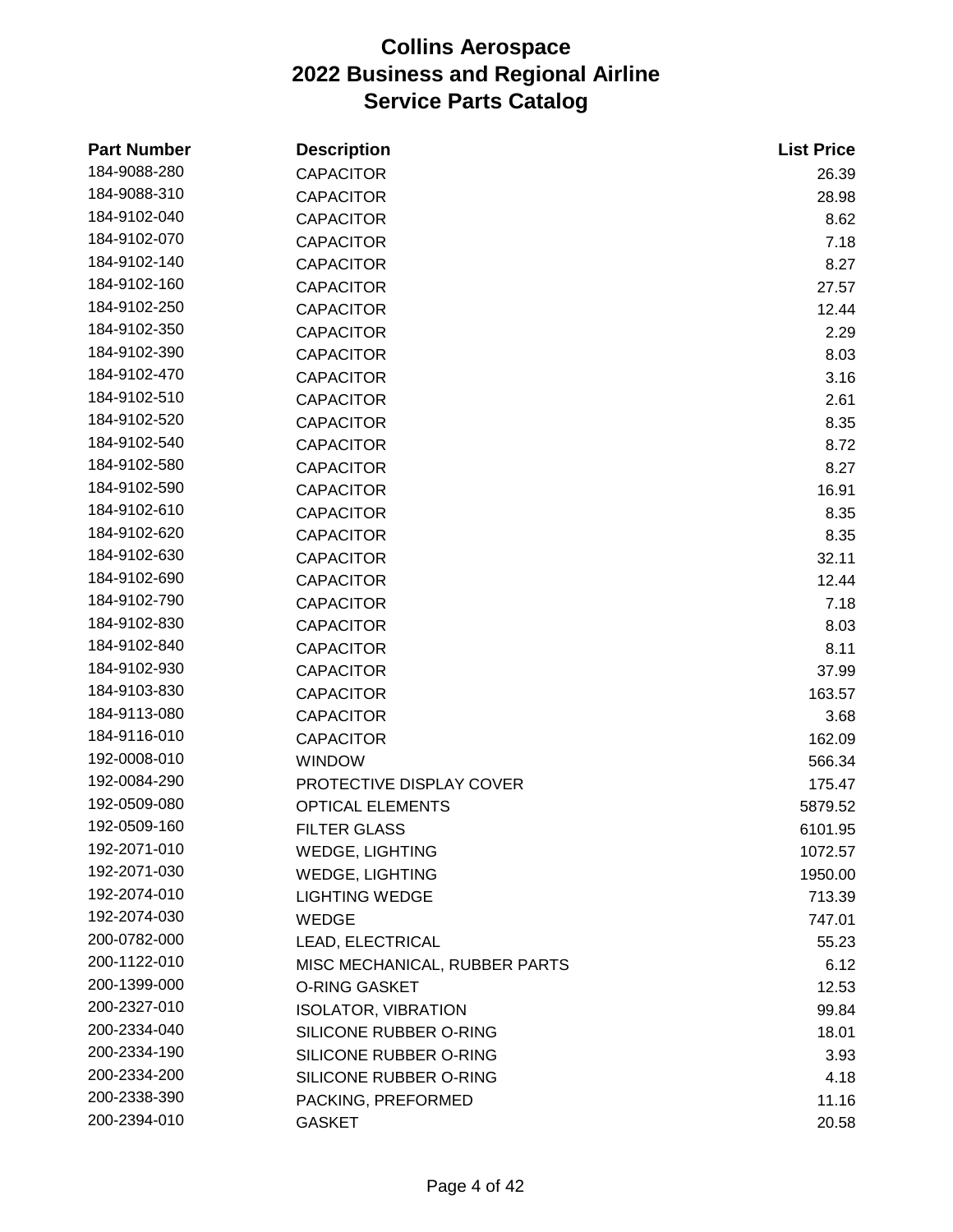| <b>Part Number</b> | <b>Description</b>                  | <b>List Price</b> |
|--------------------|-------------------------------------|-------------------|
| 200-2501-010       | <b>ISOLATOR, VIBRATION</b>          | 150.90            |
| 201-0006-000       | <b>GROMMET, RUBBER</b>              | 2.70              |
| 201-1040-000       | <b>GROMMET, RUBBER</b>              | 2.38              |
| $2011 - 1 - 1$     | <b>MDSB CABLE</b>                   | 11.77             |
| $2016 - 1 - 1$     | PASS - THRU ADAPTER ASSEMBLY        | 99.95             |
| 206-0075-010       | CONNECTOR, RECEPTACLE               | 364.75            |
| 206-0102-250       | CONNECTOR, DUST CAP                 | 3.67              |
| 214-29             | <b>TRANSFORMER</b>                  | 175.88            |
| 220-0067-290       | SOCKET, INTEGRATED CIRCUIT          | 10.25             |
| 221-0124-010       | <b>BATTERY</b>                      | 104.12            |
| 221-0124-030       | BATTERY, LITHIUM / THIONYL CHLORIDE | 499.64            |
| 221-0124-040       | <b>BATTERY</b>                      | 203.08            |
| 221-0172-010       | PRIMARY BATTERY                     | 105.64            |
| 221-1509-010       | <b>BATTERY</b>                      | 330.11            |
| 229-0179-000       | <b>RESOLVER</b>                     | 1894.72           |
| 229-0501-010       | STATOR, GYRO MOTOR                  | 2702.14           |
| 230-0303-050       | <b>MOTOR</b>                        | 1889.10           |
| 230-0634-050       | <b>MOTOR</b>                        | 4340.28           |
| 240-1623-000       | <b>INDUCTOR</b>                     | 11.88             |
| 240-2031-000       | COIL                                | 5.03              |
| 240-2042-000       | COIL                                | 5.20              |
| 240-2052-010       | <b>INDUCTOR</b>                     | 4.43              |
| 240-2691-200       | <b>COIL</b>                         | 17.79             |
| 240-2715-270       | COIL                                | 6.12              |
| 240-2715-320       | COIL                                | 22.74             |
| 240-2962-520       | <b>INDUCTOR, POWER</b>              | 15.11             |
| $2401 - 1 - 1$     | <b>RETAINER</b>                     | 36.04             |
| 2401-1-2           | STANDOFF BEZEL PIN                  | 16.17             |
| 2401-1-6           | TOOL, REMOVABLE BEZEL               | 1007.82           |
| 2401-1-21          | STANDOFF BEZEL PIN                  | 29.00             |
| 2401-1-22          | STANDOFF BEZEL PIN                  | 43.54             |
| 241-0736-010       | <b>FILTER</b>                       | 11.74             |
| 241-0942-130       | <b>FILTER</b>                       | 17.30             |
| 242-0503-010       | <b>COIL</b>                         | 2.71              |
| 2440-1100-2        | SMALL BEZEL PEG. UNPLATED           | 720.76            |
| 2440-110-1         | BEZEL, REMOVABLE, UNPLATED          | 871.27            |
| 2440-110-11XXXX-1  | <b>BEZEL ASSEMBLY</b>               | 492.32            |
| 2440-120-8XXXX-1   | <b>BEZEL ASSEMBLY</b>               | 396.20            |
| 2440-130-7XXXX-1   | <b>BEZEL ASSEMBLY</b>               | 154.71            |
| 2440-140-1         | BEZEL, REMOVABLE, UNPLATED          | 190.16            |
| 2440-140-12XXXX-1  | <b>BEZEL ASSEMBLY</b>               | 2017.91           |
| 2440-2100-1        | <b>BEZEL</b>                        | 972.66            |
| 246-0102-010       | MOUNT, RESILIENT                    | 168.50            |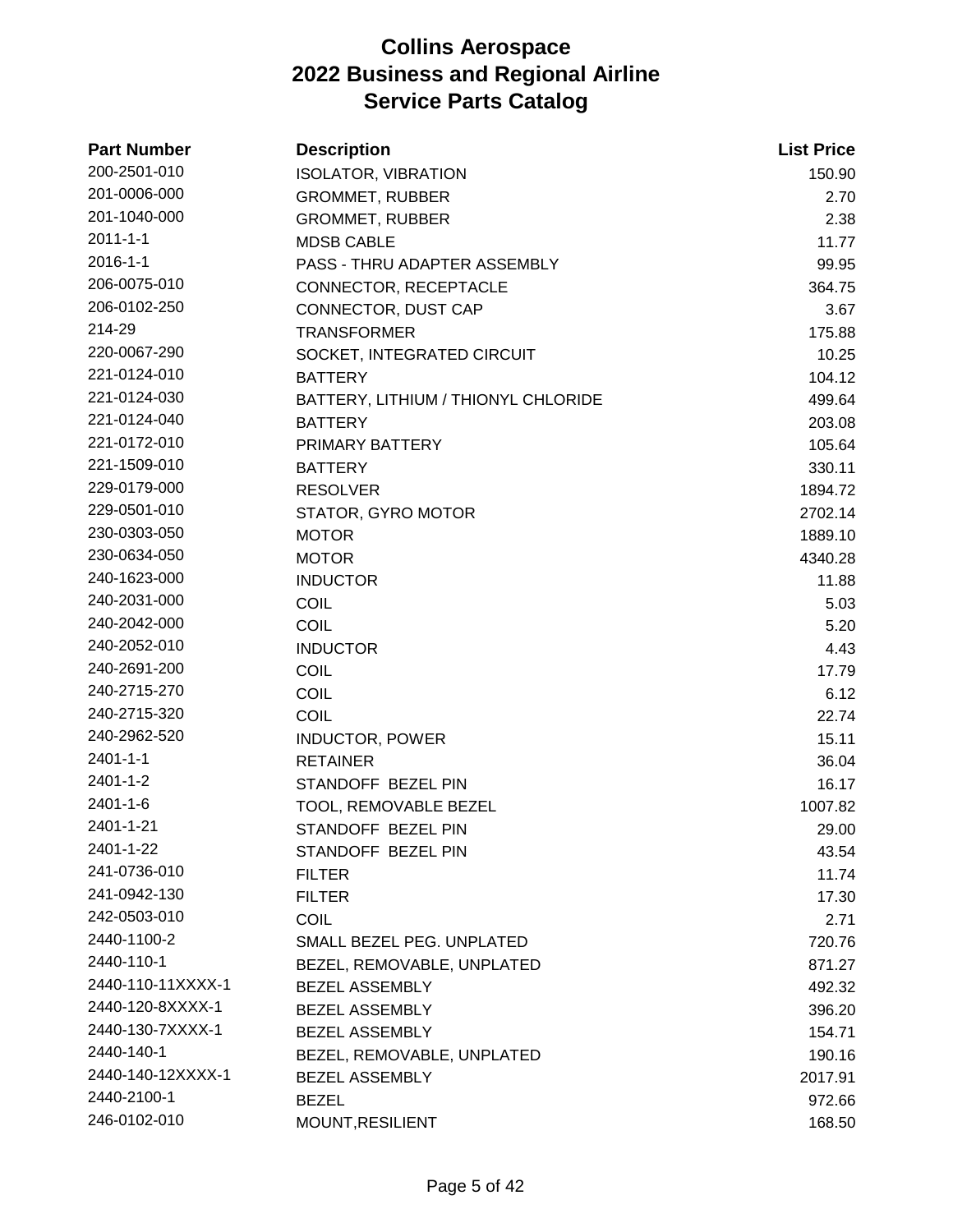| <b>Part Number</b> | <b>Description</b>          | <b>List Price</b> |
|--------------------|-----------------------------|-------------------|
| 246-0102-020       | MOUNT, RESILIENT            | 173.94            |
| 246-0199-080       | FAN ACCESSORY, ASSEMBLY     | 21.87             |
| 2490-110-1         | SMALL BEZEL PEG. UNPLATED   | 22.98             |
| 2490-130-1         | <b>BEZEL</b>                | 787.83            |
| 2490-130-12        | <b>BRACKET, MOUNTING</b>    | 1932.83           |
| 2490-130-1T17S     | <b>BEZEL</b>                | 1255.37           |
| 2490-190-1-T40SY   | <b>BEZEL</b>                | 3644.10           |
| 2492-2-11-T40PZ    | <b>BEAUTY RING</b>          | 654.37            |
| 2492-2-11-T40SZ    | <b>BEAUTY RING</b>          | 647.93            |
| 2492-2-13-T17SZ    | <b>BEAUTY RING</b>          | 597.97            |
| 2492-2-6           | <b>HEAD PHONE RING</b>      | 447.82            |
| 2500-5200-001      | <b>BACKSHELL CONN</b>       | 6365.19           |
| 2515-82-03H202     | <b>BEZEL</b>                | 4409.00           |
| 252-0042-030       | <b>FIBER OPTIC RECEIVER</b> | 1024.45           |
| 252-0042-040       | FIBER OPTIC RECEIVER        | 1010.83           |
| 252-0043-010       | FIBER OPTIC TRANSMITTER     | 1616.18           |
| 252-0043-020       | FIBER OPTIC TRANSMITTER     | 1427.58           |
| 256-0175-020       | <b>TUBE</b>                 | 10918.42          |
| 259-2900-180       | SWITCH, ROTARY              | 83.32             |
| 259-2900-190       | <b>SWITCH, ROTARY</b>       | 94.80             |
| 259-9628-210       | <b>SWITCH, ROTARY</b>       | 269.22            |
| 259-9628-510       | SWITCH, ROTARY              | 155.94            |
| 259-9628-520       | <b>SWITCH, ROTARY</b>       | 220.04            |
| 259-9628-540       | <b>SWITCH, ROTARY</b>       | 330.16            |
| 259-9628-570       | SWITCH, ROTARY              | 260.30            |
| 259-9628-660       | SWITCH, ROTARY              | 317.85            |
| 259-9628-700       | SWITCH, ROTARY              | 242.58            |
| 259-9628-710       | SWITCH, ROTARY              | 286.37            |
| 259-9628-870       | SWITCH, ROTARY              | 335.37            |
| 259-9628-900       | <b>SWITCH, ROTARY</b>       | 135.22            |
| 259-9628-910       | <b>SWITCH, ROTARY</b>       | 556.93            |
| 259-9628-920       | <b>SWITCH, ROTARY</b>       | 247.93            |
| 259-9628-930       | <b>SWITCH, ROTARY</b>       | 339.11            |
| 259-9628-940       | <b>SWITCH, ROTARY</b>       | 603.46            |
| 259-9628-950       | <b>SWITCH, ROTARY</b>       | 613.61            |
| 259-9628-960       | <b>SWITCH, ROTARY</b>       | 241.41            |
| 259-9628-980       | <b>SWITCH, ROTARY</b>       | 495.08            |
| 259-9628-990       | <b>SWITCH, ROTARY</b>       | 288.24            |
| 259-9686-010       | <b>SWITCH, ROTARY</b>       | 371.03            |
| 259-9686-020       | <b>SWITCH, ROTARY</b>       | 449.99            |
| 259-9686-030       | <b>SWITCH, ROTARY</b>       | 301.91            |
| 261-0017-010       | <b>CONNECTOR</b>            | 653.58            |
| 261-0054-010       | CONNECTOR, OPTICAL FIBER    | 185.33            |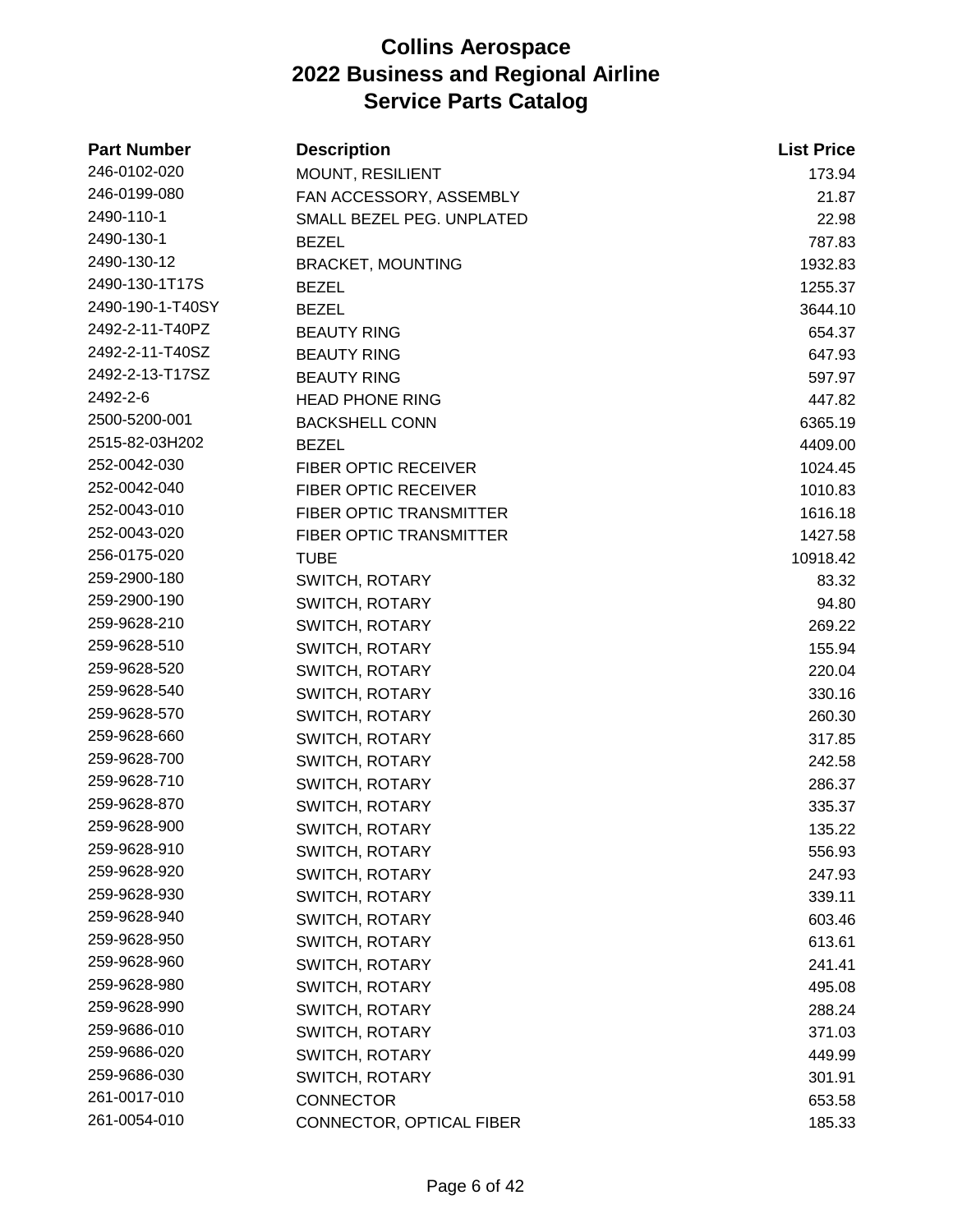| <b>Part Number</b> | <b>Description</b>             | <b>List Price</b> |
|--------------------|--------------------------------|-------------------|
| 262-0136-010       | <b>LAMP</b>                    | 9.21              |
| 262-0179-010       | LAMP, INDANDESCENT             | 25.35             |
| 262-1095-000       | LAMP, INDANDESCENT             | 6.50              |
| 262-1296-090       | FILTER, LAMP                   | 10.13             |
| 262-1296-830       | FILTER, LAMP                   | 44.19             |
| 262-1337-020       | LAMP, INDANDESCENT             | 4.97              |
| 262-1337-040       | LAMP, INDANDESCENT             | 5.33              |
| 262-1444-010       | INDICATOR, ELECTROMAGNETIC     | 3654.40           |
| 262-1444-020       | INDICATOR, ELECTROMAGNETIC     | 3800.00           |
| 262-1500-010       | LAMP, INDANDESCENT             | 22.62             |
| 262-1500-020       | LAMP, INDANDESCENT             | 24.25             |
| 262-1883-020       | LAMP, INDANDESCENT             | 10.15             |
| 262-2336-010       | LAMP, INDANDESCENT             | 43.24             |
| 262-2732-000       | LAMP, INDANDESCENT             | 11.92             |
| 264-0291-000       | <b>ELECTRIC FUSE</b>           | 11.36             |
| 264-0931-080       | FUSE, SUBMINIATURE             | 6.02              |
| 264-0964-020       | <b>FUSE</b>                    | 37.80             |
| 264-4140-000       | <b>CARTRIDGE FUSE</b>          | 33.21             |
| 266-0088-060       | <b>SWITCH ASSEMBLY</b>         | 44.39             |
| 266-0212-010       | <b>SWITCH</b>                  | 840.54            |
| 266-0324-010       | SWITCH, ROTARY                 | 798.45            |
| 266-0324-100       | <b>SWITCH, ROTARY</b>          | 1359.54           |
| 266-0324-130       | <b>SWITCH, ROTARY</b>          | 1795.96           |
| 266-5321-260       | <b>SWITCH, TOGGLE</b>          | 124.98            |
| 266-5321-310       | <b>SWITCH, TOGGLE</b>          | 81.59             |
| 266-5321-630       | <b>SWITCH</b>                  | 92.46             |
| 266-5321-700       | SWITCH, TOGGLE                 | 77.11             |
| 266-5404-020       | SWITCH, PUSHBUTTON             | 47.28             |
| 266-5404-140       | SWITCH, PUSHBUTTON             | 44.82             |
| 266-5415-590       | SWITCH, TOGGLE                 | 153.95            |
| 266-5444-060       | <b>SWITCH, TOGGLE</b>          | 47.40             |
| 266-6034-000       | SWITCH, PUSH BUTTON            | 22.62             |
| 266-6840-010       | <b>SWITCH</b>                  | 2004.20           |
| 266-7002-000       | <b>SWITCH</b>                  | 53.45             |
| 266-7508-100       | SWITCH, PUSH                   | 20.54             |
| 267-0500-010       | SWITCH, THERMOSTATIC           | 490.99            |
| 267-0500-030       | <b>SWITCH</b>                  | 749.22            |
| 269-2801-020       | ERDB AND X387 BACKLOAD         | 466.76            |
| 277-0417-020       | <b>OSCILLATOR, SAW</b>         | 1484.51           |
| 277-0825-030       | <b>OSCILLATOR</b>              | 192.94            |
| 277-0825-070       | OSCILLATOR, CRYSTAL CONTROLLED | 389.09            |
| 278-0365-070       | <b>TRANSFORMER</b>             | 179.80            |
| 278-0365-080       | <b>TRANSFORMER</b>             | 1139.22           |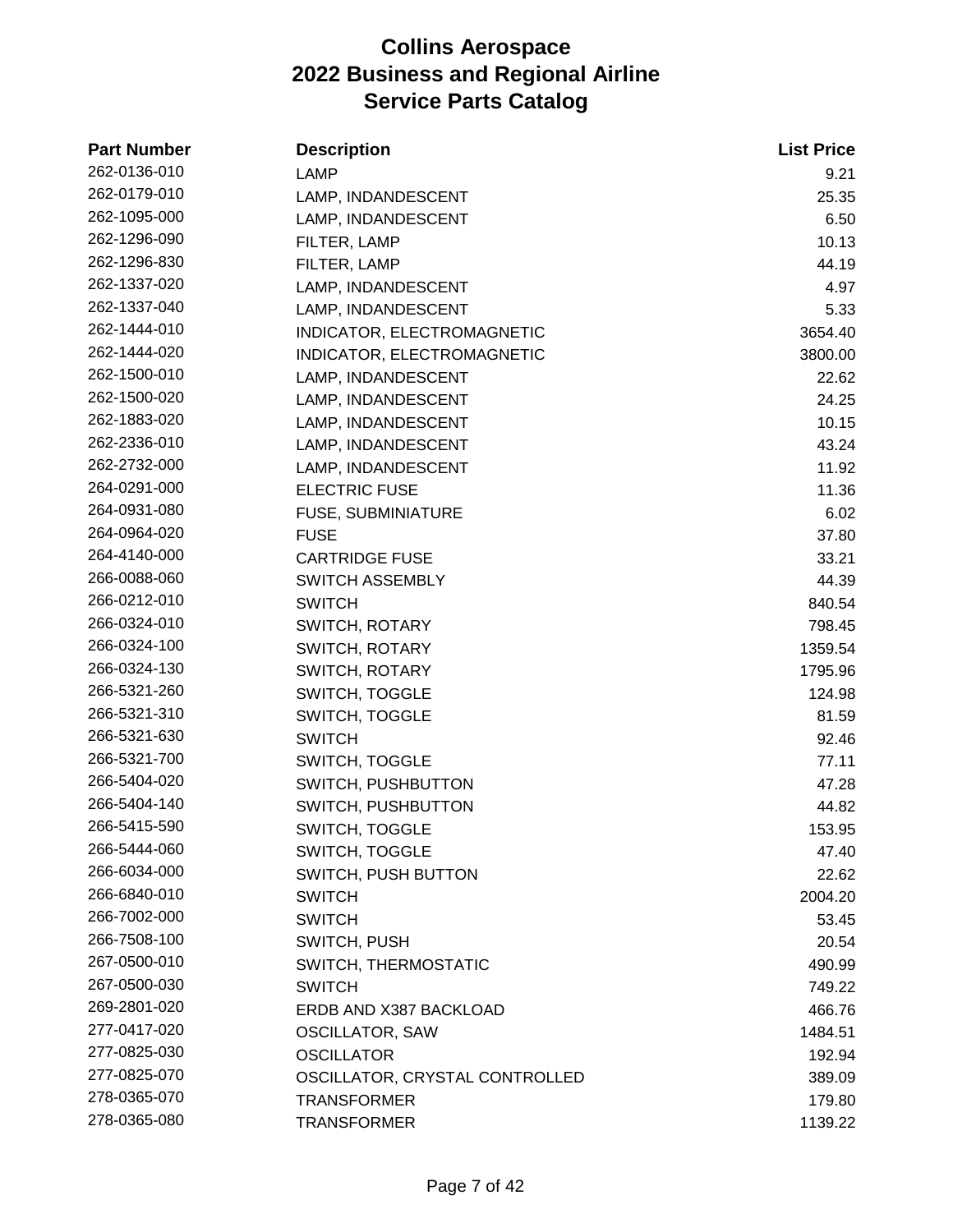| <b>Part Number</b> | <b>Description</b>            | <b>List Price</b> |
|--------------------|-------------------------------|-------------------|
| 278-0365-090       | <b>TRANSFORMER</b>            | 243.04            |
| 278-0491-120       | <b>TRANSFORMER</b>            | 71.99             |
| 278-0507-040       | COIL                          | 9.68              |
| 280-1327-010       | LABELS, NAMEPLATES AND TAGS   | 59.08             |
| 280-1368-430       | LABEL, PRESSURE SENSITIVE     | 8.56              |
| 280-1368-870       | LABEL, PRESSURE SENSITIVE     | 70.20             |
| 280-1368-990       | LABEL, PRESSURE SENSITIVE     | 89.15             |
| 280-2755-190       | LABEL, PRESSURE SENSITIVE     | 58.96             |
| 280-2755-200       | LABEL, PRESSURE SENSITIVE     | 57.45             |
| 280-2755-210       | LABEL, PRESSURE SENSITIVE     | 63.46             |
| 280-3441-000       | DECAL, CAUTION                | 39.46             |
| 280-3778-010       | LABEL, INFORMATION            | 31.73             |
| 280-3778-050       | LABEL, INFORMATION            | 29.72             |
| 280-3806-010       | PLATE - SHELF LIFE            | 46.80             |
| 280-3859-160       | LABEL, PRODUCT SAFETY         | 63.46             |
| 280-3892-090       | <b>PLATE</b>                  | 27.42             |
| 288-0815-010       | <b>BEAD, SHIELDING</b>        | 1.18              |
| 288-1306-030       | <b>CORE</b>                   | 8.34              |
| 288-2154-000       | <b>CORES</b>                  | 1.14              |
| 289-7082-010       | <b>CRYSTAL UNIT</b>           | 54.24             |
| 289-7082-170       | <b>CRYSTAL UNIT</b>           | 82.10             |
| 289-7120-190       | <b>CRYSTAL UNIT</b>           | 80.30             |
| 289-7128-010       | <b>CRYSTAL UNIT</b>           | 108.21            |
| 289-7351-030       | <b>CRYSTAL UNIT</b>           | 157.82            |
| 291-5980-010       | <b>FILTER</b>                 | 594.46            |
| 291-5980-020       | FILTER, BANDPASS              | 454.37            |
| 291-5980-040       | <b>FILTER, BANDPASS</b>       | 715.04            |
| 300-0015-010       | PACKING, PREFORMED            | 182.20            |
| 302-0057-000       | <b>INSULATOR, WASHER</b>      | 1.18              |
| 302-0642-170       | <b>WASHER</b>                 | 1.23              |
| 304-0014-000       | <b>TERMINAL, LUG</b>          | 1.18              |
| 304-0015-000       | <b>TERMINAL, LUG</b>          | 2.37              |
| 304-0126-000       | <b>TERMINAL LUG</b>           | 3.17              |
| 304-0140-000       | <b>TERMINAL</b>               | 21.97             |
| 304-0332-000       | TERMINAL, LUG                 | 3.86              |
| 304-1518-010       | SPLICE, ELECTRICAL            | 2.38              |
| 305-1722-000       | RIVET, TUBULAR                | 1.16              |
| 305-1723-000       | RIVET, TUBULAR                | 2.75              |
| 305-1754-000       | RIVET, TUBULAR                | 2.23              |
| 306-0234-000       | TERMINAL, STANDOFF, INSULATED | 29.99             |
| 306-1342-000       | TERMINAL, FEEDTHRU            | 176.79            |
| 306-2547-060       | TERMINAL, STANDOFF            | 152.86            |
| 307-1306-010       | EYELET, METALLIC              | 2.47              |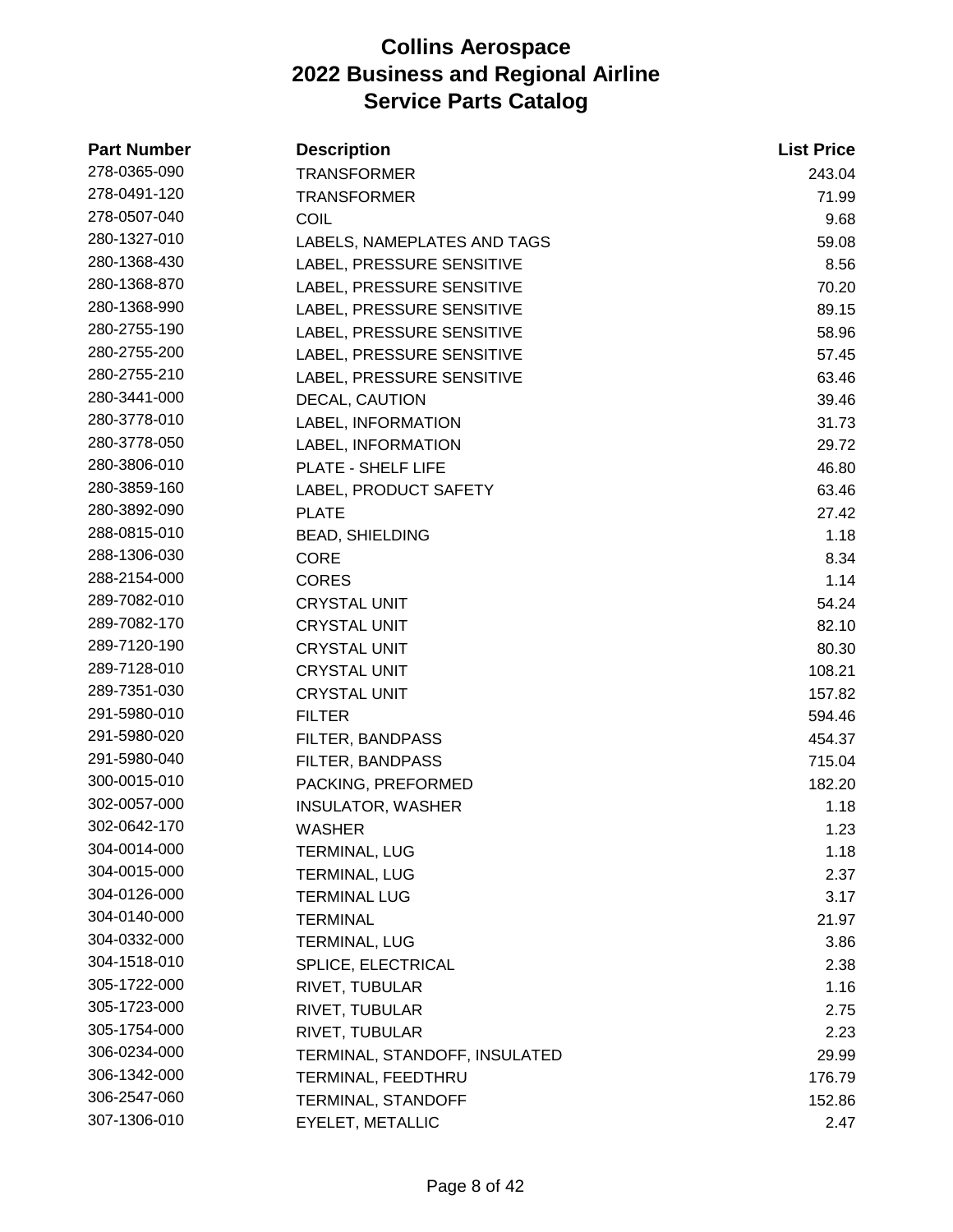| <b>Part Number</b> | <b>Description</b>            | <b>List Price</b> |
|--------------------|-------------------------------|-------------------|
| 309-0013-000       | <b>BALL BEARING</b>           | 47.93             |
| 309-1011-010       | <b>BALL BEARING</b>           | 197.73            |
| 309-1016-010       | <b>BALL BEARING</b>           | 99.36             |
| 309-1265-010       | <b>BALL BEARING</b>           | 283.19            |
| 309-1266-010       | <b>BALL BEARING</b>           | 222.47            |
| 309-1313-010       | <b>BALL BEARING</b>           | 188.14            |
| 309-1321-010       | <b>BALL BEARING</b>           | 67.03             |
| 309-1324-010       | <b>BALL BEARING</b>           | 137.05            |
| 309-1342-010       | <b>BALL BEARING</b>           | 191.68            |
| 309-1423-000       | <b>BALL BEARING</b>           | 136.88            |
| 309-1500-010       | <b>BALL BEARING</b>           | 865.87            |
| 309-1518-000       | <b>BALL BEARING</b>           | 60.43             |
| 309-1521-000       | <b>BALL BEARING</b>           | 104.30            |
| 309-1557-000       | <b>BALL BEARING</b>           | 81.02             |
| 309-1561-000       | <b>BALL BEARING</b>           | 70.49             |
| 309-1997-010       | <b>BALL BEARING</b>           | 298.27            |
| 309-1998-020       | <b>BEARING</b>                | 970.88            |
| 309-1999-020       | <b>BALL BEARING</b>           | 59.52             |
| 310-0015-020       | <b>WASHER, FLAT</b>           | 2.34              |
| 310-0041-000       | WASHER, FLAT                  | 1.18              |
| 310-0044-000       | WASHER, FLAT                  | 3.96              |
| 310-0045-000       | WASHER, FLAT                  | 1.18              |
| 310-0050-000       | WASHER, FLAT                  | 3.47              |
| 310-0054-000       | <b>WASHER, FLAT</b>           | 1.16              |
| 310-0061-000       | WASHER, FLAT                  | 15.43             |
| 310-0070-000       | WASHER, LOCK                  | 1.18              |
| 310-0078-000       | <b>LOCK WASHER</b>            | 2.32              |
| 310-0129-000       | WASHER, FLAT                  | 2.37              |
| 310-0154-000       | <b>WASHER, SPRING TENSION</b> | 3.56              |
| 310-0278-000       | <b>LOCK WASHER</b>            | 1.18              |
| 310-0288-000       | <b>LOCK WASHER</b>            | 1.18              |
| 310-0468-030       | <b>WASHER, SPRING</b>         | 17.25             |
| 310-0468-050       | <b>WASHER, SPRING</b>         | 3.40              |
| 310-0740-070       | <b>WASHER, FLAT</b>           | 1.17              |
| 310-0757-190       | <b>WASHER, SPRING TENSION</b> | 42.48             |
| 310-0757-320       | <b>WASHER, SPRING TENSION</b> | 26.17             |
| 310-0779-020       | WASHER, FLAT                  | 2.11              |
| 310-6320-000       | WASHER, FLAT                  | 2.37              |
| 311-0238-000       | PIN, TAPERED                  | 15.02             |
| 311-0356-000       | PIN, SPRING                   | 1.16              |
| 311-0372-000       | PIN, SPRING                   | 2.66              |
| 311-0417-000       | PIN, SPRING                   | 1.16              |
| 311-0441-000       | PIN, SPRING                   | 18.33             |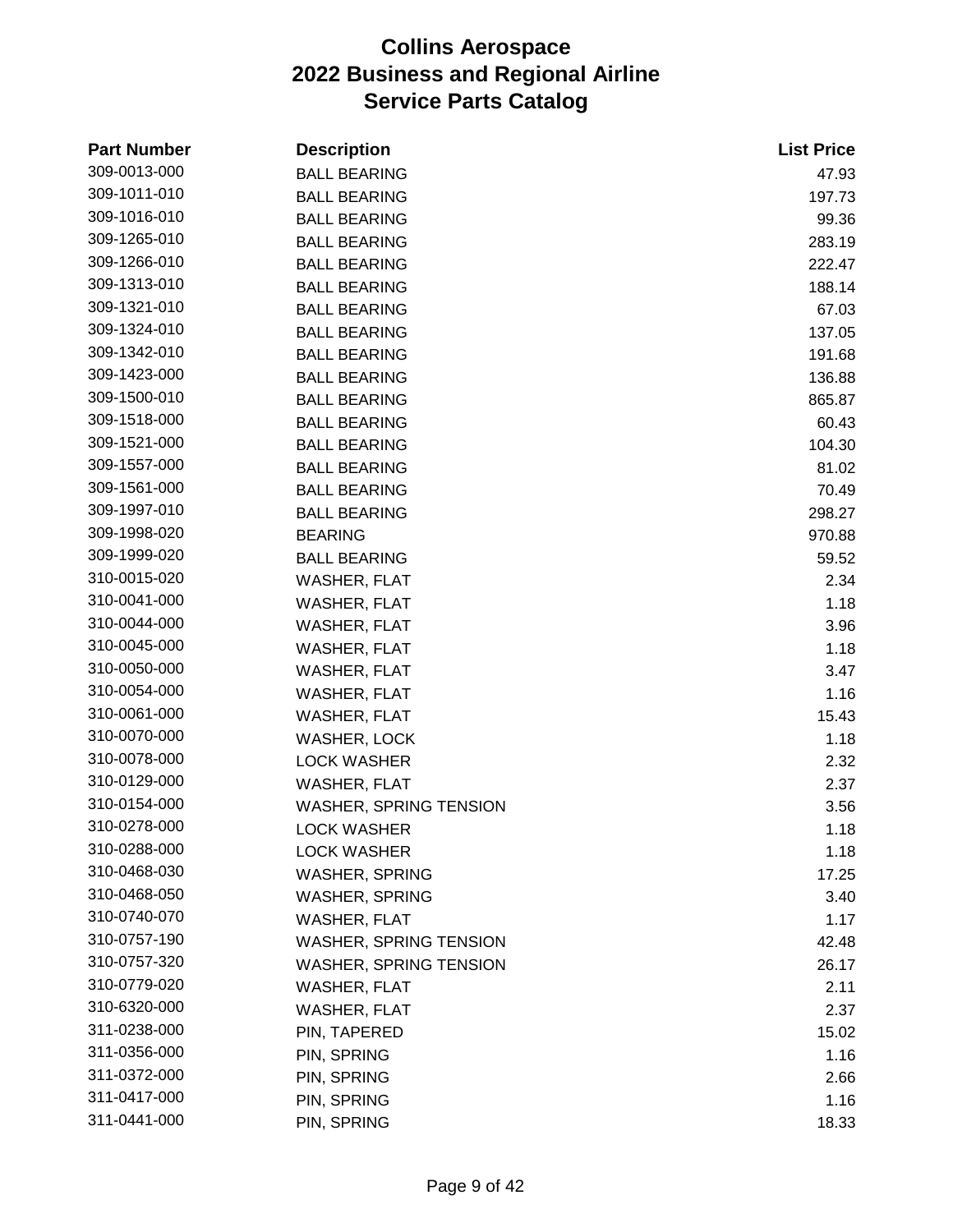| <b>Part Number</b> | <b>Description</b>           | <b>List Price</b> |
|--------------------|------------------------------|-------------------|
| 311-1111-300       | PIN, GROOVED                 | 23.89             |
| 311-1123-300       | PIN, GROOVED                 | 122.15            |
| 311-1143-300       | PIN, GROOVED                 | 9.59              |
| 311-1261-000       | PIN, GROOVED                 | 26.59             |
| 311-1647-000       | PIN, STRAIGHT                | 3.88              |
| 311-1651-000       | PIN, STRAIGHT                | 2.37              |
| 312-0007-000       | ROD, CONTINUOUS THREAD       | 6.81              |
| 312-0009-000       | <b>CONTINUOUS THREAD ROD</b> | 10.42             |
| 313-0084-000       | <b>NUT</b>                   | 3.17              |
| 314-0025-010       | <b>CRYSTAL FILTER</b>        | 660.90            |
| 321-0424-040       | <b>SCREW</b>                 | 2.37              |
| 322-0149-000       | <b>SCREW</b>                 | 2.37              |
| 322-0174-000       | <b>SCREW</b>                 | 1.16              |
| 323-0255-000       | <b>SCREW</b>                 | 6.56              |
| 324-1505-000       | <b>SCREW</b>                 | 3.85              |
| 324-1667-420       | <b>SCREW</b>                 | 9.84              |
| 324-2600-000       | <b>SCREW</b>                 | 3.73              |
| 324-2617-000       | <b>SCREW</b>                 | 4.15              |
| 324-2619-000       | <b>SCREW</b>                 | 6.41              |
| 324-2622-000       | <b>SCREW</b>                 | 4.01              |
| 325-0181-270       | <b>SCREW</b>                 | 1.16              |
| 326-0161-000       | <b>SCREW</b>                 | 17.98             |
| 328-0048-000       | <b>SCREW</b>                 | 5.23              |
| 328-0138-000       | <b>SCREW</b>                 | 11.24             |
| 328-0369-000       | <b>SCREW</b>                 | 4.21              |
| 328-0370-000       | <b>SCREW</b>                 | 2.64              |
| 328-0371-000       | <b>SCREW</b>                 | 2.37              |
| 328-5024-000       | <b>SCREW</b>                 | 7.96              |
| 328-5025-000       | <b>SCREW</b>                 | 2.95              |
| 328-5029-000       | <b>SCREW</b>                 | 4.40              |
| 330-0041-000       | <b>SCREW</b>                 | 3.51              |
| 330-0042-000       | <b>SCREW</b>                 | 2.37              |
| 330-0803-030       | <b>SCREW</b>                 | 1.19              |
| 330-0803-070       | <b>SCREW</b>                 | 2.31              |
| 330-0803-190       | <b>SCREW</b>                 | 5.15              |
| 330-0803-690       | <b>SCREW</b>                 | 2.87              |
| 330-0803-810       | <b>SCREW</b>                 | 3.36              |
| 330-1344-000       | <b>SCREW</b>                 | 2.37              |
| 330-1438-000       | <b>SCREW</b>                 | 3.01              |
| 330-1441-000       | <b>SCREW</b>                 | 3.39              |
| 330-1716-010       | <b>SCREW</b>                 | 1.18              |
| 330-1716-020       | <b>SCREW</b>                 | 1.18              |
| 330-1716-110       | <b>SCREW</b>                 | 7.56              |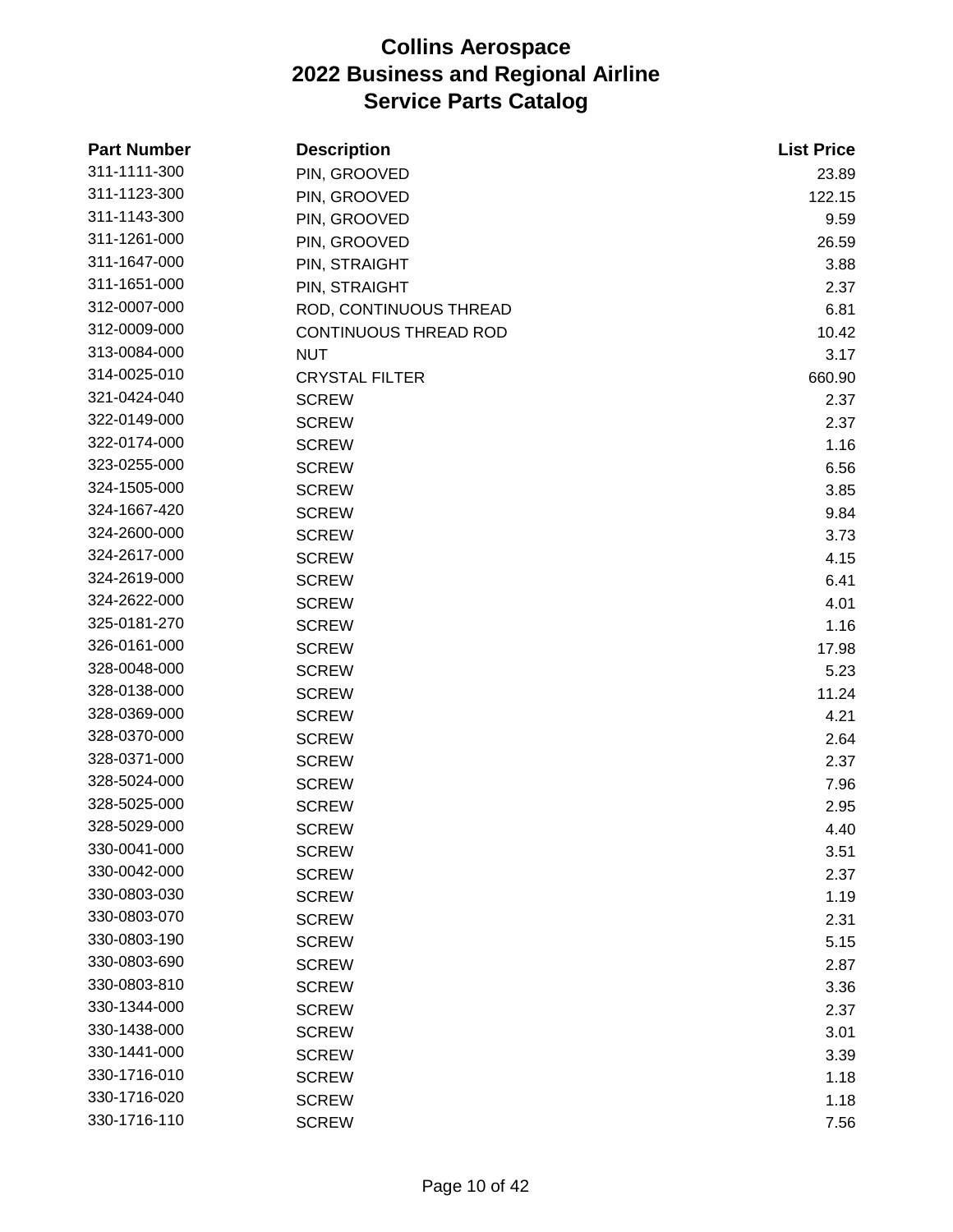| <b>Part Number</b> | <b>Description</b>      | <b>List Price</b> |
|--------------------|-------------------------|-------------------|
| 330-1719-360       | <b>SCREW</b>            | 2.37              |
| 330-1732-360       | <b>SCREW</b>            | 2.37              |
| 330-1732-370       | <b>SCREW</b>            | 2.37              |
| 330-1747-020       | <b>SCREW</b>            | 5.60              |
| 330-1747-030       | <b>SCREW</b>            | 2.80              |
| 330-2287-000       | <b>SCREW</b>            | 1.18              |
| 330-2290-000       | <b>SCREW</b>            | 2.37              |
| 330-2352-000       | <b>SCREW</b>            | 6.62              |
| 330-2575-020       | <b>SCREW</b>            | 29.85             |
| 330-3052-220       | <b>SCREW</b>            | 13.00             |
| 330-3059-170       | <b>SCREW</b>            | 1.18              |
| 330-4021-020       | <b>SCREW</b>            | 2.93              |
| 330-4057-070       | <b>SCREW</b>            | 2.25              |
| 332-2840-020       | FITTING, HOSE           | 4.25              |
| 333-0347-000       | NUTS, HEXAGON           | 5.70              |
| 333-0381-000       | NUTS, HEXAGON           | 15.96             |
| 333-0385-000       | NUTS, HEXAGON           | 2.37              |
| 333-1299-000       | NUT, SELF - LOCKING     | 3.35              |
| 333-1302-000       | NUT, SELF-LOCKING       | 3.21              |
| 333-1422-050       | <b>NUT</b>              | 2.40              |
| 333-1455-030       | NUT, SELF - LOCKING     | 11.28             |
| 334-0015-000       | NUT, SQUARE             | 1.19              |
| 334-0287-000       | NUT, HEXAGON            | 3.15              |
| 334-0486-000       | NUT, PLAIN              | 17.54             |
| 334-2117-010       | <b>INSERT, FASTENER</b> | 17.52             |
| 335-0120-000       | <b>SCREW</b>            | 2.77              |
| 335-0125-000       | <b>SCREW</b>            | 11.73             |
| 335-0126-000       | <b>SCREW</b>            | 14.38             |
| 335-0230-000       | <b>SCREW</b>            | 6.16              |
| 335-0235-000       | <b>SCREW</b>            | 10.34             |
| 335-0236-000       | <b>SCREW</b>            | 6.28              |
| 340-0021-000       | RING, RETAINING         | 6.15              |
| 340-0086-000       | RING, RETAINING         | 1.16              |
| 340-0090-000       | RING, RETAINING         | 1.90              |
| 340-0112-000       | RING, RETAINING         | 1.16              |
| 340-0113-000       | RING, RETAINING         | 4.68              |
| 340-0504-000       | RING, RETAINING         | 5.46              |
| 340-1077-390       | <b>SPRING</b>           | 113.04            |
| 342-0042-000       | <b>SCREW</b>            | 2.35              |
| 342-0046-000       | <b>SCREW</b>            | 1.16              |
| 342-0064-000       | <b>SCREW</b>            | 1.16              |
| 342-0065-000       | <b>SCREW</b>            | 1.17              |
| 342-0131-000       | <b>SCREW</b>            | 1.18              |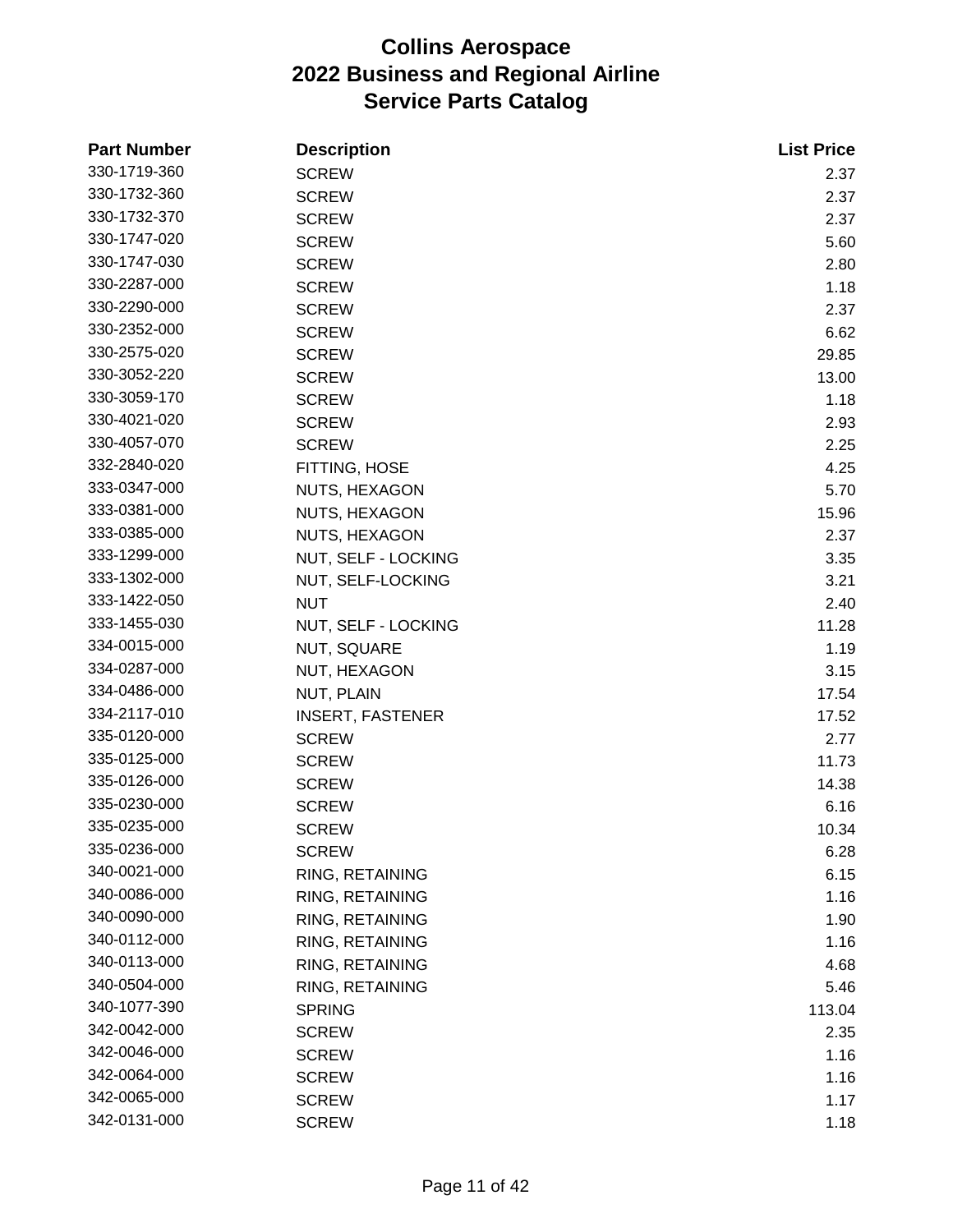| <b>Part Number</b> | <b>Description</b>           | <b>List Price</b> |
|--------------------|------------------------------|-------------------|
| 342-0132-000       | <b>SCREW</b>                 | 1.09              |
| 342-0133-000       | <b>SCREW</b>                 | 2.37              |
| 342-0137-000       | <b>SCREW</b>                 | 1.16              |
| 342-0138-000       | <b>SCREW</b>                 | 1.16              |
| 342-0153-000       | <b>SCREW</b>                 | 15.98             |
| 342-1350-030       | <b>SCREW</b>                 | 2.80              |
| 342-1350-170       | <b>SCREW</b>                 | 2.47              |
| 342-1361-050       | <b>SCREW</b>                 | 32.28             |
| 342-1838-000       | <b>SCREW</b>                 | 2.23              |
| 342-1851-000       | <b>SCREW</b>                 | 2.37              |
| 342-1853-000       | <b>SCREW</b>                 | 1.17              |
| 343-0019-000       | <b>SCREW</b>                 | 1.18              |
| 343-0020-000       | <b>SCREW</b>                 | 1.15              |
| 343-0021-000       | <b>SCREW</b>                 | 2.37              |
| 343-0124-000       | <b>SCREW</b>                 | 2.15              |
| 343-0125-000       | <b>SCREW</b>                 | 2.25              |
| 343-0127-000       | <b>SCREW</b>                 | 1.30              |
| 343-0139-000       | <b>SCREW</b>                 | 2.53              |
| 343-0142-000       | <b>SCREW</b>                 | 1.09              |
| 343-0171-000       | <b>SCREW</b>                 | 2.20              |
| 343-0175-000       | <b>SCREW</b>                 | 1.16              |
| 343-0195-000       | <b>SCREW</b>                 | 2.37              |
| 343-0311-000       | <b>SCREW</b>                 | 6.17              |
| 347-0011-000       | <b>SCREW</b>                 | 1.18              |
| 347-0012-000       | <b>SCREW</b>                 | 1.18              |
| 347-0022-000       | <b>SCREW</b>                 | 1.15              |
| 347-1378-030       | <b>SCREW</b>                 | 4.10              |
| 350-0500-020       | <b>RESISTOR NETWORK</b>      | 6.19              |
| 350-4001-010       | <b>RESISTOR NETWORK</b>      | 2.31              |
| 350-4001-050       | <b>RESISTOR NETWORK</b>      | 2.37              |
| 350-4001-480       | <b>RESISTOR NETWORK</b>      | 2.31              |
| 350-4029-010       | <b>RESISTOR NETWORK</b>      | 9.14              |
| 350-4046-820       | <b>RESISTOR NETWORK</b>      | 2.55              |
| 351-0056-010       | IC, LINEAR                   | 334.40            |
| 351-0196-010       | LINEAR TRANSISTOR ARRAY      | 5.56              |
| 351-0502-010       | <b>LINEAR IC</b>             | 351.92            |
| 351-0541-010       | IC, LINEAR                   | 87.80             |
| 351-0542-010       | IC, LINEAR                   | 22.03             |
| 351-0544-010       | IC, LINEAR                   | 83.64             |
| 351-0657-010       | <b>OPERATIONAL AMPLIFIER</b> | 4.54              |
| 351-1035-040       | <b>VOLTAGE REGULATOR</b>     | 65.79             |
| 351-1040-020       | OPERATIONAL AMPLIFIER        | 38.31             |
| 351-1040-021       | OPERATIONAL AMPLIFIER        | 100.35            |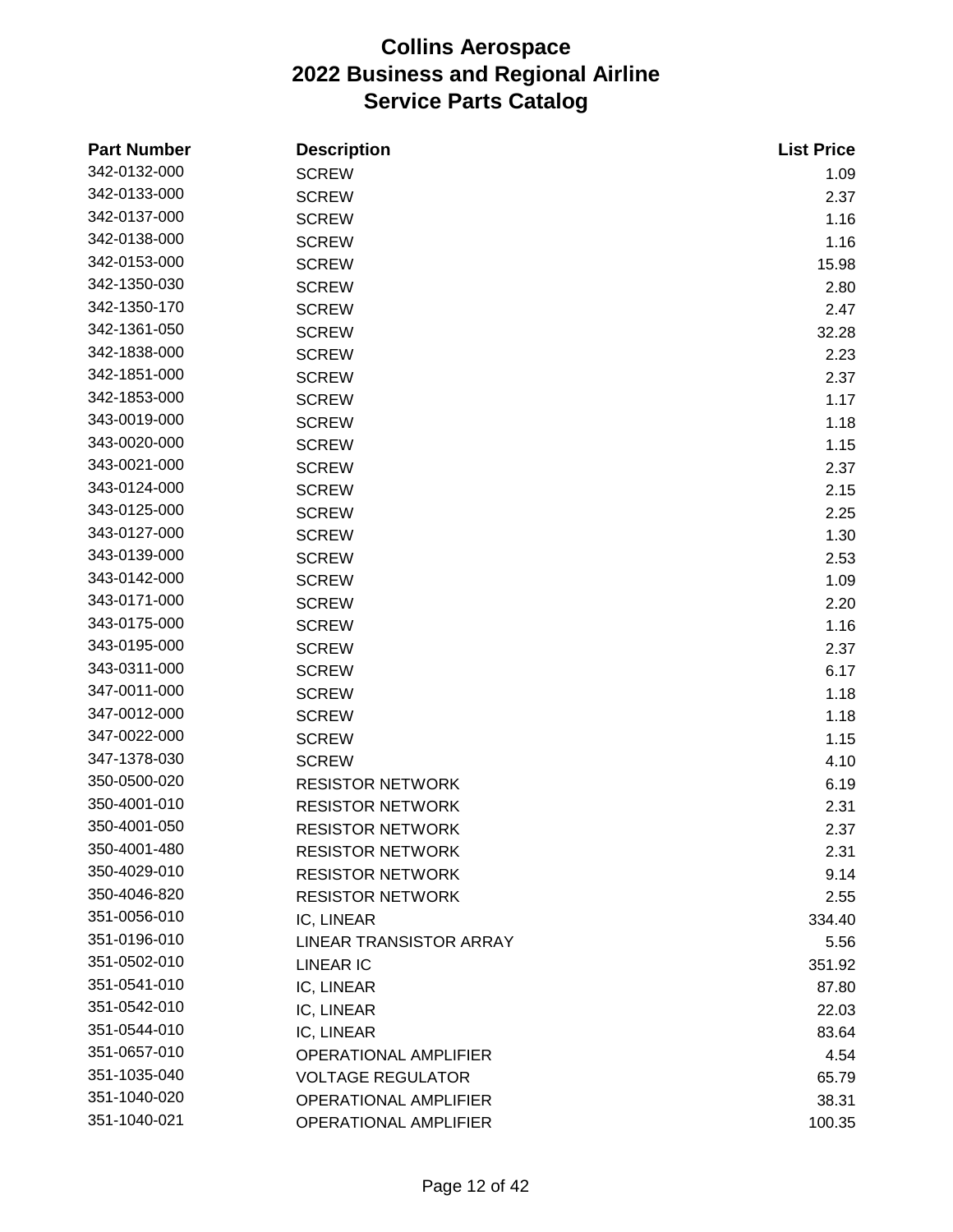| <b>Part Number</b> | <b>Description</b>           | <b>List Price</b> |
|--------------------|------------------------------|-------------------|
| 351-1040-060       | <b>OPERATIONAL AMPLIFIER</b> | 22.21             |
| 351-1071-020       | IC, LINEAR                   | 24.35             |
| 351-1071-022       | <b>OPERATIONAL AMPLIFIER</b> | 130.95            |
| 351-1120-040       | MICROCIRCUIT, LINEAR         | 6.84              |
| 351-1120-050       | <b>VOLT REGULATOR</b>        | 5.40              |
| 351-1120-270       | <b>VOLT REGULATOR</b>        | 4.28              |
| 351-1122-010       | <b>COMPARATOR</b>            | 5.37              |
| 351-1122-030       | <b>COMPARATOR</b>            | 19.34             |
| 351-1122-040       | <b>COMPARATOR</b>            | 4.61              |
| 351-1141-010       | <b>OPERATIONAL AMPLIFIER</b> | 15.84             |
| 351-1141-020       | <b>OPERATIONAL AMPLIFIER</b> | 28.64             |
| 351-1141-070       | <b>OPERATIONAL AMPLIFIER</b> | 116.09            |
| 351-1151-010       | <b>TRANSISTOR</b>            | 105.53            |
| 351-1159-080       | <b>D/A CONVERTER</b>         | 47.02             |
| 351-1159-100       | <b>D/A CONVERTER</b>         | 23.83             |
| 351-1166-030       | <b>DUAL COMPARATOR</b>       | 40.45             |
| 351-1209-010       | MICROCIRCUIT, REGULATOR      | 999.01            |
| 351-1209-040       | LINEAR, REGULATOR            | 493.82            |
| 351-1211-010       | IC, LINEAR                   | 40.12             |
| 351-1217-010       | LINEAR, VOLTAGE REGULATOR    | 187.96            |
| 351-1271-010       | SINGLE OUTPUT REGULATOR      | 4.87              |
| 351-1271-030       | SINGLE OUTPUT REGULATOR      | 94.34             |
| 351-1271-060       | SINGLE OUTPUT REGULATOR      | 45.33             |
| 351-1271-070       | <b>REGULATOR</b>             | 84.19             |
| 351-1278-010       | LINEAR, COMPARATOR           | 4.38              |
| 351-1285-040       | MICROCIRCUIT, LINEAR         | 326.11            |
| 351-1301-020       | IC, LINEAR                   | 41.94             |
| 351-1302-020       | IC, INTERFACE                | 179.22            |
| 351-1314-020       | IC, LINEAR                   | 25.15             |
| 351-1316-020       | IC, LINEAR                   | 5.14              |
| 351-1329-020       | <b>OPERATIONAL AMPLIFIER</b> | 21.00             |
| 351-1345-020       | IC, LINEAR                   | 71.34             |
| 351-1345-030       | IC, LINEAR                   | 5.60              |
| 351-1353-030       | <b>VOLTAGE REGULATOR</b>     | 3.62              |
| 351-1382-020       | IC, LINEAR                   | 356.51            |
| 351-1412-010       | IC, INTERFACE                | 272.93            |
| 351-1441-010       | <b>OPERATIONAL AMPLIFIER</b> | 32.54             |
| 351-1463-010       | <b>TRANSISTOR</b>            | 175.28            |
| 351-1473-012       | IC, LINEAR                   | 62.09             |
| 351-1475-020       | DIGITAL TO ANALOG CONVERTER  | 118.15            |
| 351-1546-010       | IC, DIGITAL LOGIC            | 27.80             |
| 351-1795-010       | IC, DIGITAL LOGIC            | 40.52             |
| 351-1821-010       | MICROCIRCUIT, DIGITAL        | 34.70             |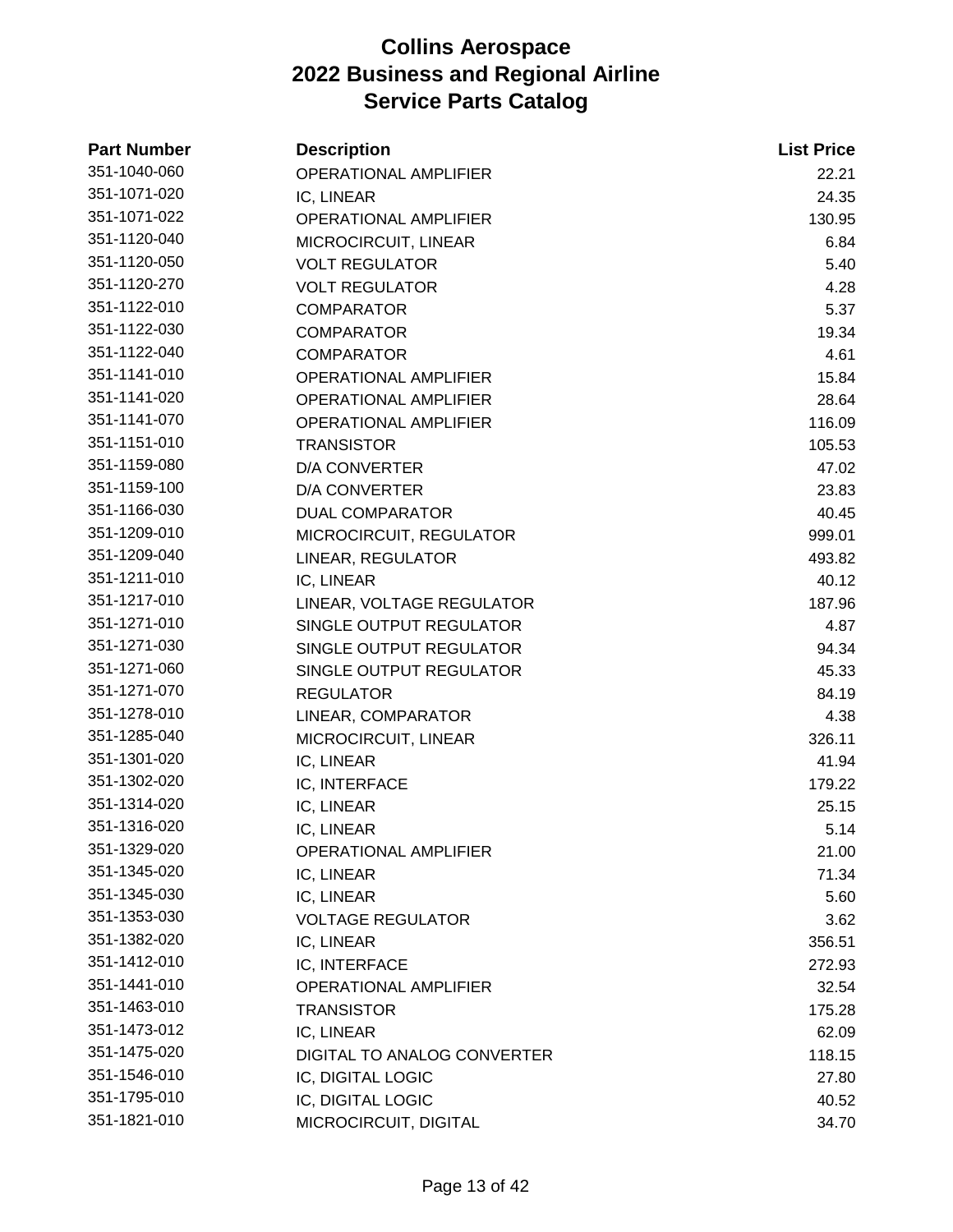| <b>Part Number</b> | <b>Description</b>                  | <b>List Price</b> |
|--------------------|-------------------------------------|-------------------|
| 351-1821-100       | MICROCIRCUIT, DIGITAL               | 38.84             |
| 351-2471-040       | IC. LINEAR                          | 7.48              |
| 351-2873-010       | <b>SRAM</b>                         | 8.53              |
| 351-3325-010       | IC. LINEAR                          | 34.62             |
| 351-3368-010       | <b>VOLTAGE REGULATOR</b>            | 34.83             |
| 351-3394-010       | MEMORY, STATIC RAM                  | 13.59             |
| 351-3418-010       | <b>OPERATIONAL AMPLIFIER</b>        | 28.37             |
| 351-3430-010       | REGULATOR, VOLTAGE                  | 13.60             |
| 351-3557-010       | <b>D-TYPE LATCH</b>                 | 22.56             |
| 351-3595-040       | <b>GATE</b>                         | 3.87              |
| 351-3595-100       | <b>GATE</b>                         | 3.69              |
| 351-3597-010       | <b>SHIFT REGISTER</b>               | 3.60              |
| 351-3597-130       | <b>COUNTER</b>                      | 3.53              |
| 351-3599-020       | IC, DIGITAL LOGIC                   | 4.19              |
| 351-3599-090       | LOGIC, BUFF / LIN DRV               | 4.07              |
| 351-3600-020       | INTEGRATED CIRCUIT HIGH-SPEED       | 4.36              |
| 351-3605-090       | IC, DIGITAL LOGIC                   | 327.95            |
| 351-3629-010       | MICROCIRCUIT DIGITAL HIGH SPEED     | 24.94             |
| 351-3631-030       | MICROCIRCUIT, DIGITAL               | 25.42             |
| 351-3642-010       | IC, DIGITAL LOGIC                   | 24.36             |
| 351-3674-010       | <b>NAND GATE</b>                    | 21.72             |
| 351-3706-020       | <b>DIGITAL, LATCHES</b>             | 4.35              |
| 351-3775-020       | <b>DIGITAL LOGIC</b>                | 23.20             |
| 351-5650-010       | <b>FLIP-FLOP</b>                    | 24.24             |
| 351-5669-010       | <b>GATE</b>                         | 14.01             |
| 351-5969-010       | OPERATIONAL AMPLIFIER               | 18.38             |
| 351-6730-010       | <b>EEPROM</b>                       | 3.65              |
| 351-6756-010       | <b>SWITCHING REGULATOR</b>          | 837.42            |
| 351-6776-030       | POWER MANAGEMENT                    | 13.27             |
| 351-7689-010       | IC, DIGITAL LOGIC                   | 27.05             |
| 351-8100-020       | IC, DIGITAL LOGIC                   | 4.00              |
| 351-8159-070       | MICROCIRCUIT, DIGITAL               | 4.61              |
| 351-8159-190       | MICROCIRCUIT, DIGITAL               | 4.39              |
| 351-8159-210       | IC, INVERTER / BUFF                 | 4.27              |
| 351-8161-010       | IC, DIGITAL LOGIC                   | 32.18             |
| 351-8177-010       | <b>DIGITAL COUNTER</b>              | 33.63             |
| 351-8179-010       | IC, DIGITAL LOGIC                   | 46.19             |
| 351-8199-010       | IC, DIGITAL LOGIC                   | 48.02             |
| 351-8200-010       | IC, DIGITAL LOGIC                   | 55.42             |
| 351-8208-010       | IC, DIGITAL LOGIC                   | 26.14             |
| 351-8237-010       | <b>INTEGRATED CIRCUIT MOS ARRAY</b> | 47.04             |
| 351-8248-020       | IC, DIGITAL LOGIC                   | 82.99             |
| 351-8252-010       | DIGITAL QUAD BILAT                  | 4.36              |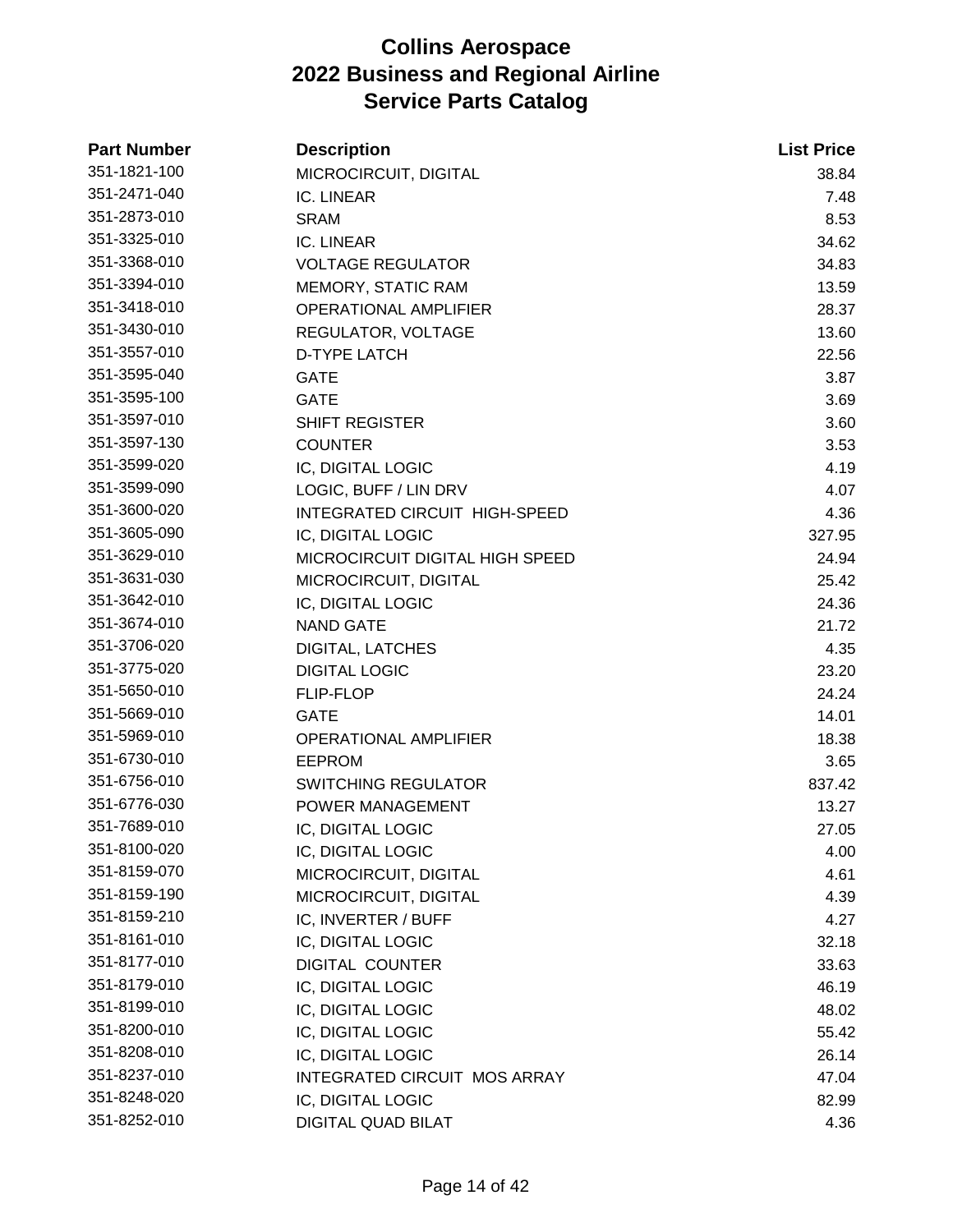| <b>Part Number</b> | <b>Description</b>                   | <b>List Price</b> |
|--------------------|--------------------------------------|-------------------|
| 351-8252-020       | <b>DIGITAL QUAD BILAT SW</b>         | 39.79             |
| 351-8258-010       | IC, DIGITAL LOGIC                    | 51.35             |
| 351-8261-010       | IC, DIGITAL LOGIC                    | 40.17             |
| 351-8308-020       | <b>INTEGRATED CIRCUIT LOGIC GATE</b> | 35.39             |
| 351-8332-020       | MICROCIRCUIT, DIGITAL                | 24.92             |
| 351-8407-010       | MICROCIRCUIT, X-OR GATE              | 9.66              |
| 351-8435-010       | <b>MICROPROCESSOR</b>                | 333.78            |
| 351-8590-010       | <b>MEMORY</b>                        | 392.53            |
| 351-8720-070       | <b>ANALOG SWITCH</b>                 | 39.34             |
| 351-8914-010       | A/D CONVERTER                        | 53.08             |
| 352-0440-000       | <b>TRANSISTOR</b>                    | 22.79             |
| 352-0549-000       | <b>TRANSISTOR</b>                    | 15.06             |
| 352-0551-010       | <b>TRANSISTOR</b>                    | 8.55              |
| 352-0605-010       | <b>TRANSISTOR</b>                    | 108.28            |
| 352-0661-010       | <b>TRANSISTOR</b>                    | 29.51             |
| 352-0661-020       | <b>TRANSISTOR</b>                    | 7.06              |
| 352-0692-010       | <b>TRANSISTOR</b>                    | 189.34            |
| 352-0706-010       | <b>TRANSISTOR</b>                    | 169.25            |
| 352-0780-070       | <b>TRANSISTOR</b>                    | 4.37              |
| 352-0792-010       | <b>TRANSISTOR</b>                    | 22.55             |
| 352-0792-020       | <b>TRANSISTOR</b>                    | 19.82             |
| 352-0800-030       | <b>TRANSISTOR</b>                    | 269.34            |
| 352-0966-020       | <b>TRANSISTOR</b>                    | 136.84            |
| 352-1006-030       | <b>TRANSISTOR</b>                    | 209.11            |
| 352-1008-010       | <b>TRANSISTOR</b>                    | 202.19            |
| 352-1042-010       | <b>TRANSSITOR</b>                    | 37.73             |
| 352-1543-010       | <b>TRANSISTOR</b>                    | 243.18            |
| 352-1545-010       | <b>TRANSISTOR</b>                    | 6.73              |
| 352-1546-020       | <b>TRANSISTOR</b>                    | 15.70             |
| 352-5002-010       | <b>TRANSISTOR</b>                    | 4.44              |
| 352-5011-010       | <b>TRANSISTOR</b>                    | 5.59              |
| 352-5508-010       | <b>TRANSISTOR</b>                    | 4.03              |
| 352-7500-190       | <b>TRANSISTOR</b>                    | 22.37             |
| 352-7500-280       | <b>TRANSISTOR</b>                    | 68.33             |
| 352-7500-281       | <b>TRANSISTOR</b>                    | 18.68             |
| 352-7505-012       | <b>TRANSISTOR</b>                    | 78.37             |
| 352-7904-020       | <b>TRANSISTOR</b>                    | 8.46              |
| 352-7904-030       | <b>TRANSISTOR</b>                    | 7.08              |
| 352-7904-080       | <b>TRANSISTOR</b>                    | 7.34              |
| 352-9105-020       | INSULATOR, THERMALLY CONDUCTIVE      | 2.47              |
| 352-9105-030       | INSULATOR, THERMALLY CONDUCTIVE      | 2.69              |
| 352-9105-080       | INSULATOR, THERMALLY CONDUCTIVE      | 2.84              |
| 352-9105-140       | INSULATOR, THERMALLY CONDUCTIVE      | 4.57              |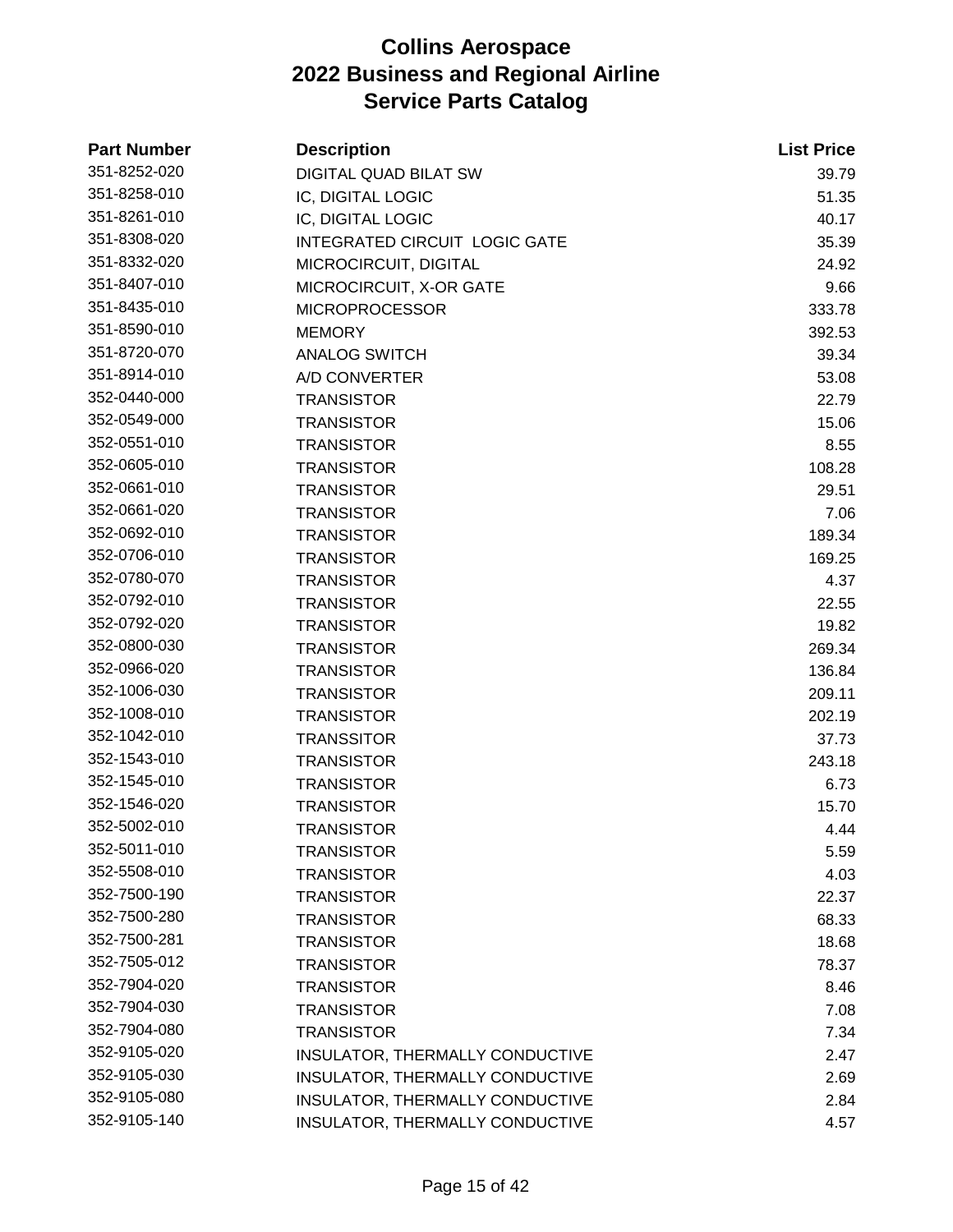| <b>Part Number</b> | <b>Description</b>              | <b>List Price</b> |
|--------------------|---------------------------------|-------------------|
| 352-9105-170       | INSULATOR, THERMALLY CONDUCTIVE | 7.46              |
| 352-9648-090       | <b>INSULATOR, PLATE</b>         | 12.58             |
| 353-0219-220       | <b>DIODE</b>                    | 301.23            |
| 353-0445-020       | CELL, PHOTOCONDUCTIVE           | 28.41             |
| 353-0513-020       | <b>DIODE</b>                    | 80.58             |
| 353-1283-010       | <b>DIODE</b>                    | 4.76              |
| 353-2720-000       | <b>DIODE</b>                    | 26.33             |
| 353-3644-010       | <b>DIODE</b>                    | 4.00              |
| 353-3691-010       | <b>DIODE</b>                    | 2.35              |
| 353-3713-160       | <b>DIODE</b>                    | 24.40             |
| 353-3800-010       | <b>DIODE</b>                    | 2038.19           |
| 353-6442-030       | <b>DIODE</b>                    | 1.48              |
| 353-6481-730       | <b>DIODE</b>                    | 118.42            |
| 353-6654-010       | <b>DIODE</b>                    | 3.99              |
| 353-6846-010       | <b>DIODE</b>                    | 4.10              |
| 353-8135-030       | <b>DIODE</b>                    | 5.93              |
| 353-8136-010       | <b>DIODE</b>                    | 4.54              |
| 353-8136-030       | <b>DIODE</b>                    | 3.88              |
| 353-8136-050       | <b>DIODE</b>                    | 1.22              |
| 353-8501-010       | <b>DIODE</b>                    | 16.17             |
| 353-9019-410       | <b>DIODE</b>                    | 72.07             |
| 357-0172-190       | <b>CONNECTOR</b>                | 128.06            |
| 357-7093-000       | <b>CONNECTOR</b>                | 75.30             |
| 357-7108-000       | <b>CONNECTOR</b>                | 176.10            |
| 357-7108-010       | <b>CONNECTOR</b>                | 256.98            |
| 357-7351-010       | <b>MATING CONN / ANT</b>        | 142.27            |
| 357-7353-030       | CONNECTOR, RECEPTACLE           | 122.54            |
| 357-7553-020       | <b>CONNECTOR</b>                | 115.31            |
| 357-7553-030       | <b>CONNECTOR</b>                | 30.66             |
| 357-7998-010       | MATING CONN / ANT               | 116.65            |
| 357-8435-000       | <b>BUSHING</b>                  | 8.70              |
| 357-8436-000       | <b>BUSHING</b>                  | 8.57              |
| 357-9292-000       | <b>CONNECTOR</b>                | 53.77             |
| 357-9516-000       | <b>CONNECTOR</b>                | 37.88             |
| 357-9693-000       | <b>MATING CONNECTOR</b>         | 867.11            |
| 357-9928-000       | <b>CONNECTOR</b>                | 284.83            |
| 359-0060-150       | <b>CONNECTOR</b>                | 287.65            |
| 359-0119-020       | <b>CONNECTOR</b>                | 736.56            |
| 359-0301-560       | <b>CONNECTOR</b>                | 522.13            |
| 359-0301-580       | <b>CONNECTOR</b>                | 459.42            |
| 359-0608-110       | <b>CONNECTOR</b>                | 2.37              |
| 359-0635-420       | <b>MATING CONN / ANT</b>        | 384.97            |
| 359-0645-280       | CONNECTOR, PLUG, ELECTRICAL     | 365.67            |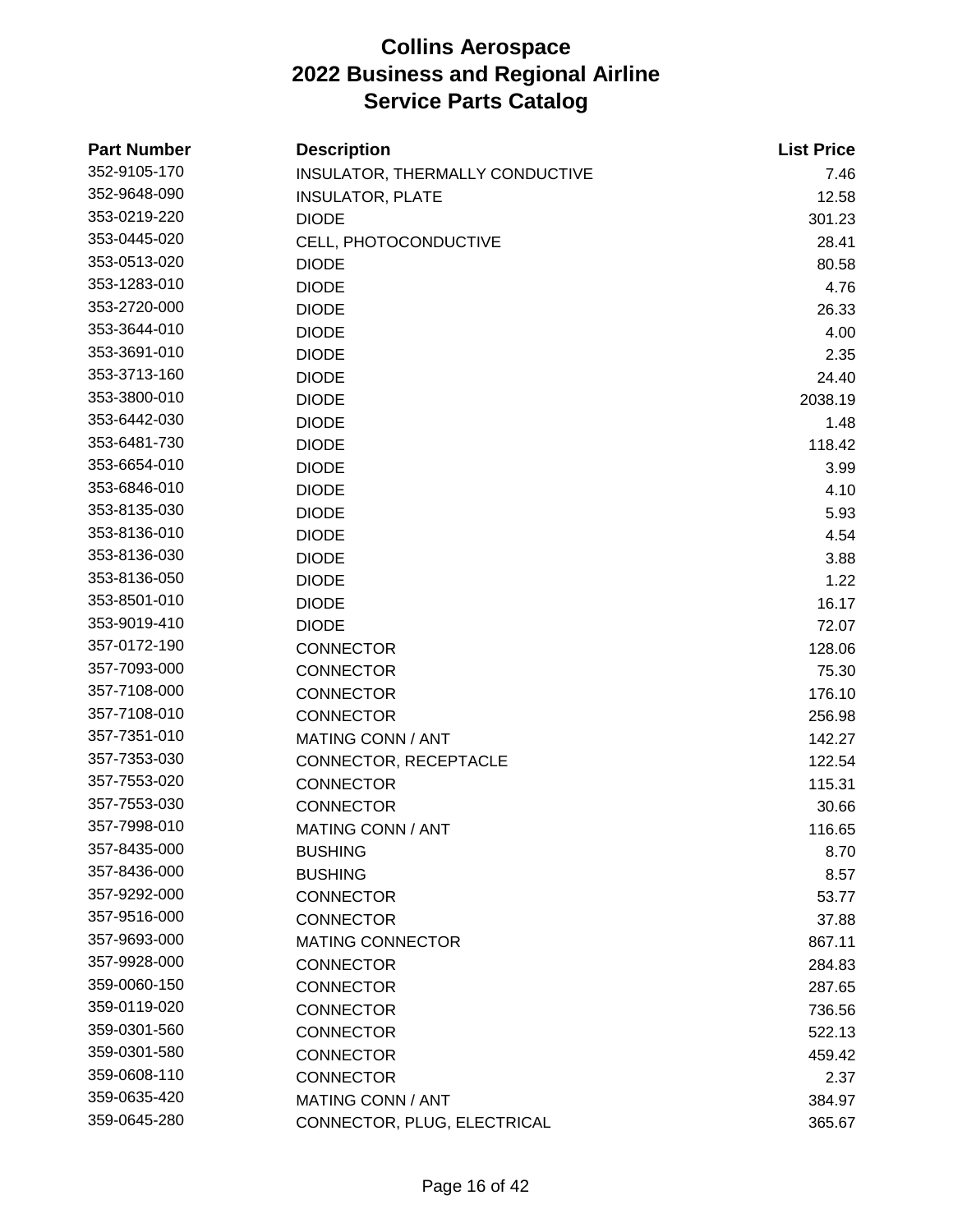| <b>Part Number</b> | <b>Description</b>         | <b>List Price</b> |
|--------------------|----------------------------|-------------------|
| 359-0713-010       | CONNECTOR, CONTACT         | 237.34            |
| 359-0715-010       | <b>CONNECTOR</b>           | 1285.46           |
| 359-8103-010       | <b>TOOL, CRIMP</b>         | 2098.11           |
| 360-0079-420       | JACK, TIP                  | 1.23              |
| 370-0055-060       | <b>CONTACT</b>             | 266.98            |
| 370-0067-230       | <b>CONTACT</b>             | 2.54              |
| 370-0114-080       | <b>CONNECTOR</b>           | 1779.68           |
| 370-0114-090       | <b>CONNECTOR</b>           | 1731.70           |
| 370-0181-010       | <b>CONNECTOR</b>           | 87.26             |
| 370-0192-020       | <b>CONNECTOR</b>           | 1369.56           |
| 370-2225-010       | <b>CONNECTOR</b>           | 1311.00           |
| 371-0040-010       | <b>CONNECTOR</b>           | 6.64              |
| 371-0148-000       | <b>CONNECTOR</b>           | 82.85             |
| 371-0213-010       | <b>CONNECTOR</b>           | 29.13             |
| 371-0213-030       | <b>CONNECTOR</b>           | 73.85             |
| 371-0213-050       | <b>CONNECTOR</b>           | 78.09             |
| 371-0213-110       | CONTACT, FEMALE            | 2.39              |
| 371-0385-040       | CONNECTOR, PLUG            | 97.57             |
| 371-0385-050       | <b>CONNECTOR, PLUG</b>     | 215.63            |
| 371-0399-260       | <b>LATCH LOCK ASSEMBLY</b> | 90.62             |
| 371-0399-280       | <b>LATCH LOCK ASSEMBLY</b> | 153.05            |
| 371-0596-020       | <b>CONN</b>                | 578.77            |
| 371-0625-090       | CONN, BACKSHELL            | 363.47            |
| 371-0639-010       | CONN, RACK AND PNL, RCPT   | 47.58             |
| 371-0642-050       | <b>CONNECTOR</b>           | 526.77            |
| 371-0946-040       | CONTACT, ELECTRICAL        | 3.14              |
| 371-0992-020       | <b>CONNECTOR</b>           | 264.64            |
| 371-2055-000       | <b>CONNECTOR</b>           | 98.98             |
| 371-2127-000       | <b>CONNECTOR</b>           | 275.58            |
| 371-6230-000       | <b>CONNECTOR</b>           | 147.36            |
| 371-6458-000       | <b>CONNECTOR</b>           | 208.47            |
| 371-6470-000       | <b>MATING CONNECTOR</b>    | 232.02            |
| 371-6611-000       | <b>CONNECTOR</b>           | 118.28            |
| 371-8205-000       | <b>CONNECTOR</b>           | 85.24             |
| 371-8625-320       | <b>CONNECTOR</b>           | 278.23            |
| 371-8625-330       | <b>CONNECTOR</b>           | 288.56            |
| 372-0015-180       | <b>CONNECTOR</b>           | 5.45              |
| 372-0015-490       | <b>CONNECTOR</b>           | 8.06              |
| 372-0020-250       | CONTACT, CRIMP             | 3.27              |
| 372-0352-010       | <b>RUBBER CAP</b>          | 11.57             |
| 372-0848-050       | <b>CONNECTOR</b>           | 54.25             |
| 372-2331-040       | <b>CONNECTOR</b>           | 45.38             |
| 372-2334-090       | <b>CONNECTOR</b>           | 73.93             |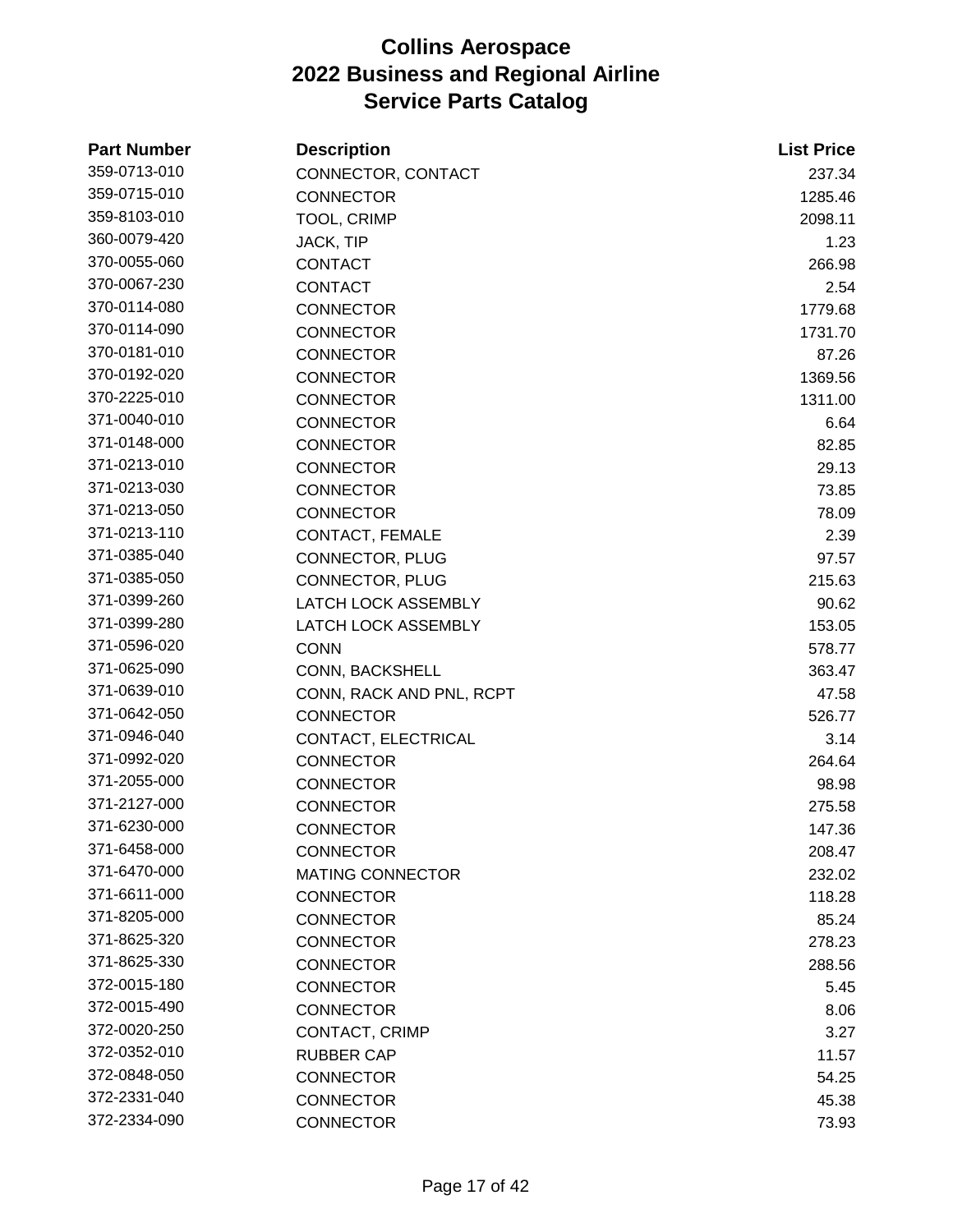| <b>Part Number</b> | <b>Description</b>        | <b>List Price</b> |
|--------------------|---------------------------|-------------------|
| 372-2514-010       | CONTACT, CRIMP            | 5.81              |
| 372-2514-110       | CONTACT, CRIMP            | 5.58              |
| 372-2514-180       | CONTACT, CRIMP            | 5.55              |
| 372-2519-030       | CONTACT, ELECTRICAL       | 351.10            |
| 372-2519-040       | CONTACT, ELECTRICAL       | 141.89            |
| 372-2519-100       | CONTACT, ELECTRICAL       | 162.54            |
| 372-2519-110       | CONTACT, ELECTRICAL       | 181.56            |
| 372-2519-390       | CONTACT, ELECTRICAL       | 235.96            |
| 372-2541-380       | <b>CONNECTOR</b>          | 85.97             |
| 372-2542-780       | <b>CONNECTOR</b>          | 333.45            |
| 372-2601-037       | <b>CONTACT</b>            | 2.11              |
| 372-2601-045       | CONTACT, ELECTRICAL       | 2.97              |
| 372-2601-047       | CONTACT, ELECTRICAL       | 2.02              |
| 372-2601-078       | CONTACT, ELECTRICAL       | 3.32              |
| 372-2601-132       | CONTACT, ELECTRICAL       | 2.77              |
| 372-2604-011       | <b>BLADE PIN</b>          | 4.55              |
| 372-2604-013       | <b>BLADE</b>              | 2.74              |
| 372-2604-014       | <b>CONTACT PIN</b>        | 4.36              |
| 372-2604-016       | <b>CONTACT</b>            | 3.69              |
| 372-2604-020       | <b>CONTACT PIN</b>        | 3.53              |
| 372-2653-090       | CONNECTOR, RECEPTACLE     | 75.99             |
| 373-0191-020       | <b>WASHER</b>             | 2.29              |
| 373-8500-000       | WASHER, LOCK              | 1.18              |
| 373-8510-000       | WASHER, LOCK              | 2.37              |
| 376-0500-010       | RESISTOR, VARIABLE        | 50.43             |
| 376-0505-010       | <b>RESISTOR</b>           | 333.86            |
| 380-1080-080       | <b>RESISTOR, VARIABLE</b> | 14.10             |
| 380-1080-090       | <b>RESISTOR, VARIABLE</b> | 16.18             |
| 380-1080-240       | <b>RESISTOR, VARIABLE</b> | 14.19             |
| 380-1080-250       | <b>RESISTOR, VARIABLE</b> | 15.95             |
| 380-1080-260       | <b>RESISTOR, VARIABLE</b> | 13.11             |
| 380-1080-270       | <b>RESISTOR, VARIABLE</b> | 14.69             |
| 380-1080-280       | <b>RESISTOR, VARIABLE</b> | 13.51             |
| 380-1080-420       | <b>RESISTOR, VARIABLE</b> | 16.55             |
| 380-1080-430       | <b>RESISTOR, VARIABLE</b> | 16.46             |
| 380-1080-440       | <b>RESISTOR, VARIABLE</b> | 14.42             |
| 380-1080-450       | <b>RESISTOR, VARIABLE</b> | 10.45             |
| 380-1095-010       | <b>RESISTOR, VARIABLE</b> | 15.65             |
| 380-1095-040       | <b>RESISTOR, VARIABLE</b> | 18.79             |
| 380-1095-150       | <b>RESISTOR, VARIABLE</b> | 18.07             |
| 380-1095-210       | <b>RESISTOR, VARIABLE</b> | 19.07             |
| 380-1095-400       | <b>RESISTOR, VARIABLE</b> | 17.94             |
| 380-1095-410       | <b>RESISTOR, VARIABLE</b> | 17.48             |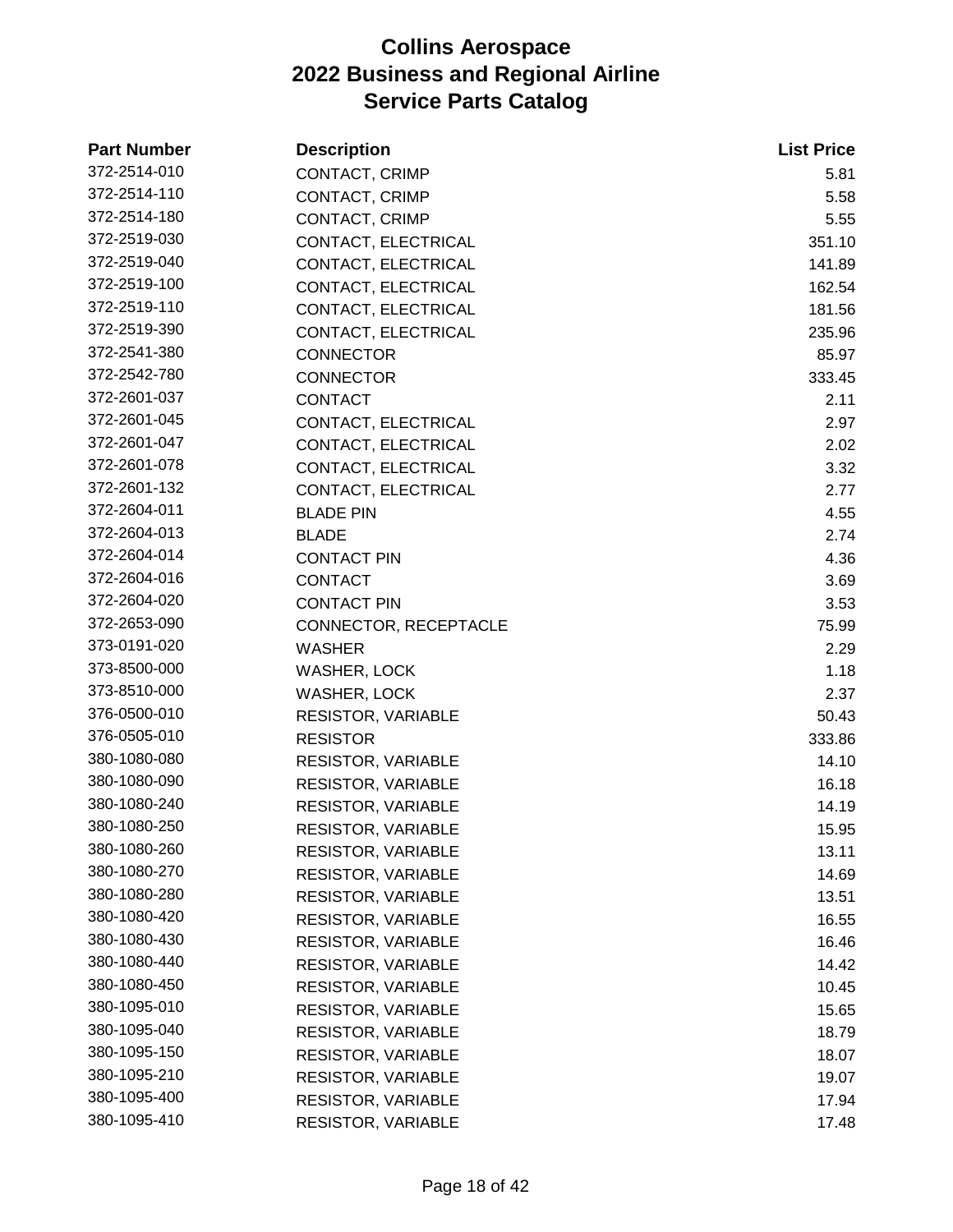| <b>Part Number</b> | <b>Description</b>                  | <b>List Price</b> |
|--------------------|-------------------------------------|-------------------|
| 380-1622-000       | RESISTOR, VARIABLE                  | 281.34            |
| 381-1132-010       | <b>RESISTOR, VARIABLE</b>           | 479.37            |
| 381-1724-120       | <b>RESISTOR, VARIABLE</b>           | 63.91             |
| 381-1724-260       | <b>RESISTOR, VARIABLE</b>           | 83.37             |
| 381-1735-010       | <b>POTENTIOMETER</b>                | 172.56            |
| 381-1853-170       | <b>RESISTOR, VARIABLE</b>           | 70.06             |
| 381-1853-180       | RESISTOR, VARIABLE                  | 72.72             |
| 381-1853-200       | <b>RESISTOR, VARIABLE</b>           | 70.19             |
| 381-1853-270       | <b>POTENTIOMETER</b>                | 68.13             |
| 381-1853-290       | <b>RESISTOR, VARIABLE</b>           | 69.54             |
| 381-1853-300       | <b>RESISTOR, VARIABLE</b>           | 68.55             |
| 382-0002-220       | <b>RESISTOR, VARIABLE</b>           | 8.37              |
| 382-0002-240       | <b>RESISTOR, VARIABLE</b>           | 8.29              |
| 382-0002-280       | RESISTOR, VARIABLE                  | 8.23              |
| 382-0027-030       | <b>RESISTOR, VARIABLE</b>           | 10.37             |
| 382-0027-080       | <b>RESISTOR, VARIABLE</b>           | 10.40             |
| 382-0027-100       | <b>RESISTOR, VARIABLE</b>           | 10.44             |
| 382-0027-120       | <b>RESISTOR, VARIABLE</b>           | 12.14             |
| 382-0034-010       | <b>POTENTIOMETER</b>                | 868.48            |
| 382-0038-330       | <b>RESISTOR, VARIABLE</b>           | 5.02              |
| 382-0038-370       | RESISTOR, VARIABLE                  | 5.55              |
| 382-0048-020       | <b>RESISTOR, VARIABLE</b>           | 191.25            |
| 382-1405-080       | <b>RESISTOR, VARIABLE</b>           | 11.19             |
| 382-1405-350       | <b>RESISTOR, VARIABLE</b>           | 11.18             |
| 408-1060-030       | <b>ARMATURE RELAY</b>               | 180.61            |
| 410-0346-000       | RELAY, VACUUM                       | 1155.44           |
| 410-0346-020       | RELAY, VACUUM                       | 1531.70           |
| 422-4001-000       | WIRE, ELECTRICAL                    | 1.19              |
| 422-4005-000       | WIRE, ELECTRICAL                    | 2.34              |
| 422-4008-000       | WIRE, ELECTRICAL                    | 1.19              |
| 422-4010-000       | WIRE, ELECTRICAL                    | 1.18              |
| 422-4015-000       | WIRE, ELECTRICAL                    | 1.18              |
| 422-4023-000       | WIRE, ELECTRICAL                    | 1.17              |
| 422-4030-000       | <b>WIRE, ELECTRICAL</b>             | 1.18              |
| 428-0282-030       | WIRE                                | 2.32              |
| 428-0282-060       | WIRE, ELECTRICAL                    | 2.38              |
| 435-0002-010       | CABLE ACCESSORY, CABLE TIE          | 3.62              |
| 435-1169-100       | <b>TIEDOWN STRAP</b>                | 1.18              |
| 435-1169-200       | <b>TIEDOWN STRAP</b>                | 1.17              |
| 435-1169-400       | <b>TIEDOWN STRAP</b>                | 2.37              |
| 439-4009-000       | WIRE, ELECTRICAL                    | 3.19              |
| 441-2028-100       | SMART REMOTE MONITOR ELECTRONIC BOX | 29667.60          |
| 442-0143-002       | FACE PLATE ASSEMBLY                 | 798.04            |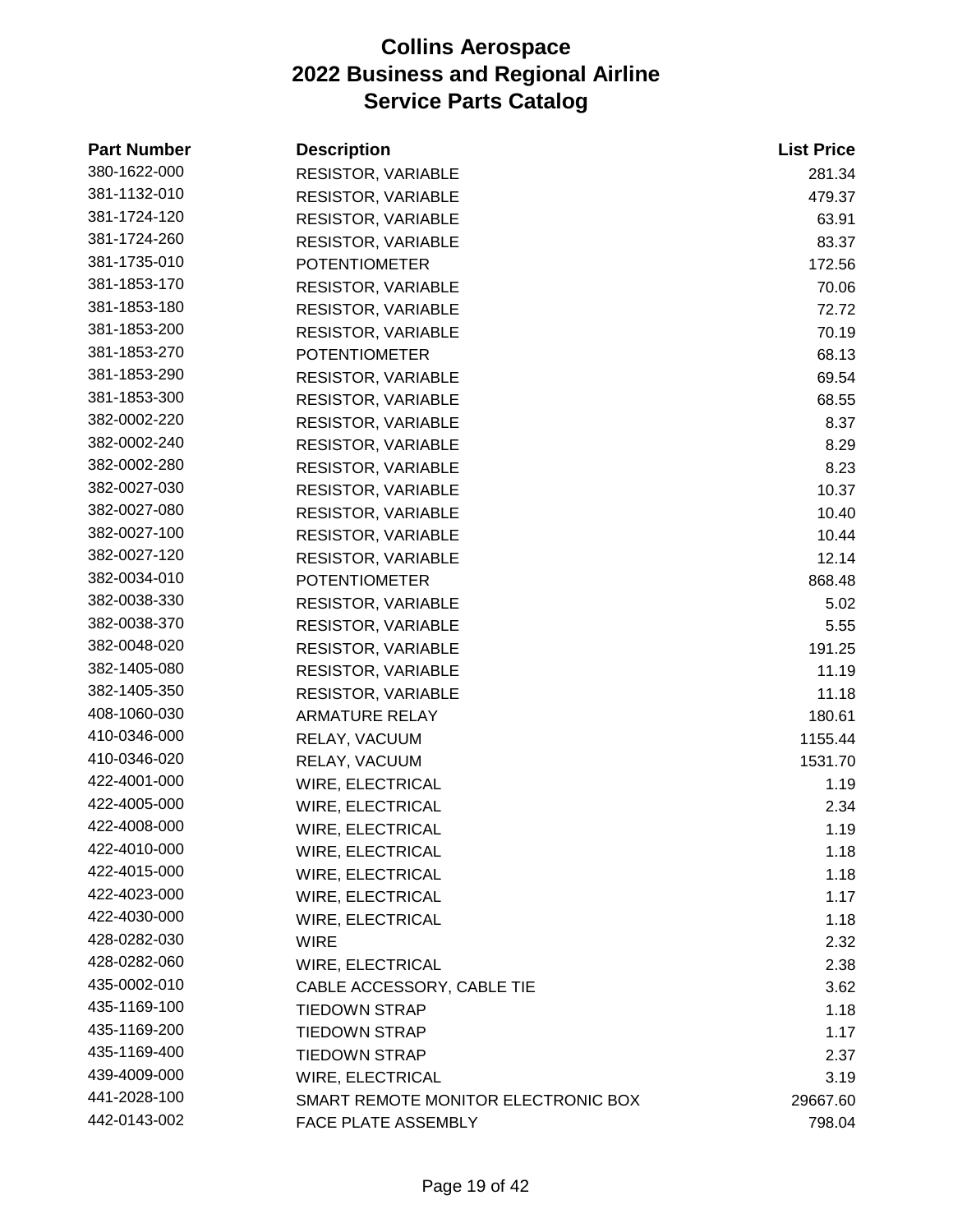| <b>Part Number</b> | <b>Description</b>                         | <b>List Price</b> |
|--------------------|--------------------------------------------|-------------------|
| 442-0178-001       | CABLE ASSEMBLY, INTERCONNECT               | 394.29            |
| 442-0666-138       | <b>OVERLAY, MINISWITCH</b>                 | 843.57            |
| 442-0750-001       | CABLE ASSEMBLY, HDMI / JACK PANEL          | 741.13            |
| 442-0968-001       | CABLE, COMPOSITE                           | 122.22            |
| 442-1099-001       | 4 MCU TRAY, FORCED AIR COOLING             | 4219.14           |
| 442-1124-001       | FACEPLATE CLIPS, MSW                       | 86.79             |
| 442-1128-001       | PLATEABLE FACEPLATE                        | 1374.93           |
| 442-1202-001       | <b>MSW SMALL WINDOW ASSEMBLY</b>           | 313.22            |
| 442-1603-001       | <b>FACE PLATE ASSEMBLY</b>                 | 1955.62           |
| 442-1606-001       | <b>BRACKET ASSEMBLY</b>                    | 288.69            |
| 442-1649-061       | <b>HARDWARE KIT</b>                        | 1122.63           |
| 442-1649-130       | <b>HARDWARE KIT</b>                        | 939.29            |
| 442-1667-001       | <b>FACE PLATE ASSEMBLY</b>                 | 1970.52           |
| 442-1926-001       | <b>DISPLAY LENS ASSEMBLY</b>               | 1627.10           |
| 442-1927-001       | <b>DISPLAY LENS ASSEMBLY</b>               | 1251.53           |
| 442-1939-007       | <b>COVER PLATE</b>                         | 457.97            |
| 442-2653-001       | <b>FACEPLATE, KIT</b>                      | 2449.32           |
| 5000-9256-001      | SUNVISOR, COMBINER                         | 4667.96           |
| 500-1126-003       | <b>WASHER</b>                              | 34.88             |
| 540-3047-003       | <b>WASHER</b>                              | 145.20            |
| 540-9014-003       | POST, ELECTRICAL, MECHANICAL               | 7.70              |
| 540-9037-003       | POST, ELECTRICAL                           | 3.20              |
| 541-2862-002       | <b>WASHER</b>                              | 105.23            |
| 541-2870-002       | <b>WEIGHT</b>                              | 407.89            |
| 541-5179-002       | <b>BUTTON, CABLE</b>                       | 14.15             |
| 541-5977-002       | SPACER, ROUND                              | 3.12              |
| 542-1402-002       | <b>SPRING</b>                              | 39.87             |
| 543-5648-003       | WASHER                                     | 19.38             |
| 544-0139-005       | STRAP, GROUNDING                           | 30.01             |
| 544-7501-002       | <b>FLAT WASHER</b>                         | 71.44             |
| 546-3031-003       | WASHER                                     | 19.98             |
| 546-3033-003       | <b>WASHER</b>                              | 110.56            |
| 547-5305-002       | <b>LUG TERMINAL</b>                        | 27.38             |
| 547-8177-012       | <b>BUSHING, INSULATED - TRANSISTOR MTG</b> | 2.46              |
| 548-3252-002       | <b>GASKET</b>                              | 35.20             |
| 552-1336-002       | <b>INSULATOR - TRANSISTOR</b>              | 2.47              |
| 553-5211-002       | SPRING, CLUTCH - HEADING                   | 599.59            |
| 553-5212-002       | SPRING, CLUTCH-COURSE                      | 520.81            |
| 554-9018-002       | SPRING, STOP                               | 431.46            |
| 571015-1           | <b>SWITCH, TOGGLE</b>                      | 122.24            |
| 601-2950-002       | <b>TEFLON</b>                              | 252.91            |
| 601-2976-001       | <b>CIRCUIT CARD ASSEMBLY</b>               | 8803.98           |
| 601-4667-001       | CIRCUIT CARD ASSEMBLY                      | 8404.83           |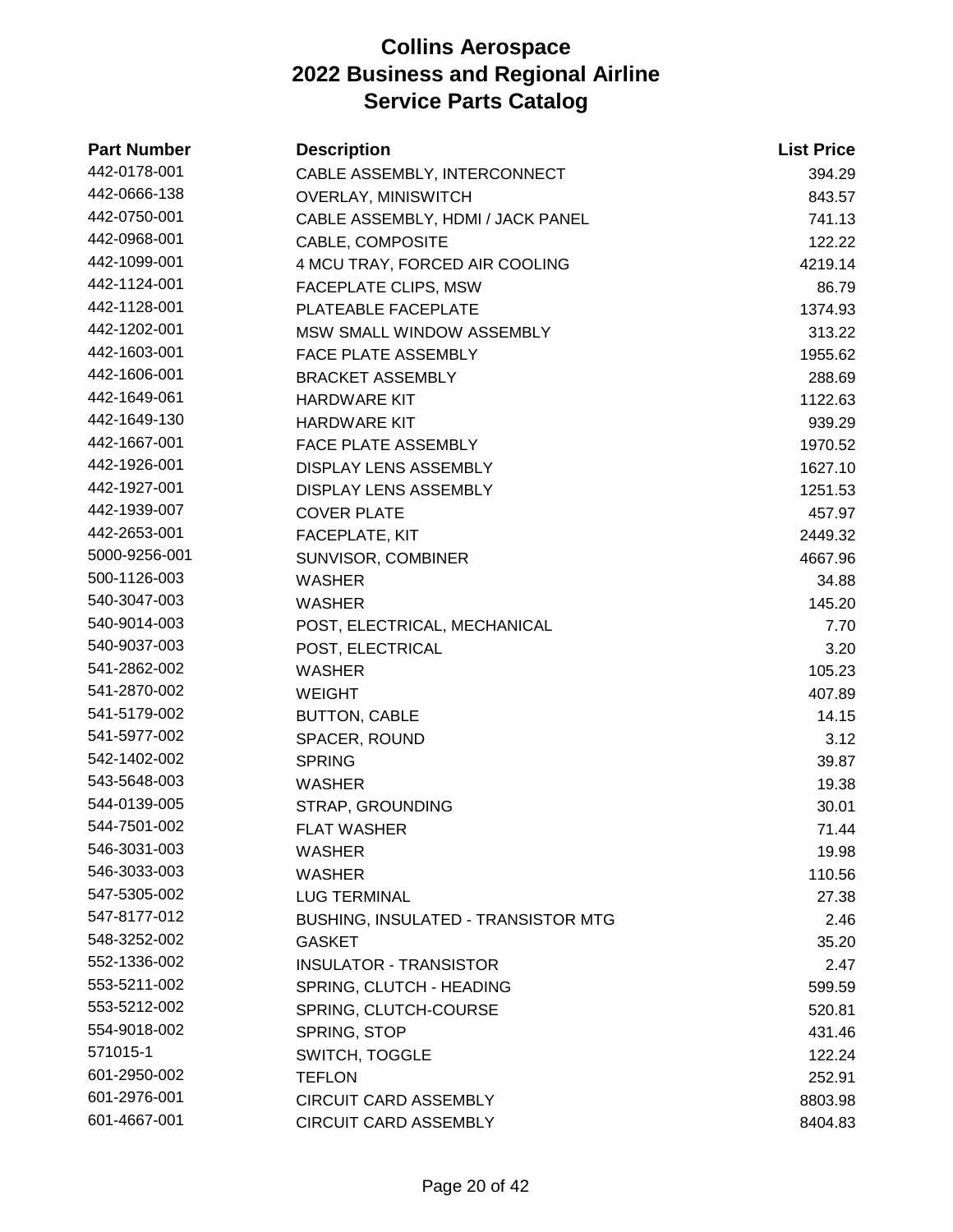| <b>Part Number</b> | <b>Description</b>              | <b>List Price</b> |
|--------------------|---------------------------------|-------------------|
| 601-4684-001       | <b>CIRCUIT CARD ASSEMBLY</b>    | 4809.98           |
| 601-5097-001       | <b>CONNECTOR ASSEMBLY</b>       | 9109.46           |
| 604134             | <b>COAXICON, PIN</b>            | 117.48            |
| 606-9568-001       | <b>NUT SPECIAL</b>              | 23.93             |
| 608-6552-001       | <b>SCREW</b>                    | 12.84             |
| 609-0793-001       | <b>CONNECTOR</b>                | 7.65              |
| 609-2029-002       | <b>CLAMP</b>                    | 296.05            |
| 609-3241-001       | SHIM, BEARING                   | 25.59             |
| 609-3929-001       | <b>MOD STICKER - SHELF LIFE</b> | 47.00             |
| 610317             | <b>CONNECTOR</b>                | 200.70            |
| 615012             | <b>CONNECTOR</b>                | 1103.32           |
|                    | 615030 CONNECTOR                | 1710.06           |
| 615053             | <b>CONTACT</b>                  | 2.89              |
| 617-9090-005       | <b>ALTITUDE PROCESSOR</b>       | 8395.40           |
| 617-9092-007       | PREAMP / FILTER                 | 8008.20           |
| 618-0733-001       | POTTING ASSEMBLY                | 1601.12           |
| 618-1673-002       | COVER, HOUSING                  | 1830.94           |
| 618-1975-001       | <b>CABLE</b>                    | 630.89            |
| 618-3743-003       | <b>CIRCUIT CARD ASSEMBLY</b>    | 1389.50           |
| 618-4088-006       | <b>COMPLETE LAMP ASSEMBLY</b>   | 358.81            |
| 618-4852-003       | <b>GEAR</b>                     | 125.03            |
| 618-5056-001       | <b>TRAY</b>                     | 251.74            |
| 618-5250-001       | <b>PLATE</b>                    | 513.23            |
| 621-0231-001       | <b>SPRING</b>                   | 195.00            |
| 621-1139-001       | <b>SHELL</b>                    | 55.24             |
| 621-1553-001       | <b>SPACER</b>                   | 2.75              |
| 621-2579-002       | <b>SYMBOL</b>                   | 259.42            |
| 621-2985-001       | <b>PLATE</b>                    | 557.98            |
| 621-8871-003       | PIN HEADLESS                    | 314.10            |
| 621-8871-004       | PIN, HEADLESS                   | 253.60            |
| 623-9390-001       | <b>RETAINER</b>                 | 33.50             |
| 623-9415-001       | <b>SCREW</b>                    | 53.27             |
| 623-9614-001       | GASKET, ANTENNA                 | 50.88             |
| 623-9895-001       | <b>COVER</b>                    | 604.48            |
| 625022             | <b>CONNECTOR</b>                | 527.58            |
| 628-5632-001       | <b>INDUCTOR, RF</b>             | 3.49              |
| 628-6600-001       | <b>COIL</b>                     | 295.47            |
| 628-6930-001       | CLIP, CAPSTAN                   | 35.10             |
| 628-6960-007       | <b>INTERCONNECT ASEMBLY</b>     | 3994.95           |
| 628-6986-003       | <b>VOR / LOC RECEIVER CARD</b>  | 9216.06           |
| 628-7165-007       | PAD, PRESSURE                   | 2.37              |
| 628-7676-016       | <b>INSULATOR</b>                | 16.94             |
| 628-7676-017       | <b>INSULATOR</b>                | 11.97             |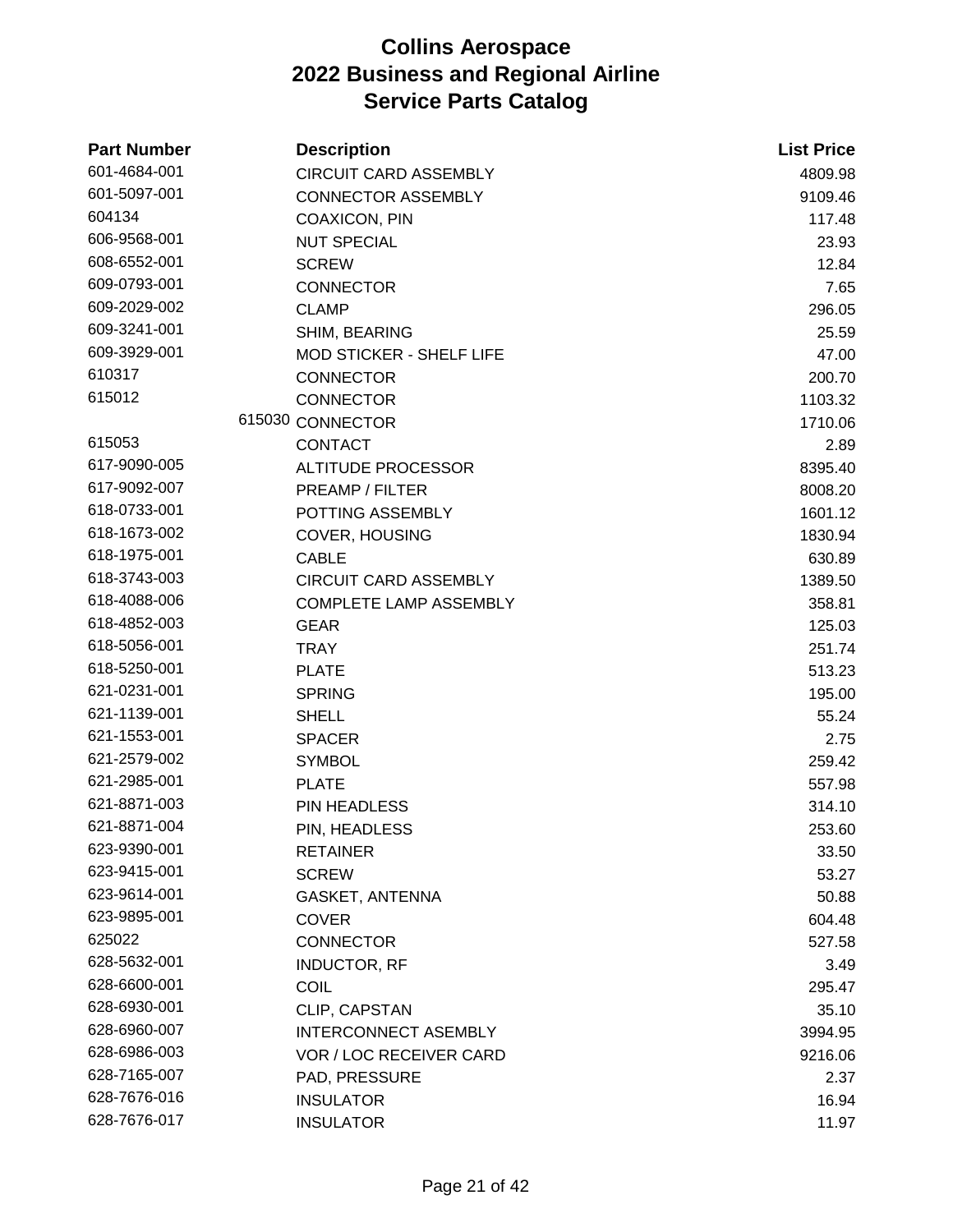| <b>Part Number</b> | <b>Description</b>              | <b>List Price</b> |
|--------------------|---------------------------------|-------------------|
| 628-7676-026       | <b>INSULATOR</b>                | 5.50              |
| 628-7810-001       | <b>CABLE ASSEMBLY</b>           | 620.34            |
| 628-8228-002       | <b>VCO - ASSEMBLY</b>           | 5989.09           |
| 628-8632-001       | <b>SECTOR GEAR</b>              | 725.70            |
| 628-8657-001       | PLATE KIT, CONNECTOR            | 1715.74           |
| 628-8657-002       | <b>CONNECTOR PLATE KIT</b>      | 1160.01           |
| 628-8728-002       | <b>BLOWER / PLENUM ASSEMBLY</b> | 9601.29           |
| 628-8853-001       | PLATE, INSULATOR MODIFIED       | 7.83              |
| 628-9759-001       | TILT INTCT CABLE RTA            | 281.69            |
| 628-9770-001       | <b>CONNECTOR ASSEMBLY</b>       | 224.92            |
| 628-9770-002       | <b>CONNECTOR</b>                | 343.46            |
| 629-4741-001       | <b>GEAR, SPUR</b>               | 210.22            |
| 629-4746-001       | <b>GEAR, SPUR</b>               | 326.89            |
| 629-6575-001       | <b>CONTACT</b>                  | 8.69              |
| 629-6711-001       | <b>SHELL</b>                    | 29.49             |
| 629-6711-002       | <b>SHELL</b>                    | 69.23             |
| 629-7087-001       | <b>ACTUATOR, SWITCH</b>         | 666.46            |
| 629-7249-001       | <b>COVER</b>                    | 1329.08           |
| 629-7287-003       | <b>BRACKET</b>                  | 165.81            |
| 629-7294-001       | <b>GEAR</b>                     | 176.35            |
| 629-7296-001       | <b>GEAR</b>                     | 251.54            |
| 629-7297-001       | <b>DISK</b>                     | 304.28            |
| 629-7452-001       | <b>WHEEL</b>                    | 844.70            |
| 629-7468-001       | <b>WEDGE</b>                    | 20.86             |
| 629-7597-003       | <b>SCREW</b>                    | 73.03             |
| 629-7597-008       | <b>SCREW</b>                    | 52.60             |
| 629-7597-014       | <b>SCREW</b>                    | 6.00              |
| 629-7618-001       | COIL, ELECTROMAGNETIC           | 219.20            |
| 629-7619-001       | <b>COIL ELECTRO</b>             | 1245.59           |
| 629-7637-001       | <b>MARKER</b>                   | 4135.25           |
| 629-7691-001       | CLIP, COUPLING                  | 570.61            |
| 629-7860-001       | <b>SPRING</b>                   | 48.07             |
| 629-7871-001       | <b>RESOLVER</b>                 | 7423.27           |
| 629-7890-003       | <b>CLUTCH ASSEMBLY</b>          | 8042.14           |
| 629-7891-002       | <b>MOTOR</b>                    | 5480.56           |
| 629-7897-003       | GASKET, CONTOUR, ANTENNA        | 1894.71           |
| 629-7897-004       | GASKET, CONTOUR, ANTENNA        | 1766.12           |
| 629-7949-001       | CLUTCH, CAPSTAN                 | 7755.95           |
| 629-7997-002       | <b>SERVO MECHANISM</b>          | 8153.64           |
| 629-8012-001       | <b>PLATE</b>                    | 142.52            |
| 629-8071-002       | <b>COUNTER - MECH PCB</b>       | 302.15            |
| 629-8107-001       | <b>LAMP FILTER</b>              | 1248.51           |
| 629-8107-002       | <b>FILTER</b>                   | 1177.22           |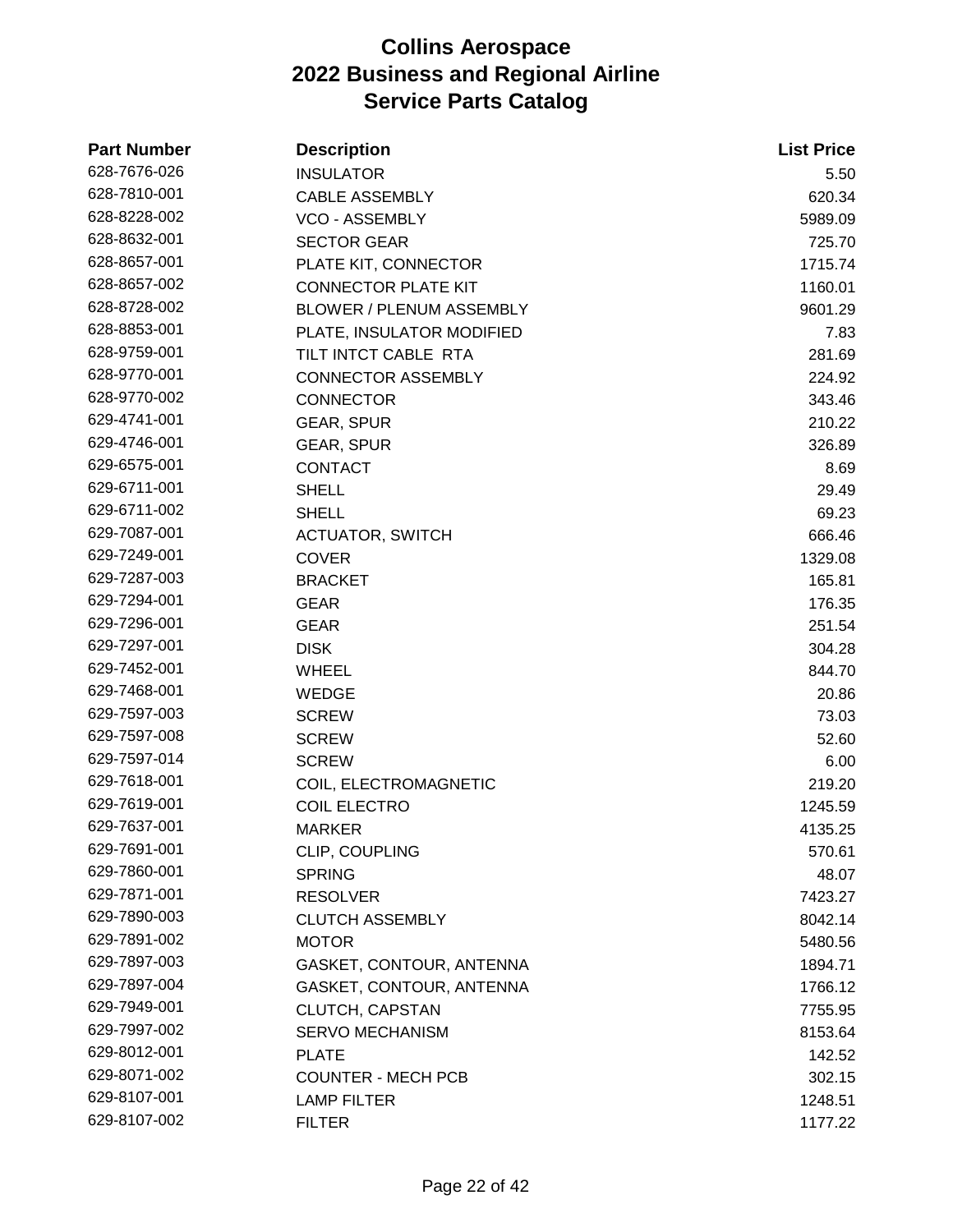| <b>Part Number</b> | <b>Description</b>         | <b>List Price</b> |
|--------------------|----------------------------|-------------------|
| 629-8135-001       | <b>KNOB</b>                | 393.00            |
| 629-8136-001       | <b>KNOB</b>                | 558.14            |
| 629-8188-002       | <b>HOUSING</b>             | 682.71            |
| 629-8264-001       | <b>CLAMP</b>               | 212.86            |
| 629-8273-001       | GEARCLUSTER, SPUR - PRSD   | 592.64            |
| 629-8275-004       | WASHER, SHIM               | 37.56             |
| 629-8275-005       | WASHER, SHIM               | 12.22             |
| 629-8275-009       | WASHER, SHIM               | 16.34             |
| 629-8275-010       | <b>WASHER, SHIM</b>        | 19.88             |
| 629-8275-011       | WASHER, SHIM               | 21.94             |
| 629-8323-007       | MOTOR, PINNED              | 4584.56           |
| 629-8339-001       | <b>PLUG</b>                | 8.15              |
| 629-8380-001       | LABEL, CONN / SHELF LIFE   | 72.07             |
| 629-8381-001       | <b>CONNECTOR</b>           | 38.92             |
| 629-8541-001       | <b>COVER</b>               | 270.82            |
| 629-8541-002       | <b>COVER</b>               | 141.79            |
| 629-8740-002       | <b>WASHER</b>              | 326.98            |
| 629-8773-001       | <b>SPRING</b>              | 1569.09           |
| 629-8831-003       | <b>COVER, PROTECTIVE</b>   | 106.54            |
| 629-8851-001       | <b>CAPACITOR</b>           | 71.77             |
| 634-0033-005       | <b>CONNECTOR</b>           | 73.78             |
| 634-0033-018       | <b>CONNECTOR</b>           | 61.90             |
| 634-0045-001       | <b>DISK</b>                | 58.50             |
| 634-0045-002       | <b>DISK</b>                | 78.31             |
| 634-0045-004       | <b>BLANK DISK</b>          | 58.50             |
| 634-0064-001       | <b>KNOB</b>                | 454.47            |
| 634-0066-001       | <b>FILTER ASSEMBLY</b>     | 1790.43           |
| 634-0072-001       | <b>KNOB</b>                | 320.26            |
| 634-0090-004       | <b>INTERGRATED CIRCUIT</b> | 174.54            |
| 634-0090-005       | <b>PROM</b>                | 178.31            |
| 634-0094-001       | <b>GASKET</b>              | 2659.62           |
| 634-0095-001       | <b>PUSH BUTTON</b>         | 313.71            |
| 634-0324-001       | <b>BAR, LATCHING</b>       | 1131.25           |
| 634-0324-003       | <b>BAR</b>                 | 201.01            |
| 634-0339-001       | TRANFORMER                 | 207.94            |
| 634-0371-001       | <b>CABLE</b>               | 457.52            |
| 634-0580-001       | PLATE, NOTICE - ALTIMETER  | 18.36             |
| 634-0580-002       | PLATE, NOTICE - ALTIMETER  | 73.98             |
| 634-0581-001       | <b>GEAR</b>                | 223.85            |
| 634-0584-001       | LINK, FLAG                 | 924.89            |
| 634-0589-001       | <b>SPRING PLATE</b>        | 173.82            |
| 634-1031-001       | <b>COUPLER</b>             | 19.26             |
| 634-1032-001       | <b>WASHER</b>              | 19.48             |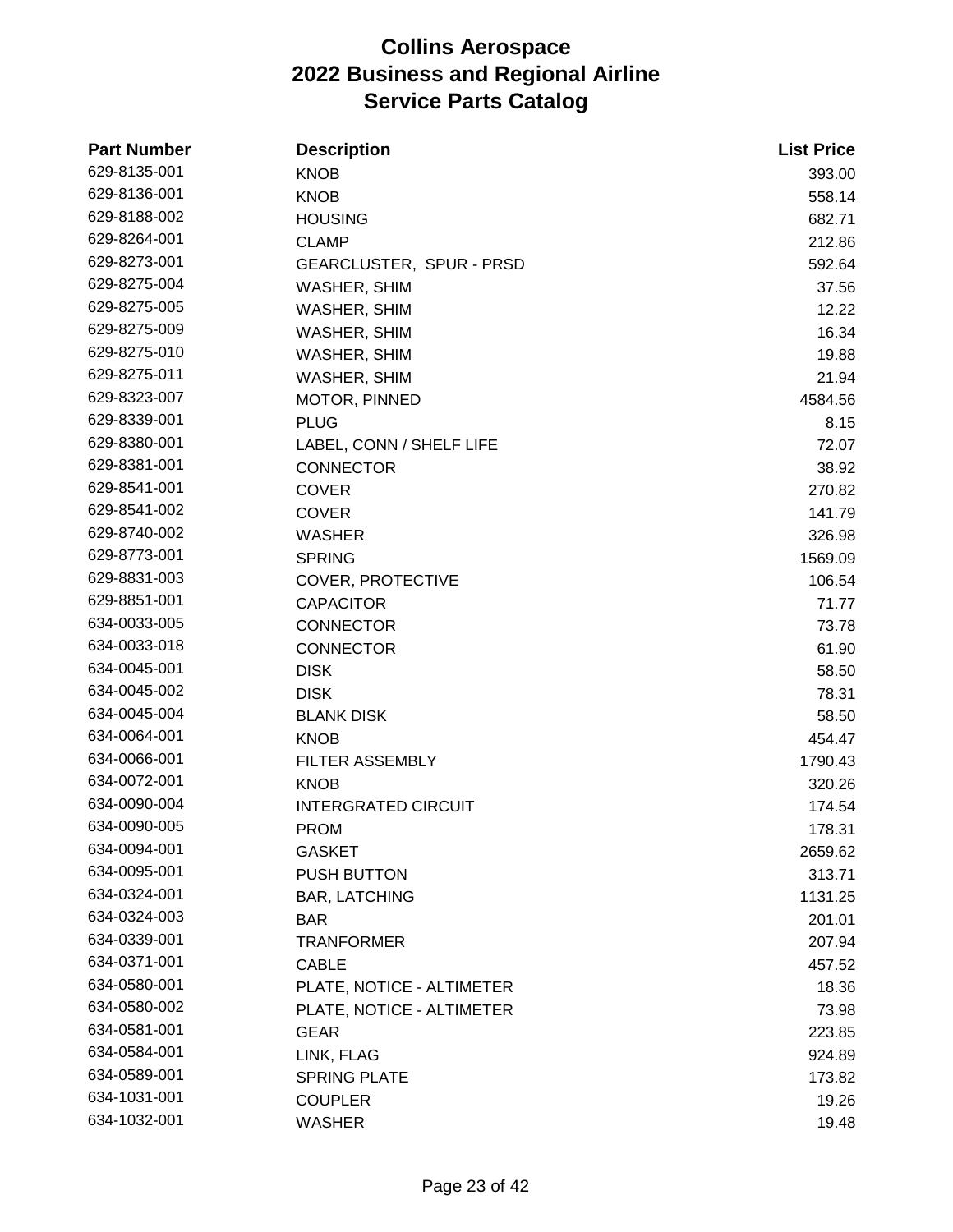| <b>Part Number</b> | <b>Description</b>           | <b>List Price</b> |
|--------------------|------------------------------|-------------------|
| 634-1033-001       | <b>SPACER</b>                | 35.76             |
| 634-1035-001       | <b>RETAINER</b>              | 23.64             |
| 634-1066-001       | MOUNT, RESILIENT             | 146.48            |
| 634-1077-003       | <b>BRACKET</b>               | 249.97            |
| 634-1093-003       | <b>TRIM STRIP</b>            | 111.04            |
| 634-1093-006       | <b>TRIM STRIP</b>            | 111.31            |
| 634-1100-001       | <b>KNOB ASSEMBLY</b>         | 33.79             |
| 634-1111-001       | <b>CONNECTOR</b>             | 49.78             |
| 634-1112-001       | <b>CONNECTOR</b>             | 51.98             |
| 634-1115-001       | <b>KEYING PIN</b>            | 12.42             |
| 634-1116-001       | <b>CONNECTOR</b>             | 2.35              |
| 634-1117-001       | <b>KEYWAY RETAINER</b>       | 2.69              |
| 634-1120-001       | <b>SPRING</b>                | 10.17             |
| 634-1128-001       | <b>SPACER</b>                | 25.86             |
| 634-1176-006       | CAPSTAN - BONDED AND PRESSED | 858.55            |
| 634-1179-005       | <b>POST</b>                  | 15.51             |
| 634-1183-001       | PIN, GROOVE                  | 7.23              |
| 634-1183-002       | PIN, GROOVE                  | 4.22              |
| 634-1194-002       | NUT, MODIFIED                | 235.98            |
| 634-1201-002       | <b>CLUTCH HALF ASSEMBLY</b>  | 10749.32          |
| 634-1203-003       | SHAFT, OUTPUT - BONDED       | 6259.25           |
| 634-1212-001       | <b>COVER</b>                 | 62.37             |
| 634-1251-004       | <b>CABLE INTCON</b>          | 135.95            |
| 634-1340-001       | LABEL, SHELF LIFE            | 27.30             |
| 634-1753-002       | <b>COVER, PROTECTIVE</b>     | 131.30            |
| 634-2012-002       | <b>MOUNTING GASKET</b>       | 118.35            |
| 634-2041-002       | <b>PAD</b>                   | 187.18            |
| 634-2252-001       | <b>ENCODER</b>               | 2823.64           |
| 634-2337-001       | <b>CHASSIS</b>               | 757.54            |
| 634-2339-001       | <b>COVER</b>                 | 303.93            |
| 634-2340-006       | PANEL, FRONT - CONTROL       | 1336.79           |
| 634-2348-001       | <b>LIGHT PIPE</b>            | 287.07            |
| 634-2354-001       | <b>STATOR ASSEMBLY</b>       | 10861.23          |
| 634-2549-002       | MOD LABEL / SHELF LIFE       | 27.91             |
| 634-2594-002       | <b>SCREW</b>                 | 19.53             |
| 634-2600-001       | KNOB, ENGAGEMENT             | 690.37            |
| 634-2636-001       | <b>RIVET NYLON</b>           | 2.46              |
| 634-2665-001       | <b>GASKET, MOUNTING</b>      | 53.85             |
| 634-2690-001       | <b>NUT</b>                   | 5.15              |
| 634-2698-001       | <b>CONNECTOR</b>             | 226.28            |
| 634-2698-002       | ATR CONNECTORECTOR           | 132.37            |
| 634-2707-004       | <b>CABLE</b>                 | 295.62            |
| 634-2754-001       | <b>INSULATOR, LAMP</b>       | 59.64             |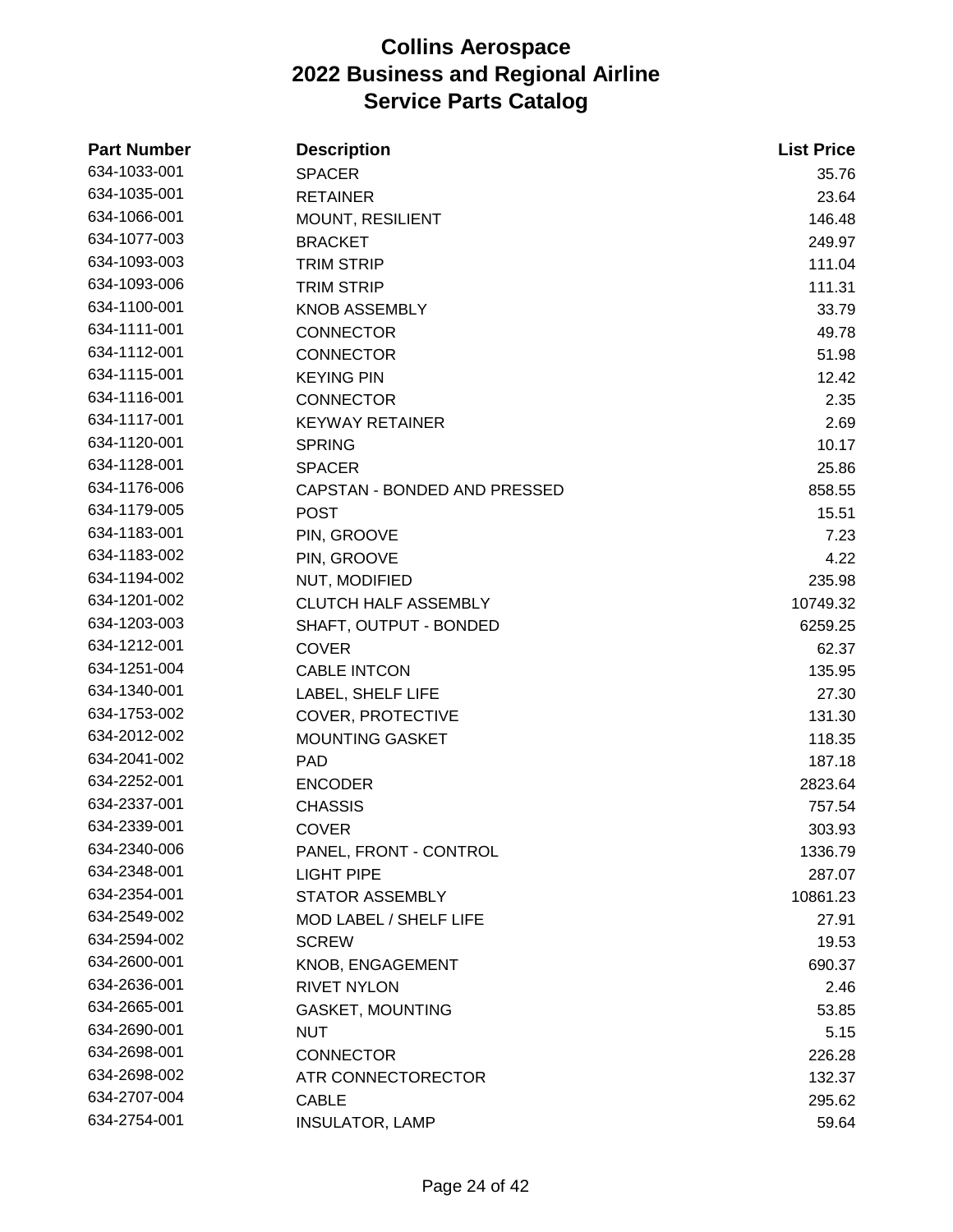| <b>Part Number</b> | <b>Description</b>           | <b>List Price</b> |
|--------------------|------------------------------|-------------------|
| 634-2754-003       | <b>INSULATOR, LAMP</b>       | 42.91             |
| 634-2764-001       | <b>GASKET</b>                | 191.71            |
| 634-2834-001       | PIN INDEXING                 | 9.93              |
| 634-2874-001       | PANEL, FRONT                 | 299.01            |
| 634-2882-001       | RECEIVER ASSEMBLY            | 11206.43          |
| 634-2939-007       | ANNUNCIATOR CONTROL PANEL    | 4540.61           |
| 634-2972-001       | <b>KNOB COURSE</b>           | 76.53             |
| 634-2978-001       | DUAL ENCODER ASSEMBLY        | 15463.25          |
| 634-3014-001       | <b>INSUL BUSHING</b>         | 56.81             |
| 634-3106-001       | <b>SUPPORT BEARING</b>       | 718.93            |
| 634-3296-001       | <b>ANNUNCIATOR</b>           | 3121.46           |
| 634-3310-001       | <b>CAPACITOR</b>             | 264.30            |
| 634-3311-001       | HOLDER, FILTER               | 111.87            |
| 634-3312-001       | <b>FILTER</b>                | 154.65            |
| 634-3313-001       | NUT, SPECIAL                 | 90.22             |
| 634-3387-002       | CONN PLATE ASSEMBLY          | 250.33            |
| 634-3387-008       | <b>CONN PLATE ASSEMBLY</b>   | 326.74            |
| 634-3398-001       | <b>KNOB, SKIRTED</b>         | 465.31            |
| 634-3399-001       | KNOB, RANGE                  | 539.61            |
| 634-3404-001       | KNOB, ENCODER                | 245.74            |
| 634-3413-001       | <b>KNOB</b>                  | 97.62             |
| 634-3418-001       | <b>KNOB</b>                  | 510.19            |
| 634-3420-001       | <b>KNOB DIM</b>              | 482.13            |
| 634-3450-001       | FILTER, LIGHT                | 237.57            |
| 634-3494-001       | <b>COVER</b>                 | 2734.93           |
| 634-3560-002       | SWITCH, PUSHBUTTON           | 589.81            |
| 634-3561-030       | SWITCH, PUSHBUTTON           | 485.43            |
| 634-3562-002       | SWITCH, PUSHBUTTON           | 681.18            |
| 634-3562-003       | SWITCH, PUSHBUTTON           | 681.18            |
| 634-3562-004       | SWITCH, PUSHBUTTON           | 655.81            |
| 634-3562-005       | <b>SWITCH</b>                | 612.21            |
| 634-3562-006       | <b>SWITCH</b>                | 655.81            |
| 634-3562-007       | SWITCH, PUSHBUTTON           | 688.75            |
| 634-3562-008       | SWITCH, PUSHBUTTON           | 657.95            |
| 634-3562-009       | SWITCH, PUSHBUTTON           | 642.81            |
| 634-3562-030       | SWITCH, PUSHBUTTON           | 663.38            |
| 634-3562-031       | <b>SWITCH</b>                | 601.04            |
| 634-3891-008       | <b>POST</b>                  | 10.78             |
| 634-3952-001       | SPRING HELICAL TORSION       | 26.30             |
| 634-4002-001       | <b>SLEEVE</b>                | 25.08             |
| 634-4003-001       | <b>SLEEVE</b>                | 16.96             |
| 634-4004-001       | PLUG, ROTOR                  | 53.10             |
| 634-4020-001       | <b>BLOCK, COVER MOUNTING</b> | 21.95             |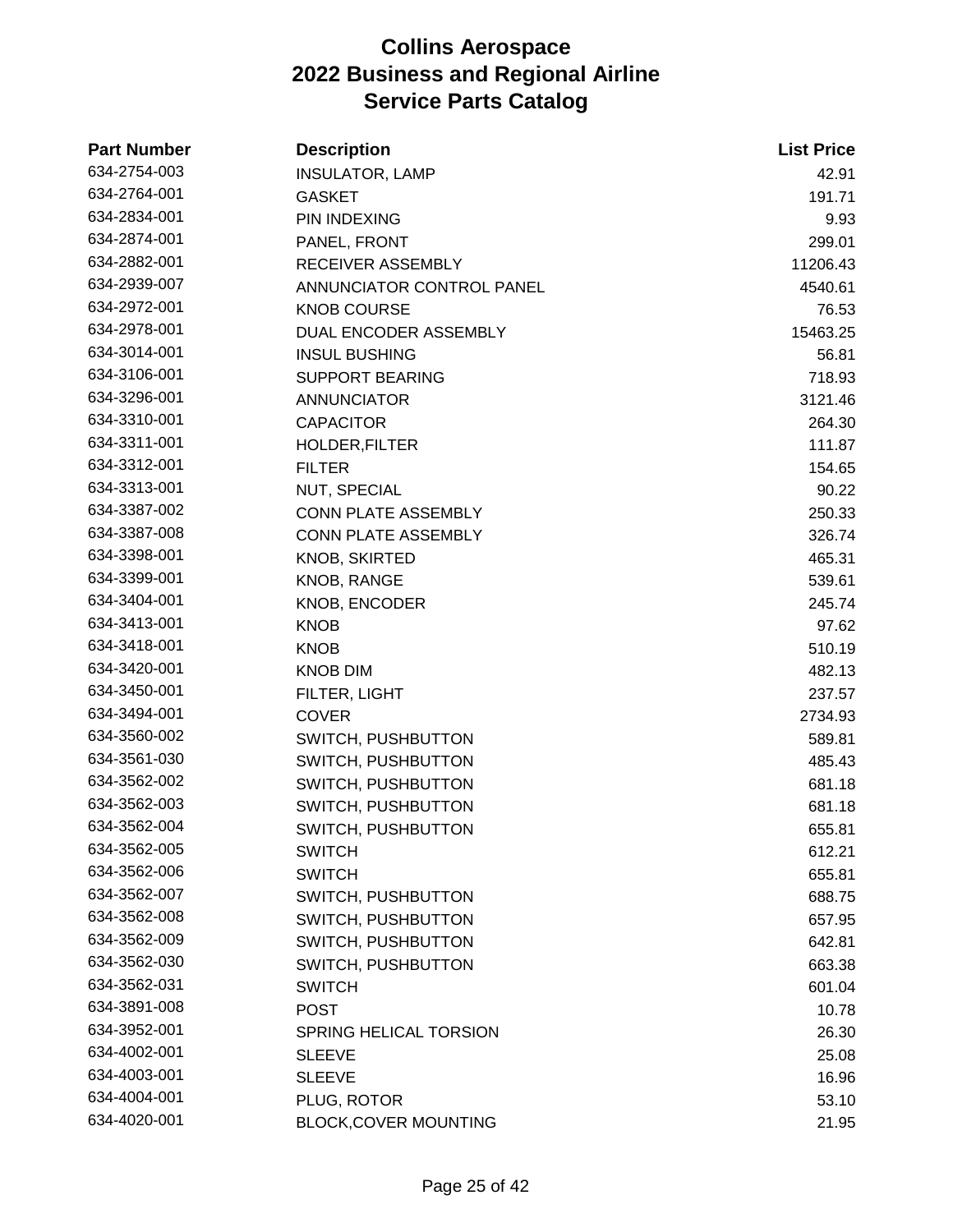| <b>Part Number</b> | <b>Description</b>           | <b>List Price</b> |
|--------------------|------------------------------|-------------------|
| 634-4055-001       | STRIP-RUBBER                 | 11.90             |
| 634-4055-002       | <b>STRIP-RUBBER</b>          | 12.47             |
| 634-4150-002       | <b>CABLE PENDANT</b>         | 569.87            |
| 634-4150-003       | <b>CABLE PENDANT</b>         | 555.61            |
| 634-4241-001       | POST, SPACER - GUARD         | 13.04             |
| 634-4319-001       | <b>MOUNTING PLATE</b>        | 327.50            |
| 634-4319-002       | <b>PLATE MOUNTING</b>        | 169.23            |
| 634-4591-001       | <b>KNOB MULTIPLE</b>         | 2882.51           |
| 634-4594-001       | <b>DISK LEGEND</b>           | 52.70             |
| 634-4595-004       | <b>KNOB</b>                  | 116.37            |
| 634-4597-001       | <b>KNOB COURSE</b>           | 53.91             |
| 634-4597-002       | <b>KNOB COURSE</b>           | 96.92             |
| 634-4671-001       | <b>FILTER</b>                | 271.86            |
| 634-7772-002       | <b>DIGITAL SERVO DRIVER</b>  | 2500.52           |
| 634-7934-105       | <b>CPU</b>                   | 13888.57          |
| 634-7935-513       | <b>CIRCUIT CARD ASSEMBLY</b> | 12074.88          |
| 646-7991-113       | <b>CIRCUIT CARD ASSEMBLY</b> | 15742.60          |
| 646-7996-003       | <b>ENCODER</b>               | 627.07            |
| 646-7997-002       | <b>TRANSISTOR CIRCUIT</b>    | 341.57            |
| 647-6540-105       | POWER SUPPLY                 | 8594.08           |
| 647-6584-002       | SERIAL I/O                   | 18779.22          |
| 647-6643-102       | <b>CIRCUIT CARD ASSEMBLY</b> | 1240.92           |
| 647-6647-002       | <b>MAIN BOARD</b>            | 2837.24           |
| 647-6652-207       | VOR / LOC RCVR               | 8401.36           |
| 647-6653-006       | <b>GLIDESLOPE/MARKER</b>     | 9173.55           |
| 647-6654-006       | POWER SUPPLY                 | 7267.49           |
| 647-6675-002       | <b>MODULATOR</b>             | 2264.89           |
| 647-6679-007       | <b>CIRCUIT CARD ASSEMBLY</b> | 3270.88           |
| 647-6680-002       | POWER SUPPLY                 | 2272.90           |
| 647-6680-003       | POWER SUPPLY                 | 2329.36           |
| 647-6691-005       | <b>INTERFACE - THINLINE</b>  | 5713.71           |
| 647-6697-001       | <b>DRIVER</b>                | 2761.50           |
| 647-6697-002       | <b>DRIVER CARD</b>           | 2604.07           |
| 647-6779-203       | YAW / RUDDER BOOST           | 13532.60          |
| 647-6794-016       | <b>MUX</b>                   | 18860.58          |
| 647-6810-003       | RIBBON CABLE ASSEMBLY        | 393.24            |
| 647-6811-002       | <b>DEFLECTION</b>            | 4443.01           |
| 647-6811-003       | A1 - DEFLECTION              | 3740.30           |
| 647-6812-002       | <b>CIRCUIT CARD ASSEMBLY</b> | 5911.17           |
| 647-6813-003       | <b>VIDEO POWER SUPPLY</b>    | 4171.91           |
| 647-6813-004       | <b>VIDEO POWER SUPPLY</b>    | 3976.68           |
| 647-6814-003       | <b>VIDEO BOARD</b>           | 6698.71           |
| 647-6843-005       | POWER SUPPLY                 | 2666.01           |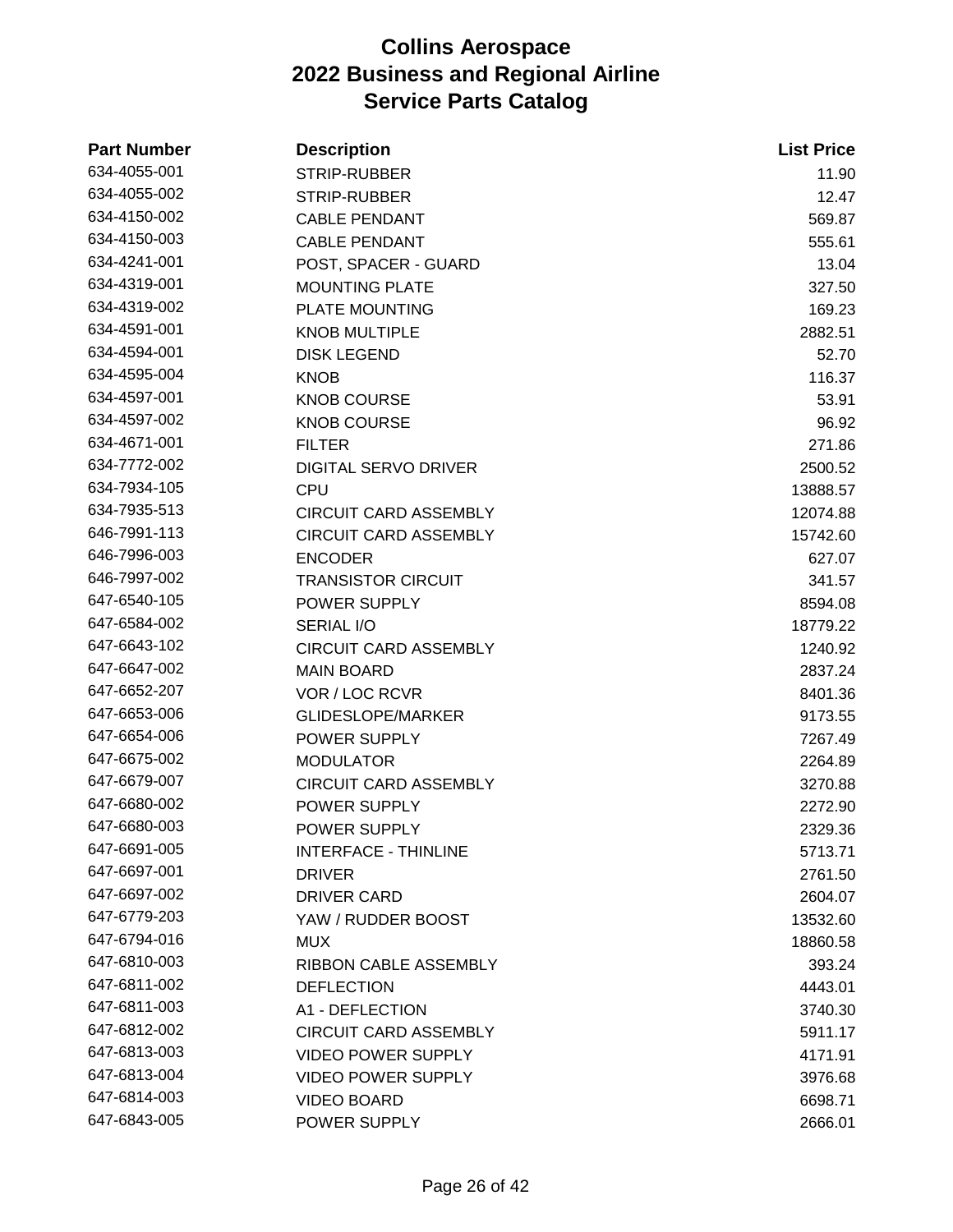| <b>Part Number</b> | <b>Description</b>              | <b>List Price</b> |
|--------------------|---------------------------------|-------------------|
| 647-6845-002       | <b>POSTWAVE</b>                 | 4094.84           |
| 647-6878-104       | POWER SUPPLY                    | 8013.81           |
| 651-2408-002       | <b>HANDLE ASSEMBLY</b>          | 180.79            |
| 653-1081-001       | <b>INSUL SW</b>                 | 171.86            |
| 653-1084-001       | <b>KNOB SKIRTED</b>             | 406.54            |
| 653-1084-002       | <b>KNOB SKIRTED</b>             | 51.24             |
| 653-1085-001       | <b>KNOB</b>                     | 273.67            |
| 653-1086-001       | <b>KNOB SKIRT</b>               | 914.19            |
| 653-1086-002       | <b>KNOB SKIRT</b>               | 219.69            |
| 653-1087-001       | <b>INSULATOR</b>                | 55.81             |
| 653-1123-001       | FILTER, DISPLAY                 | 589.50            |
| 653-1225-001       | <b>COVER</b>                    | 105.04            |
| 653-1259-001       | <b>SHIELD</b>                   | 111.83            |
| 653-1285-001       | <b>CONNECTOR</b>                | 63.94             |
| 653-1286-001       | ATR CONNECTOR ASSEMBLY          | 165.23            |
| 653-1306-001       | <b>WASHER</b>                   | 49.30             |
| 653-1467-001       | <b>RING</b>                     | 94.72             |
| 653-1597-001       | <b>SCAN MOTOR</b>               | 3257.88           |
| 653-1625-001       | <b>POST</b>                     | 8.90              |
| 653-1795-001       | MODIFIED IC                     | 909.44            |
| 653-1855-007       | STAND-OFF                       | 21.52             |
| 653-2076-004       | <b>CABLE</b>                    | 207.09            |
| 653-2094-005       | <b>SCREW</b>                    | 93.80             |
| 653-2104-001       | <b>CABLE</b>                    | 552.31            |
| 653-2122-001       | <b>FILTER</b>                   | 505.97            |
| 653-2122-002       | <b>FILTER FRONT</b>             | 544.38            |
| 653-2131-002       | <b>SUB ASSEMBLY</b>             | 822.68            |
| 653-2139-001       | <b>HOLE MASK</b>                | 5.56              |
| 653-2174-001       | CABLE, RIBBON                   | 419.62            |
| 653-2186-001       | <b>COVER ASSEMBLY</b>           | 538.67            |
| 653-2199-001       | FILTER ASSEMBLY                 | 522.75            |
| 653-2199-002       | FILTER ASSEMBLY                 | 709.39            |
| 653-2276-001       | <b>CHASSIS</b>                  | 1095.61           |
| 653-2276-101       | CHASSIS, MAIN - RIVETED RUGGED  | 1647.45           |
| 653-2284-003       | <b>RIBBON CABLE</b>             | 322.24            |
| 653-2284-004       | <b>TRANSMITTER MODULE CABLE</b> | 224.16            |
| 653-2307-001       | <b>DISPLAY FILTER</b>           | 1298.32           |
| 653-2307-002       | <b>FILTER DISPLAY</b>           | 753.68            |
| 653-2603-003       | <b>COVER RESONATOR</b>          | 141.70            |
| 653-2609-001       | SHIELD, BOARD - SYNTHESIZER     | 63.29             |
| 653-2610-001       | PLATE, GROUNDING                | 151.38            |
| 653-2754-001       | <b>CLUTCH HALF ASSEMBLY</b>     | 10988.24          |
| 653-2931-001       | <b>COAX CABLE</b>               | 125.93            |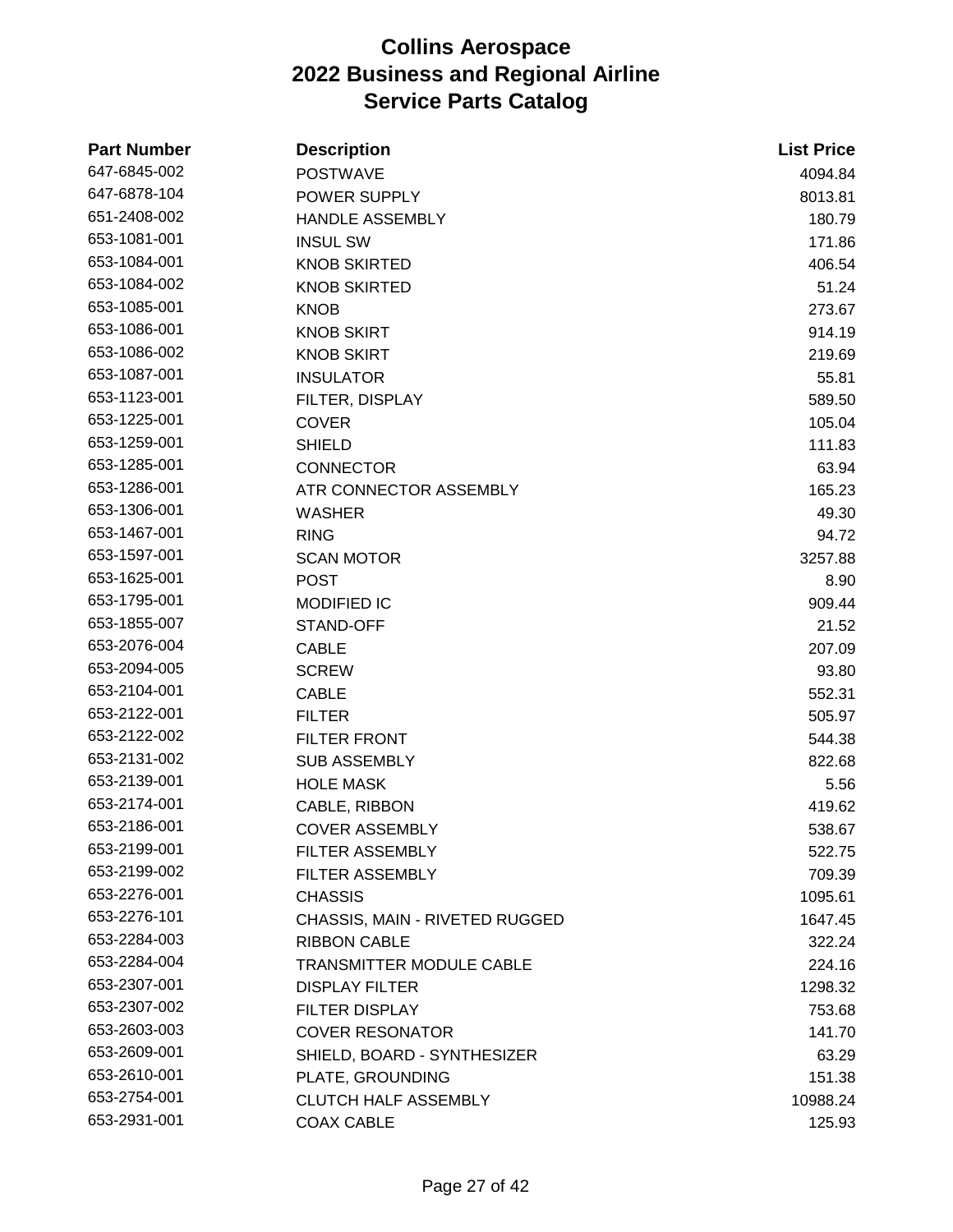| <b>Part Number</b> | <b>Description</b>             | <b>List Price</b> |
|--------------------|--------------------------------|-------------------|
| 653-2950-002       | <b>COAX ASSEMBLY</b>           | 157.63            |
| 653-2950-010       | CABLE, COAXIAL                 | 440.53            |
| 653-2950-013       | <b>COAX ASSEMBLY</b>           | 598.97            |
| 653-3674-015       | CPU I/O PROGRAMMED             | 4522.81           |
| 653-3674-017       | CPU I/O PROGRAMMED             | 4813.25           |
| 653-3674-024       | CPU I/O PROGRAMMED             | 5206.41           |
| 653-3830-001       | <b>BRACKET, TILT SUPPORT</b>   | 698.81            |
| 653-3831-001       | MOUNT, RECEIVER/ TRANSMITTER   | 574.94            |
| 653-3837-001       | RECEIVER ASSEMBLY              | 10892.95          |
| 653-3839-001       | <b>EXCITER ASSEMBLY</b>        | 10130.65          |
| 653-3840-010       | WEATHER RADAR ANTENNA BASE     | 2908.48           |
| 653-3847-002       | <b>GEAR SPUR - PINION</b>      | 163.54            |
| 653-3853-002       | <b>INTERCONNECT ASSEMBLY</b>   | 2292.97           |
| 653-3853-012       | ANTENNA, INTERCONNECT ASSEMBLY | 784.83            |
| 653-3855-002       | MOTOR, SCAN ASSEMBLY           | 1351.89           |
| 653-3855-003       | MOTOR, TILT ASSEMBLY           | 2900.06           |
| 653-3895-100       | <b>HOUSING, HIRF MACHINING</b> | 207.71            |
| 653-3895-300       | <b>HOUSING</b>                 | 263.32            |
| 653-3896-001       | HIRF, REAR PANEL               | 330.39            |
| 653-3983-001       | <b>COVER, RECEIVER</b>         | 431.02            |
| 653-4004-001       | <b>CONNECTOR</b>               | 33.10             |
| 653-4005-001       | <b>CONNECTOR</b>               | 48.70             |
| 653-4005-003       | COAX, GUIDE                    | 30.09             |
| 653-4005-004       | <b>CONNECTOR</b>               | 272.30            |
| 653-4014-001       | HEAT SINK, MACHINED            | 221.94            |
| 653-4019-003       | PLATE, CONN - STD              | 76.96             |
| 653-4019-004       | PLATE, CONN - STD              | 182.23            |
| 653-4021-001       | <b>REAR MODULE</b>             | 4052.47           |
| 653-4108-001       | RECEIVER COVER ASSEMBLY        | 649.34            |
| 653-4118-001       | ADAPTER, ANTENNA COAX          | 1442.15           |
| 653-4124-001       | <b>HIRF REAR PANEL</b>         | 680.63            |
| 653-4130-002       | REAR, MODULE                   | 3562.51           |
| 653-4194-001       | SPACER, FERRITE                | 9.29              |
| 653-4238-001       | SPRING, GROUND - COAX CONTACT  | 140.63            |
| 653-4255-001       | <b>TRANSMITTER ASSEMBLY</b>    | 13406.89          |
| 653-4273-001       | <b>CABLE ASSEMBLY</b>          | 470.33            |
| 653-4285-001       | <b>EXTRACTOR, COAX GUIDE</b>   | 336.09            |
| 653-4320-002       | <b>MOUNTING PLATE</b>          | 102.24            |
| 653-4326-001       | <b>MIXER ASSEMBLY</b>          | 6023.30           |
| 653-4399-001       | RETAINEER - COAX CABLE         | 64.08             |
| 653-4403-001       | <b>CABLE ASSEMBLY</b>          | 150.87            |
| 653-4411-001       | REAR INTERCONNECT ASSEMBLY     | 2170.21           |
| 653-4415-001       | COVER, VHF                     | 378.11            |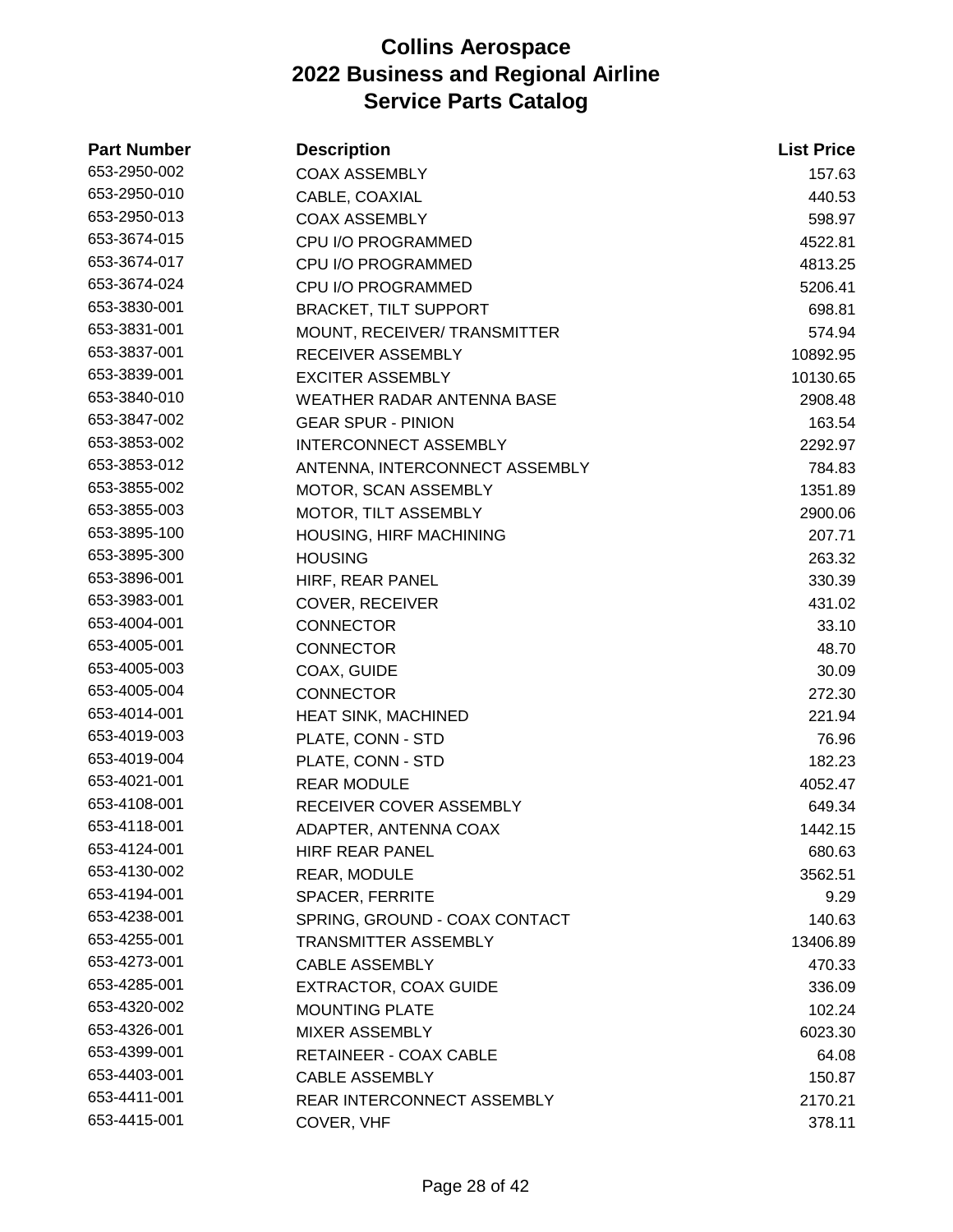| <b>Part Number</b> | <b>Description</b>                  | <b>List Price</b> |
|--------------------|-------------------------------------|-------------------|
| 653-4457-004       | ANTENNA, RADAR - TUNED              | 29688.69          |
| 653-4492-001       | <b>RESISTOR</b>                     | 245.73            |
| 653-4524-001       | PLATE, INSULATOR - MODIFIED         | 140.16            |
| 659-0226-005       | PROGRAMMED PROM                     | 234.06            |
| 659-0372-002       | <b>INTEGRATED CIRCUIT, MODIFIED</b> | 208.67            |
| 659-2401-005       | <b>SYNTHESIZER</b>                  | 8060.39           |
| 659-2402-006       | <b>CONTROL</b>                      | 10040.34          |
| 659-2403-001       | POWER SUPPLY                        | 9534.15           |
| 659-4440-001       | MICROCIRCUIT, MODIFIED              | 22.27             |
| 659-4565-003       | <b>PROM</b>                         | 955.20            |
| 659-4573-003       | PROM / PAL                          | 78.28             |
| 659-6295-003       | <b>RECEIVER</b>                     | 24883.04          |
| 659-6307-001       | <b>CABLE ASSEMBLY</b>               | 254.89            |
| 659-6790-001       | KNOB-NO <sub>3</sub>                | 42.06             |
| 659-7686-001       | <b>SHIM</b>                         | 9.73              |
| 659-7686-003       | <b>SHIM</b>                         | 19.26             |
| 659-7688-002       | <b>INSUL SLEEVE</b>                 | 19.39             |
| 659-7700-001       | <b>ENCODER DISK</b>                 | 28.65             |
| 659-7702-001       | TILT MOTOR RTA                      | 10040.02          |
| 659-7822-002       | GEAR, SPUR - SECTOR - SCAN          | 450.50            |
| 659-7830-001       | <b>PINION GEAR</b>                  | 149.76            |
| 659-9032-001       | AMPLIFIER, POWER                    | 17687.10          |
| 659-9037-002       | <b>DISC, INSULATOR</b>              | 53.45             |
| 662-0083-010       | <b>TRANSFORMER</b>                  | 177.03            |
| 662-0959-020       | <b>TRANSFORMER</b>                  | 487.64            |
| 662-0965-010       | <b>TRANSFORMER, POWER</b>           | 192.97            |
| 662-0967-020       | <b>TRANSFORMER</b>                  | 165.29            |
| 663-0027-001       | CONNECTOR PLUG ASSEMBLY             | 6573.41           |
| 664-0174-010       | TRANSFORMER, POWER                  | 1188.38           |
| 664-0230-040       | TRANSFORMER, GNLU                   | 59.92             |
| 667-0001-010       | <b>TRANSFORMER</b>                  | 226.43            |
| 667-0240-020       | TRANSFORMER, AUDIO                  | 995.34            |
| 668-0261-070       | <b>INDUCTOR, POWER</b>              | 25.19             |
| 668-0261-080       | <b>INDUCTOR, POWER</b>              | 30.85             |
| 668-0292-010       | <b>INDUCTOR, POWER</b>              | 14.00             |
| 668-0335-010       | <b>COIL</b>                         | 24.94             |
| 668-0500-030       | <b>COIL</b>                         | 24.26             |
| 668-0528-030       | POWER INDUCTOR                      | 13.42             |
| 672-0810-030       | <b>TRANSFORMER</b>                  | 495.58            |
| 674-3107-010       | <b>TRANSFORMER</b>                  | 61.74             |
| 676-1722-001       | SWITCH, PUSH - E1603MODIFIED        | 171.34            |
| 676-5254-001       | <b>TUNING SPRING</b>                | 93.81             |
| 676-5257-002       | CIRCUIT BOARD ASSEMBLY              | 4585.95           |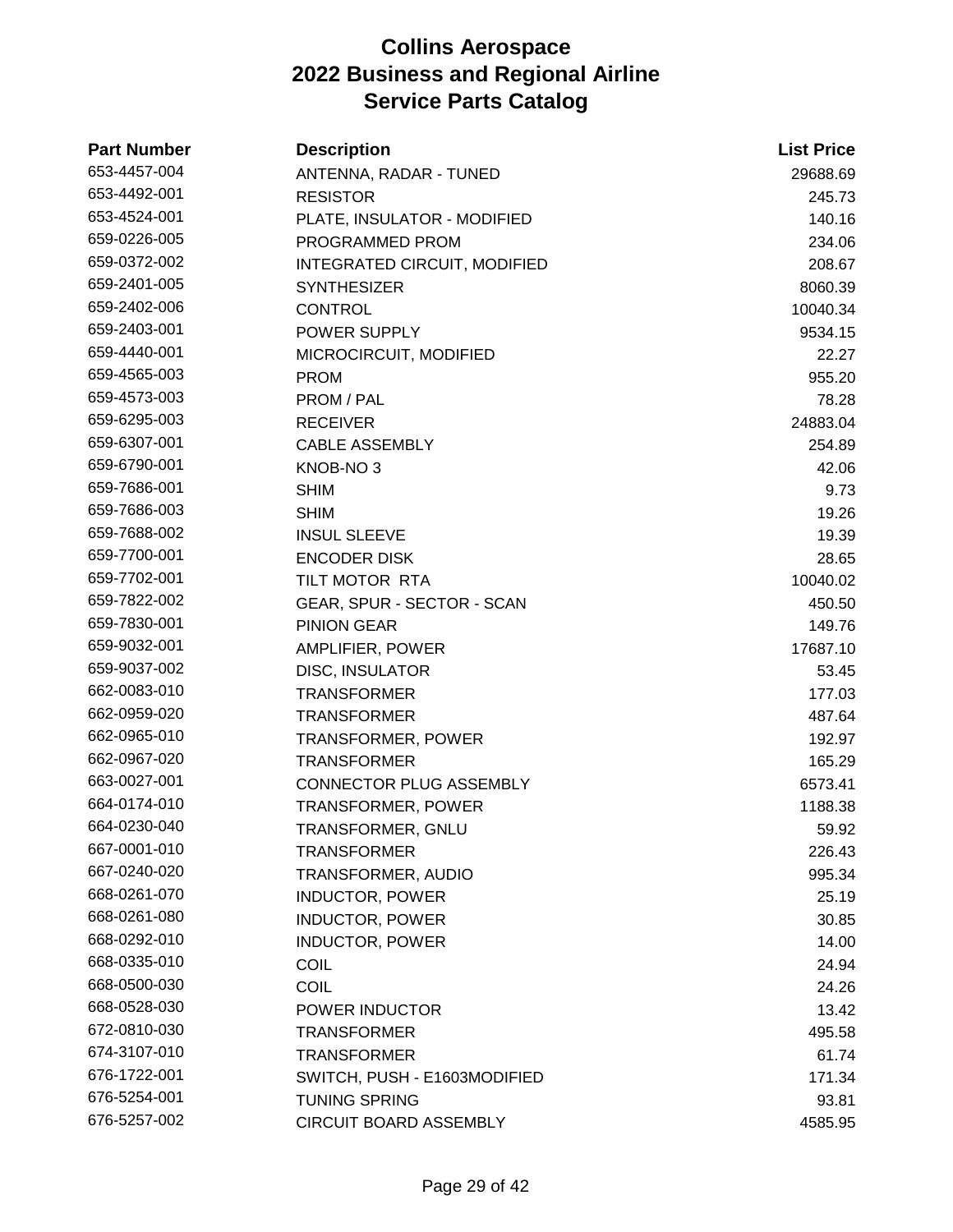| <b>Part Number</b> | <b>Description</b>           | <b>List Price</b> |
|--------------------|------------------------------|-------------------|
| 676-5297-001       | <b>RIBBON CABLE</b>          | 295.12            |
| 676-6974-011       | <b>VIDEO</b>                 | 6124.91           |
| 676-7082-005       | <b>RASTER</b>                | 4373.85           |
| 677-0429-010       | TRANSFORMER, AUDIO           | 186.34            |
| 677-1528-000       | <b>TRANSFORMER</b>           | 417.09            |
| 685-0356-001       | <b>CUP, ADAPTER</b>          | 270.22            |
| 685-0363-001       | #N/A                         | 15.21             |
| 687-0503-005       | <b>VIDEO PROCESSOR</b>       | 7919.94           |
| 687-0513-404       | I/O BOARD                    | 3038.02           |
| 687-0514-115       | <b>CIRCUIT CARD ASSEMBLY</b> | 1424.48           |
| 687-0539-001       | POST BRD                     | 1990.03           |
| 687-0622-001       | <b>INTERCONNECT</b>          | 384.63            |
| 687-0635-001       | PROGRAM CARD                 | 573.89            |
| 687-0714-001       | <b>CPU</b>                   | 4313.18           |
| 687-0721-004       | HIGH VOLTAGE POWER SUPPLY    | 1194.55           |
| 687-0724-003       | <b>SYNTHESIZER</b>           | 1705.25           |
| 687-0727-006       | IF RCVR/DPSK/LVPS            | 4551.23           |
| 687-0730-001       | A2 MEMORY CARD               | 1404.13           |
| 687-0772-002       | <b>DEFLECTION PREAMP</b>     | 5904.61           |
| 687-0773-002       | <b>VIDEO AMPLIFIER</b>       | 3892.06           |
| 687-0779-001       | <b>EPROM REPLACEMENT</b>     | 448.25            |
| 687-0827-003       | POWER SUPPLY                 | 2417.57           |
| 687-0891-111       | <b>INTERCONNECT BOARD</b>    | 6322.94           |
| 687-0962-001       | <b>MAIN BOARD</b>            | 11785.88          |
| 687-5075-003       | <b>CONTROL</b>               | 11592.95          |
| 687-5075-009       | <b>CONTROL CARD</b>          | 11376.90          |
| 687-5186-001       | <b>CIRCUIT CARD ASSEMBLY</b> | 13218.78          |
| 687-9675-001       | <b>CLUTCH HALF- MACHINED</b> | 2840.67           |
| 687-9679-001       | <b>GEAR CLUSTER</b>          | 1070.28           |
| 687-9680-001       | <b>GEARCLUSTER</b>           | 1319.01           |
| 687-9715-001       | <b>SPACER PITCH</b>          | 11.13             |
| 687-9715-002       | <b>SPACER PITCH</b>          | 10.77             |
| 687-9715-003       | <b>SPACER PITCH</b>          | 23.06             |
| 687-9715-004       | <b>SPACER PITCH</b>          | 10.96             |
| 687-9715-005       | <b>SPACER PITCH</b>          | 16.06             |
| 687-9715-006       | <b>SPACER PITCH</b>          | 11.59             |
| 687-9715-007       | <b>SPACER PITCH</b>          | 18.01             |
| 687-9725-001       | <b>SHIM</b>                  | 71.63             |
| 687-9725-002       | <b>SHIM</b>                  | 97.35             |
| 687-9725-003       | <b>SHIM</b>                  | 120.13            |
| 687-9725-004       | <b>SHIM</b>                  | 142.39            |
| 687-9729-001       | <b>ALIGNMENT BAR</b>         | 377.25            |
| 705-0934-000       | <b>RESISTOR</b>              | 1.16              |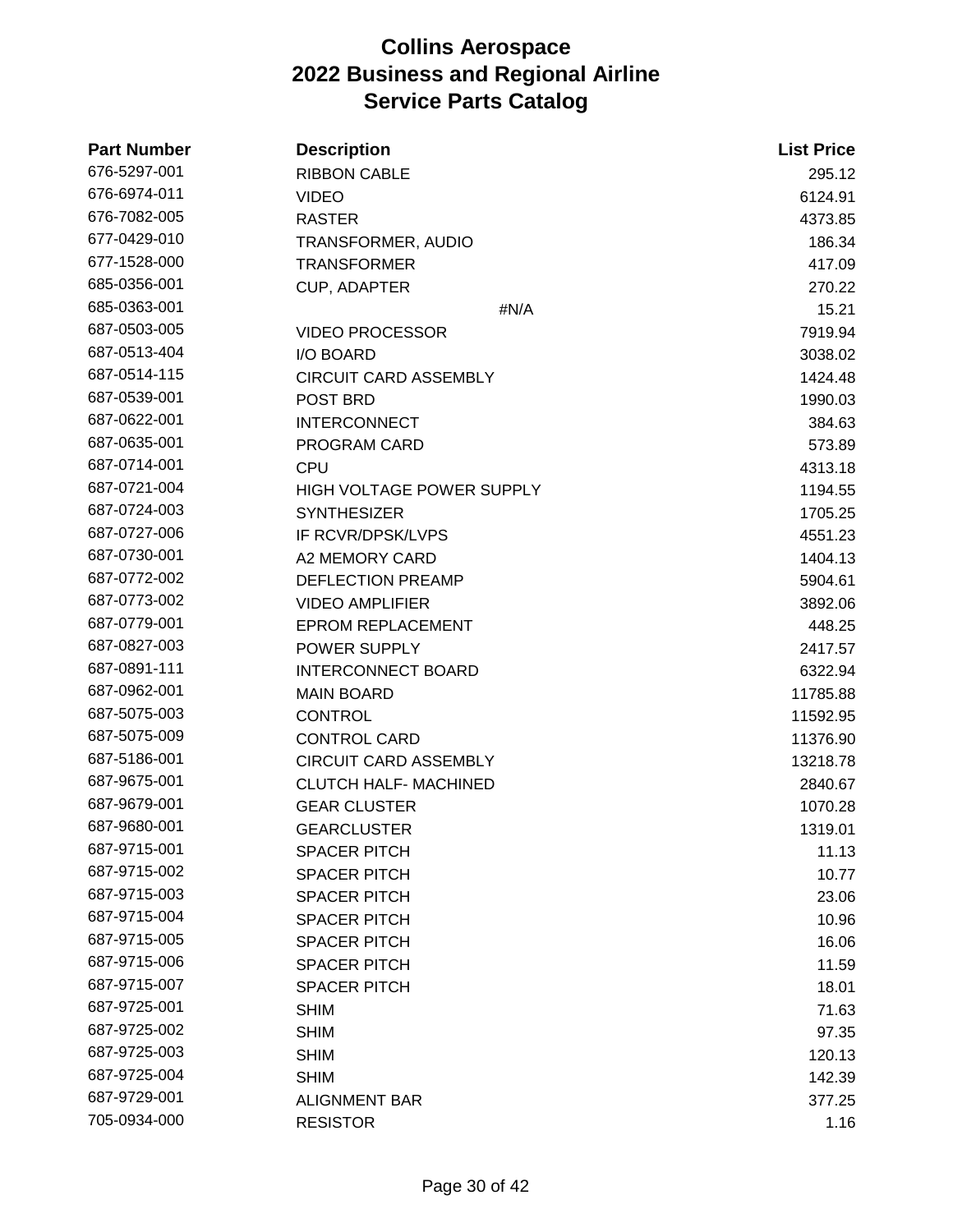| <b>Part Number</b> | <b>Description</b> | <b>List Price</b> |
|--------------------|--------------------|-------------------|
| 705-0954-000       | <b>RESISTOR</b>    | 2.50              |
| 705-0969-000       | <b>RESISTOR</b>    | 1.18              |
| 705-0977-000       | <b>RESISTOR</b>    | 2.30              |
| 705-1000-000       | <b>RESISTOR</b>    | 1.18              |
| 705-1011-000       | <b>RESISTOR</b>    | 2.25              |
| 705-1021-000       | <b>RESISTOR</b>    | 1.18              |
| 705-1030-000       | <b>RESISTOR</b>    | 3.26              |
| 705-1039-000       | <b>RESISTOR</b>    | 2.25              |
| 705-1049-000       | <b>RESISTOR</b>    | 1.18              |
| 705-1058-000       | <b>RESISTOR</b>    | 2.26              |
| 705-1067-000       | <b>RESISTOR</b>    | 2.23              |
| 705-1088-000       | <b>RESISTOR</b>    | 1.16              |
| 705-1096-000       | <b>RESISTOR</b>    | 2.26              |
| 705-1454-950       | <b>RESISTOR</b>    | 3.70              |
| 705-2436-010       | <b>RESISTOR</b>    | 148.91            |
| 705-2436-020       | <b>RESISTOR</b>    | 206.97            |
| 705-2437-050       | <b>RESISTOR</b>    | 2.24              |
| 705-2439-260       | <b>RESISTOR</b>    | 3.07              |
| 705-3156-390       | <b>RESISTOR</b>    | 2.69              |
| 705-3519-460       | <b>RESISTOR</b>    | 3.03              |
| 705-3533-090       | <b>RESISTOR</b>    | 2.38              |
| 705-3535-200       | <b>RESISTOR</b>    | 2.25              |
| 705-3535-510       | <b>RESISTOR</b>    | 2.12              |
| 705-3535-730       | <b>RESISTOR</b>    | 2.30              |
| 705-3538-510       | <b>RESISTOR</b>    | 2.23              |
| 705-3543-030       | <b>RESISTOR</b>    | 2.19              |
| 705-3600-330       | <b>RESISTOR</b>    | 1.15              |
| 705-3603-670       | <b>RESISTOR</b>    | 1.38              |
| 705-3604-150       | <b>RESISTOR</b>    | 2.16              |
| 705-3604-210       | <b>RESISTOR</b>    | 2.27              |
| 705-3605-250       | <b>RESISTOR</b>    | 2.16              |
| 705-3605-430       | <b>RESISTOR</b>    | 1.18              |
| 705-3605-480       | <b>RESISTOR</b>    | 1.20              |
| 705-3605-490       | <b>RESISTOR</b>    | 1.18              |
| 705-3605-520       | <b>RESISTOR</b>    | 2.23              |
| 705-3605-560       | <b>RESISTOR</b>    | 1.18              |
| 705-3605-620       | <b>RESISTOR</b>    | 1.18              |
| 705-3605-810       | <b>RESISTOR</b>    | 1.18              |
| 705-5973-550       | <b>RESISTOR</b>    | 4.71              |
| 705-5975-230       | <b>RESISTOR</b>    | 7.48              |
| 705-5975-470       | <b>RESISTOR</b>    | 3.48              |
| 705-6015-620       | <b>RESISTOR</b>    | 2.67              |
| 705-6016-060       | <b>RESISTOR</b>    | 2.59              |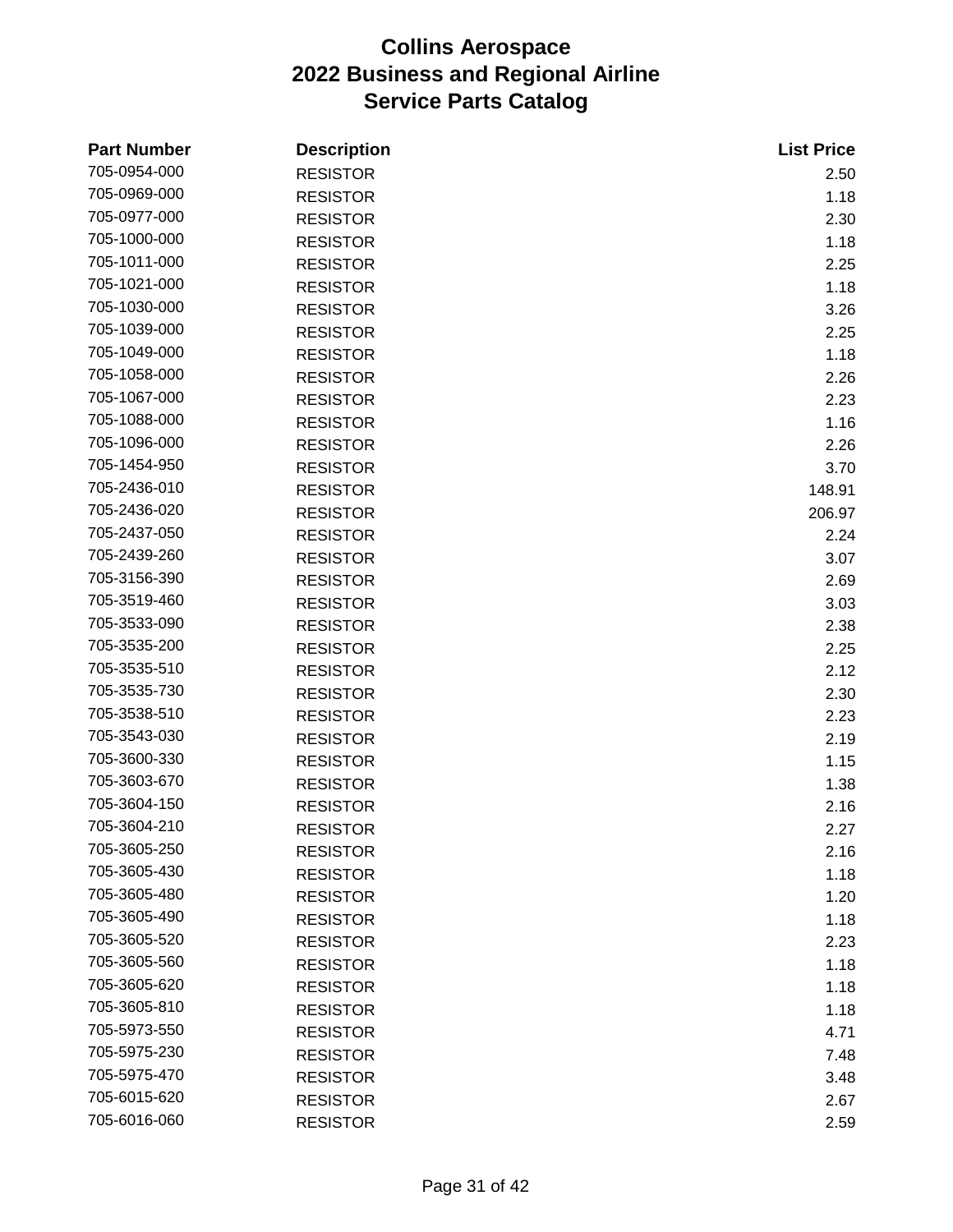| <b>Part Number</b> | <b>Description</b>             | <b>List Price</b> |
|--------------------|--------------------------------|-------------------|
| 705-6564-000       | <b>RESISTOR</b>                | 2.74              |
| 705-6728-000       | <b>RESISTOR</b>                | 3.77              |
| 714-3258-020       | <b>VARISTOR</b>                | 4.64              |
| 714-3258-150       | <b>VARISTOR</b>                | 6.23              |
| 714-3258-190       | <b>VARISTOR</b>                | 5.86              |
| 714-3317-660       | <b>SENSISTOR</b>               | 168.01            |
| 724-0638-980       | <b>RESISTOR</b>                | 2.94              |
| 724-0641-250       | <b>RESISTOR</b>                | 9.52              |
| 724-0646-920       | <b>RESISTOR</b>                | 9.90              |
| 746-8001-360       | <b>RESISTOR</b>                | 26.76             |
| 747-1499-110       | <b>RESISTOR</b>                | 12.10             |
| 747-1988-260       | <b>RESISTOR</b>                | 2.80              |
| 747-2173-350       | <b>RESISTOR</b>                | 6.89              |
| 747-2175-930       | <b>RESISTOR</b>                | 10.34             |
| 747-2907-020       | <b>RESISTOR</b>                | 12.25             |
| 747-2907-100       | <b>RESISTOR</b>                | 11.47             |
| 747-2907-120       | <b>RESISTOR</b>                | 17.58             |
| 747-5300-000       | <b>RESISTOR</b>                | 2.77              |
| 747-5315-000       | <b>RESISTOR</b>                | 5.33              |
| 747-5349-000       | <b>RESISTOR</b>                | 4.85              |
| 747-5381-000       | <b>RESISTOR</b>                | 3.85              |
| 747-5385-000       | <b>RESISTOR</b>                | 5.99              |
| 747-5407-000       | <b>RESISTOR</b>                | 4.85              |
| 747-5440-000       | <b>RESISTOR</b>                | 3.71              |
| 751-4054-003       | ELECTRONIC COMPONENTS ASSEMBLY | 5492.05           |
| 751-4077-017       | <b>INTEGRATED CIRCUIT</b>      | 62.08             |
| 751-4077-018       | <b>INTEGRATED CIRCUIT</b>      | 65.83             |
| 752-5871-001       | <b>CAN SHIELD - MODIFIED</b>   | 1031.77           |
| 754-0082-001       | PANEL, INDICATING              | 5764.64           |
| 754-2051-101       | <b>FRONT PANEL</b>             | 8649.56           |
| 754-2052-001       | <b>FRONT PANEL</b>             | 9848.48           |
| 754-8047-039       | <b>FILTER</b>                  | 65.97             |
| 756-8204-009       | <b>WASHER</b>                  | 32.40             |
| 757-9241-006       | <b>HANDLE</b>                  | 71.66             |
| 765003             | <b>SCREW</b>                   | 2.90              |
| 768-3178-001       | <b>WASHER, SPECIAL HANDLE</b>  | 2.35              |
| 770001             | <b>NUT, LOCKING</b>            | 2.56              |
| 775-5120-001       | <b>GEARSHAFT</b>               | 563.00            |
| 777-3369-001       | <b>DRIVE SHAFT</b>             | 747.33            |
| 792-0881-001       | <b>FLAG, INDICATOR</b>         | 247.42            |
| 792-1053-002       | <b>COUNTER</b>                 | 12440.00          |
| 792-1495-001       | <b>GUARD</b>                   | 39.44             |
| 793-9822-001       | HOUSING, CONNECTOR             | 45.74             |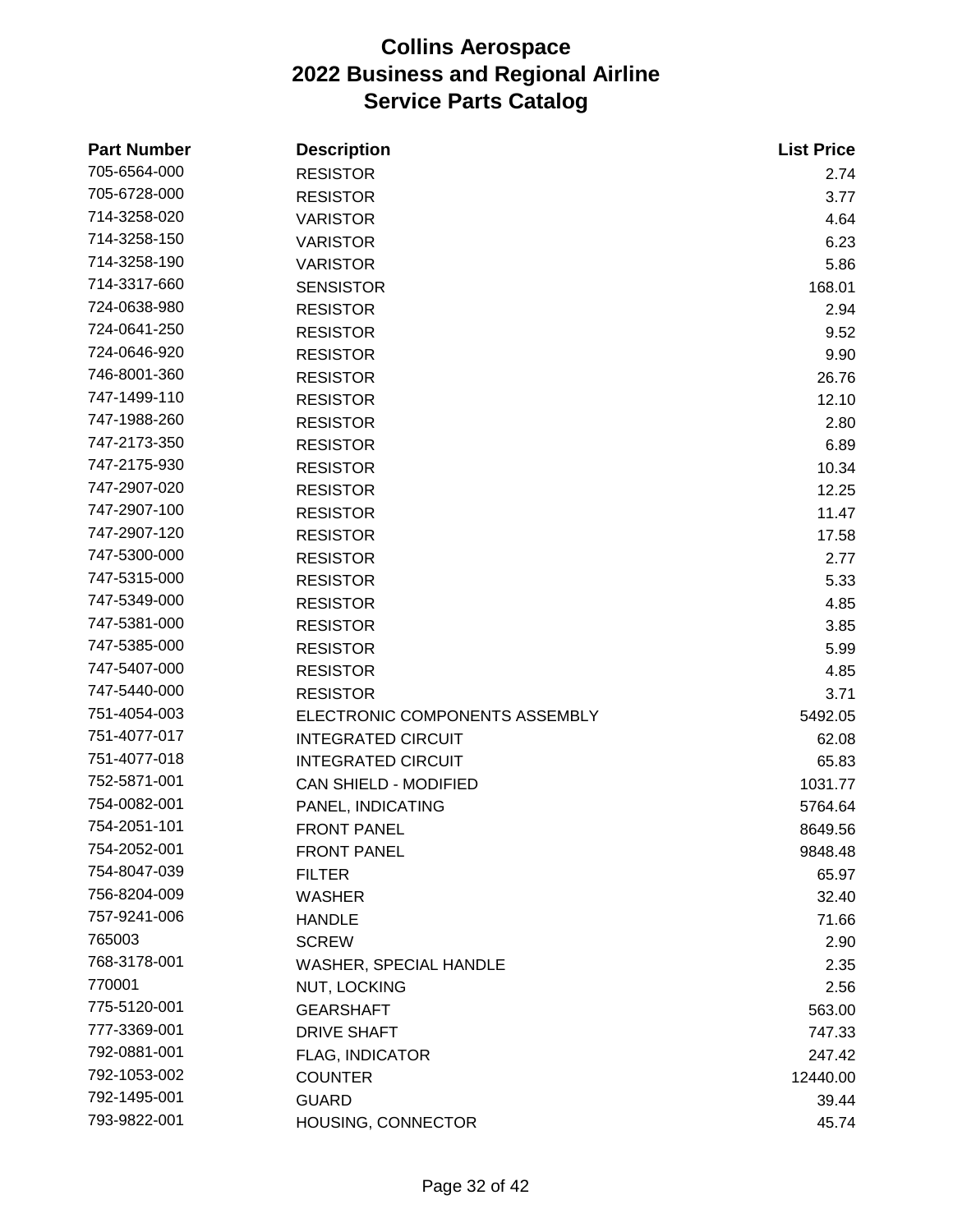| <b>Part Number</b> | <b>Description</b>                | <b>List Price</b> |
|--------------------|-----------------------------------|-------------------|
| 797-6506-002       | <b>SUPPORT KNOB</b>               | 700.34            |
| 797-6513-001       | <b>BUSHING</b>                    | 512.63            |
| 797-6564-001       | <b>BOLT</b>                       | 124.18            |
| 797-6564-002       | <b>HOLD BOLT</b>                  | 56.28             |
| 797-6590-001       | ELECTRICAL CONTACT BRUSH ASSEMBLY | 3422.07           |
| 797-6668-001       | <b>WASHER, FLAT</b>               | 16.14             |
| 797-7051-001       | <b>RING</b>                       | 1213.68           |
| 797-7106-001       | <b>TRANSFORMER</b>                | 462.26            |
| 797-7460-001       | <b>SPRING</b>                     | 115.46            |
| 797-7468-001       | <b>RING</b>                       | 197.28            |
| 797-7543-001       | <b>GEARCLUSTER</b>                | 570.23            |
| 797-7698-003       | <b>CLUTCH</b>                     | 10794.94          |
| 797-7990-001       | <b>WASHER</b>                     | 514.70            |
| 820-1809-170       | <b>RUBBER SILICONE SPONGE</b>     | 85.32             |
| 826-0006-813       | <b>FLEX CIRCUIT</b>               | 233.46            |
| 826-0007-141       | PRINTED WIRING BOARD              | 90.20             |
| 827-0715-001       | GASKET, BEZEL                     | 232.35            |
| 827-0834-001       | PUSH BUTTON                       | 676.99            |
| 827-0835-001       | <b>PUSH BUTTON</b>                | 537.49            |
| 827-0882-001       | <b>COVER</b>                      | 3661.08           |
| 827-1027-002       | <b>GRAY KNOB</b>                  | 574.26            |
| 827-1166-001       | <b>TRANSFORMER</b>                | 482.80            |
| 827-1168-001       | <b>TRANSFORMER</b>                | 638.86            |
| 827-1170-001       | POWER SUPPLY MODULE, HIGH VOLTAGE | 10107.91          |
| 827-1290-002       | <b>SWITCH ASSEMBLY</b>            | 111.89            |
| 827-1290-007       | <b>SWITCH ASSEMBLY</b>            | 126.79            |
| 827-1309-001       | <b>MOD PLATE</b>                  | 27.22             |
| 827-1419-002       | FAN MONITOR ASSEMBLY              | 925.48            |
| 827-1520-001       | <b>COVER</b>                      | 949.28            |
| 827-1688-001       | <b>TRANSFOMER SHIELD</b>          | 49.97             |
| 827-1737-001       | POWER SUPPLY, HIGH VOLTAGE        | 7409.67           |
| 827-1845-002       | <b>DEFLECTION</b>                 | 13061.98          |
| 827-1934-002       | <b>RECTANGLE PUSH BUTTON</b>      | 30.03             |
| 827-2102-002       | <b>KNOB</b>                       | 64.68             |
| 827-2139-001       | <b>SHEILD</b>                     | 80.23             |
| 827-2141-001       | <b>SCREEN SHIELD</b>              | 65.83             |
| 827-2215-001       | <b>LIGHT BLOCK</b>                | 157.02            |
| 827-2216-001       | LIGHT BLOCK, CHAMFERED            | 78.73             |
| 827-3051-015       | PIN, HANDLE                       | 9.56              |
| 827-3051-074       | SPACER, SPONGE RUBBER             | 79.99             |
| 827-3051-075       | SPACER, SPONGE RUBBER             | 135.34            |
| 827-3498-010       | KNOB, ROTARY                      | 179.65            |
| 827-3584-002       | <b>KNOB SKIRTED</b>               | 80.52             |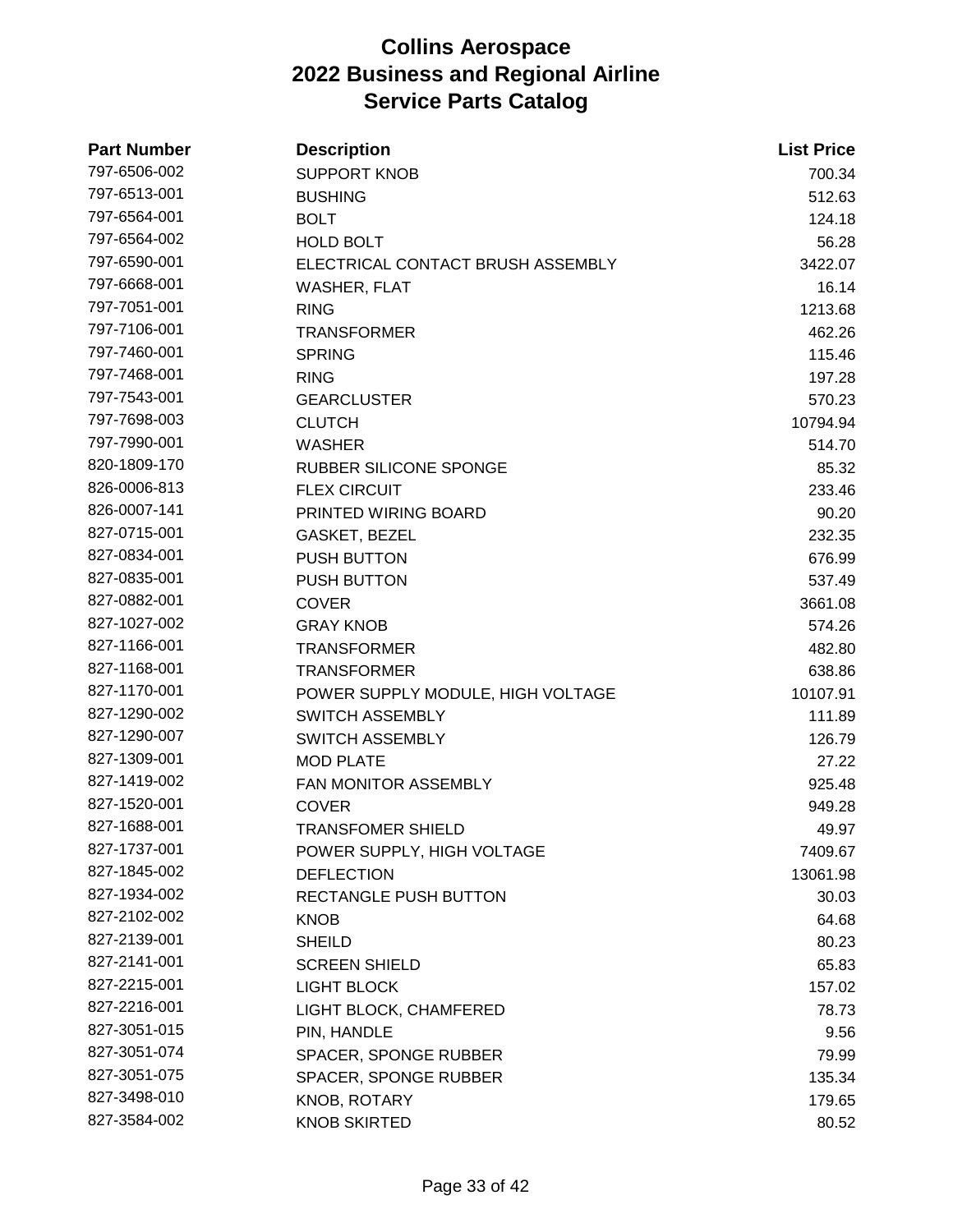| <b>Part Number</b> | <b>Description</b>                  | <b>List Price</b> |
|--------------------|-------------------------------------|-------------------|
| 827-3671-002       | <b>KNOB</b>                         | 107.54            |
| 827-3783-004       | <b>ANALOG I/O</b>                   | 19803.09          |
| 827-4032-003       | MODULE, HIGH VOLTAGE / POWER SUPPLY | 18850.99          |
| 827-4179-001       | TRANSFORMER-                        | 583.00            |
| 827-4231-001       | <b>SPRING EXTRACTOR</b>             | 16.78             |
| 827-4265-001       | <b>DRIVE GEAR</b>                   | 1632.78           |
| 827-4265-003       | DRIVE GEAR ASSEMBLY                 | 944.80            |
| 827-4767-001       | <b>KNOB INSTRUMENT GAIN</b>         | 133.00            |
| 827-4768-001       | <b>KNOB INNER PUSH</b>              | 164.07            |
| 827-4768-002       | <b>KNOB INNER PUSH</b>              | 137.98            |
| 827-4769-001       | <b>KNOB INSTRUMENT MODE</b>         | 387.12            |
| 827-4864-003       | <b>EXTRACTOR, MODIFIED</b>          | 20.56             |
| 827-5868-001       | COVER, BONDED                       | 1322.10           |
| 827-6346-001       | <b>KNOB HEADING</b>                 | 625.05            |
| 827-6410-003       | FRONT PANEL ASSEMBLY                | 19106.39          |
| 827-6656-001       | <b>RETAINER</b>                     | 95.30             |
| 827-7004-101       | LIQUID CRYSTAL DISPLAY ASSEMBLY     | 14256.93          |
| 827-7181-001       | <b>COVER</b>                        | 1614.11           |
| 827-7333-001       | ABSOLUTE SENSOR                     | 9263.70           |
| 827-7333-002       | <b>DIFF ASSEMBLY</b>                | 11496.37          |
| 827-7351-001       | KNOB, MULTIPLE SHAFT                | 102.66            |
| 827-7363-001       | <b>GASKET SHELF LIFE</b>            | 59.04             |
| 827-7395-002       | <b>KNOB, BRIGHTNESS GRAY</b>        | 263.72            |
| 827-7395-003       | <b>KNOB, BRIGHTNESS GRAY</b>        | 348.09            |
| 827-7402-002       | ADAPTER, PANEL                      | 438.08            |
| 827-7424-002       | <b>KNOB INNER PUSH</b>              | 183.66            |
| 827-7424-011       | ALT SELECTION KNOB                  | 6833.06           |
| 827-7425-006       | <b>INSERT KNOB</b>                  | 211.27            |
| 827-7425-010       | <b>INSERT KNOB</b>                  | 119.62            |
| 827-7425-011       | <b>INSERT KNOB</b>                  | 156.01            |
| 827-7425-015       | <b>INSERT KNOB</b>                  | 275.54            |
| 827-7425-017       | <b>KNOB</b>                         | 243.78            |
| 827-7425-018       | <b>INSERT, KNOB</b>                 | 552.52            |
| 827-7425-020       | <b>INSERT, KNOB</b>                 | 560.66            |
| 827-7427-006       | <b>DISK LEGEND</b>                  | 127.36            |
| 827-7434-005       | DISK, LEGEND                        | 245.57            |
| 827-7546-001       | <b>BRACKET</b>                      | 46.15             |
| 827-7578-001       | <b>FLUTED KNOB</b>                  | 139.68            |
| 827-7578-002       | <b>HDG KNOB</b>                     | 143.01            |
| 827-7698-101       | SLIDER MOUNT IMT-3010               | 38.14             |
| 827-7699-148       | <b>SCREW</b>                        | 33.83             |
| 827-7699-185       | LENS, PHOTODIODE                    | 124.35            |
| 827-7900-001       | LABEL, FAR                          | 6.49              |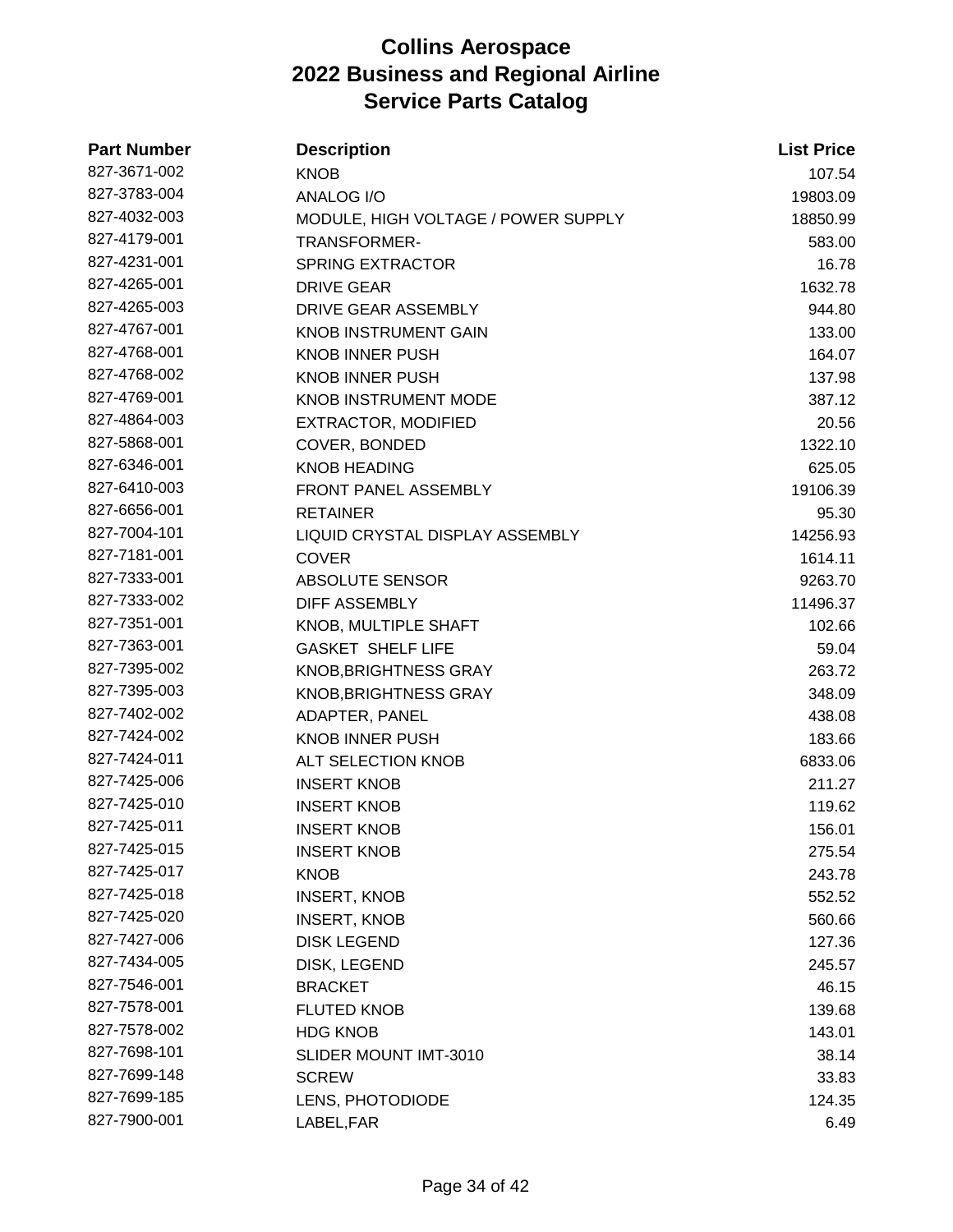| <b>Part Number</b> | <b>Description</b>                 | <b>List Price</b> |
|--------------------|------------------------------------|-------------------|
| 827-8061-001       | <b>DISCONNECT BAR</b>              | 152.62            |
| 827-8064-002       | KNOB, ALTITUDE                     | 155.84            |
| 827-8070-001       | <b>KNOB, COURSE</b>                | 150.42            |
| 827-8071-001       | KNOB, ALT                          | 155.53            |
| 827-8071-003       | KNOB, SPEED                        | 123.63            |
| 827-8072-003       | KNOB, INNER - PUSH                 | 172.13            |
| 827-8073-001       | <b>KNOB</b>                        | 119.50            |
| 827-8073-003       | KNOB, INNER - PUSH                 | 127.32            |
| 827-8092-001       | PLATE, EXTENSION                   | 441.91            |
| 827-8093-002       | KNOB, INNER PUSH - STD             | 243.27            |
| 827-8096-001       | ROTARY KNOB                        | 69.51             |
| 827-8099-001       | ROTARY KNOB                        | 89.13             |
| 827-8437-001       | <b>COVER</b>                       | 457.82            |
| 828-2537-404       | <b>CIRCUIT CARD ASSEMBLY</b>       | 3455.21           |
| 828-2602-006       | <b>PROCESSOR</b>                   | 2551.88           |
| 828-2613-002       | LOW VOLTAGE POWER SUPPLY           | 4806.40           |
| 828-2617-001       | DEFLECTION/VIDEO CONVERTED         | 15540.94          |
| 828-2618-021       | <b>CONTROL ASSEMBLY</b>            | 6910.20           |
| 828-2619-006       | LVPS / IO ASSEMBLY                 | 11417.60          |
| 828-2633-007       | POWER SUPPLY                       | 2267.40           |
| 828-2674-009       | <b>TRANSMITTER</b>                 | 6995.90           |
| 828-2676-008       | <b>RECEIVER</b>                    | 3685.97           |
| 828-2790-002       | <b>PROCESSOR</b>                   | 1831.24           |
| 828-2792-001       | <b>PROCESSOR</b>                   | 1338.40           |
| 828-2879-001       | <b>INTERCONNECT BOARD</b>          | 1818.60           |
| 828-2956-002       | <b>DISPLAY</b>                     | 2410.43           |
| 828-2960-007       | <b>SYNTHESIZER</b>                 | 6008.88           |
| 828-2973-006       | <b>VCO</b>                         | 1695.29           |
| 828-3149-006       | <b>REAR INTERCONNECT</b>           | 2790.13           |
| 828-3171-004       | POWER SUPPLY                       | 4114.12           |
| 828-3179-001       | <b>MODULATOR</b>                   | 1125.50           |
| 828-3220-003       | <b>TILT SENSOR</b>                 | 398.29            |
| 828-3304-002       | <b>MARKER BEACON</b>               | 2043.94           |
| 828-3609-002       | CIRCUIT CARD ASSEMBLY, PROM        | 693.72            |
| 828-3641-002       | <b>VCO BUFFER / SYNTHESIZER</b>    | 1271.62           |
| 828-4134-002       | RIGHT SIDE SELECT BUTTON           | 51.54             |
| 830-7103-004       | <b>Transmitter Module Assembly</b> | 46410.42          |
| 830-7525-001       | <b>WORK SURFACE, MODIFIED</b>      | 523.72            |
| 830-8002-001       | <b>GEARCLUSTER, SPUR - PRSD</b>    | 827.06            |
| 830-8015-001       | <b>CAPACITOR ASSEMBLY</b>          | 494.15            |
| 831-0037-001       | MICROCIRCUIT, MODIFIED             | 26.47             |
| 831-0157-008       | <b>INTEGRATED CIRCUIT</b>          | 40.57             |
| 831-0161-002       | MICROCIRCUIT, MODIFIED             | 40.86             |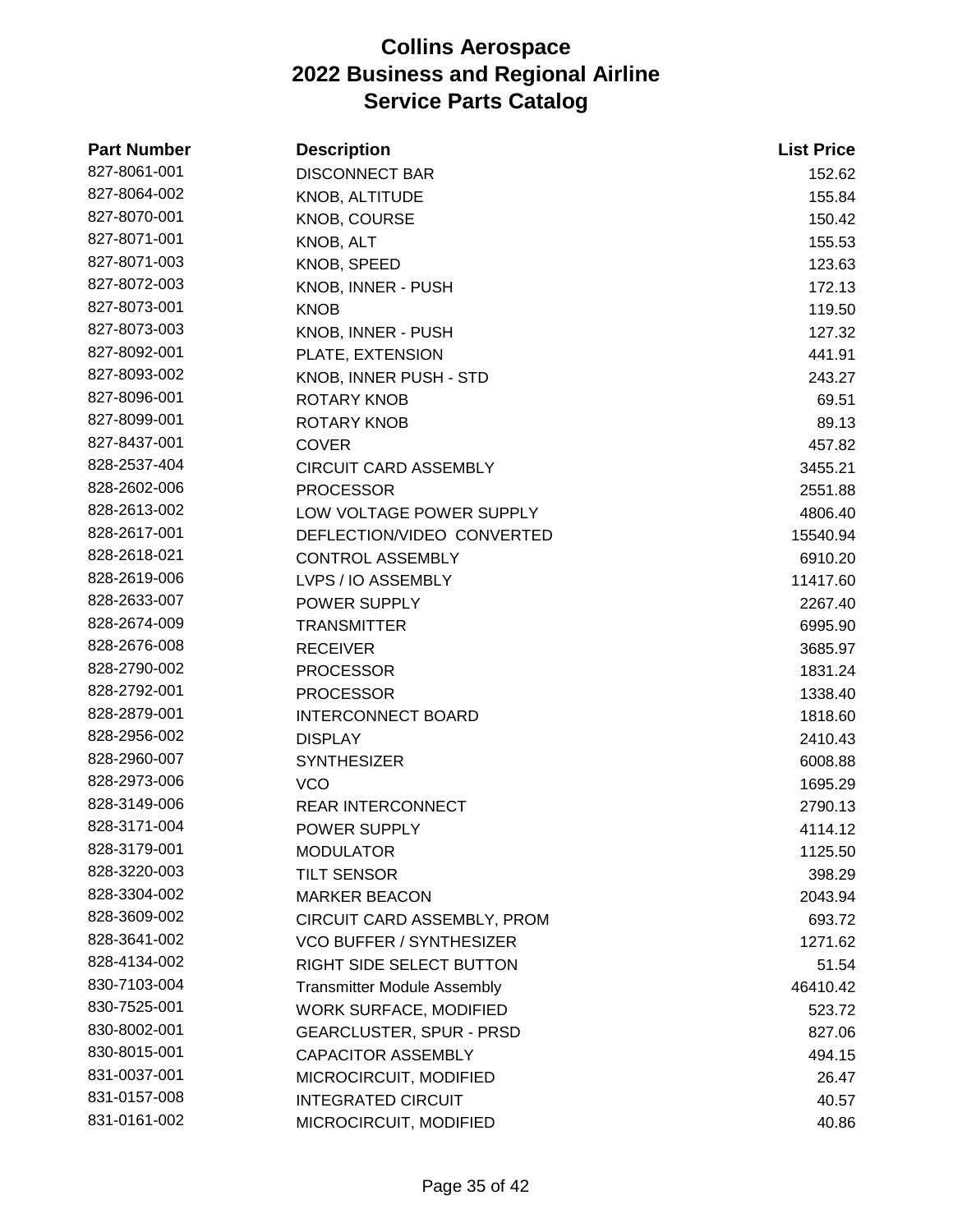| <b>Part Number</b> | <b>Description</b>           | <b>List Price</b> |
|--------------------|------------------------------|-------------------|
| 831-0164-005       | <b>INTEGRATED CIRCUIT</b>    | 49.59             |
| 831-0165-005       | <b>INTEGRATED CIRCUIT</b>    | 49.00             |
| 831-0166-005       | <b>INTEGRATED CIRCUIT</b>    | 69.29             |
| 831-0200-003       | PROM / PAL                   | 86.51             |
| 831-0354-200       | <b>INTEGRATED CIRCUIT</b>    | 63.13             |
| 831-0427-002       | <b>PROM</b>                  | 411.50            |
| 831-4057-001       | <b>IC - MODIFIED</b>         | 94.68             |
| 831-4107-005       | CIRCUIT CARD ASSEMBLY        | 4274.68           |
| 831-5689-006       | PROGRAMMED ASSEMBLY, JTAG    | 17476.10          |
| 831-5693-006       | PROGRAMMED ASSEMBLY, JTAG    | 10445.87          |
| 831-6236-005       | <b>CIRCUIT CARD ASSEMBLY</b> | 4363.08           |
| 831-6290-005       | <b>CIRCUIT CARD ASSEMBLY</b> | 3816.22           |
| 831-6346-006       | PROGRAMMED ASSEMBLY          | 3983.17           |
| 831-6854-002       | <b>MICROCIRCUIT</b>          | 21.03             |
| 831-7289-330       | <b>MICROCIRCUIT</b>          | 508.38            |
| 831-7742-004       | PROGRAMMED ASSEMBLY          | 6048.92           |
| 831-8258-001       | PROGRAMMED ASSEMBLY          | 5045.68           |
| 831-8259-001       | PROGRAMMED ASSEMBLY          | 8101.50           |
| 831-9905-871       | PROGRAMMED ASSEMBLY          | 919.85            |
| 833-1005-070       | <b>RESISTOR, VARIABLE</b>    | 3.94              |
| 833-4004-010       | <b>RESISTOR</b>              | 8.24              |
| 833-4004-970       | <b>RESISTOR</b>              | 7.59              |
| 833-5502-090       | <b>RESISTOR NETWORK</b>      | 7.45              |
| 833-6009-020       | <b>RESISTOR</b>              | 2.35              |
| 833-6009-040       | <b>RESISTOR</b>              | 1.15              |
| 833-6048-590       | <b>RESISTOR</b>              | 2.36              |
| 833-6048-610       | <b>RESISTOR</b>              | 4.39              |
| 833-6049-180       | <b>RESISTOR</b>              | 6.03              |
| 833-6051-400       | <b>RESISTOR</b>              | 4.64              |
| 833-6051-480       | <b>RESISTOR</b>              | 3.02              |
| 833-6100-710       | <b>RESISTOR</b>              | 1.19              |
| 833-6515-010       | <b>RESISTOR</b>              | 3.63              |
| 833-6526-340       | <b>RESISTOR</b>              | 2.42              |
| 833-6626-300       | <b>RESISTOR</b>              | 3.11              |
| 833-6726-340       | <b>RESISTOR</b>              | 2.71              |
| 833-8003-050       | <b>RESISTOR</b>              | 3.34              |
| 833-8007-010       | <b>RESISTOR</b>              | 301.77            |
| 834-0500-030       | <b>CAPACITOR</b>             | 9.69              |
| 834-0500-040       | <b>CAPACITOR</b>             | 7.56              |
| 834-0500-060       | <b>CAPACITOR</b>             | 27.64             |
| 834-0500-130       | <b>CAPACITOR</b>             | 14.78             |
| 834-0502-100       | <b>CAPACITOR</b>             | 6.08              |
| 834-0502-130       | <b>CAPACITOR</b>             | 6.34              |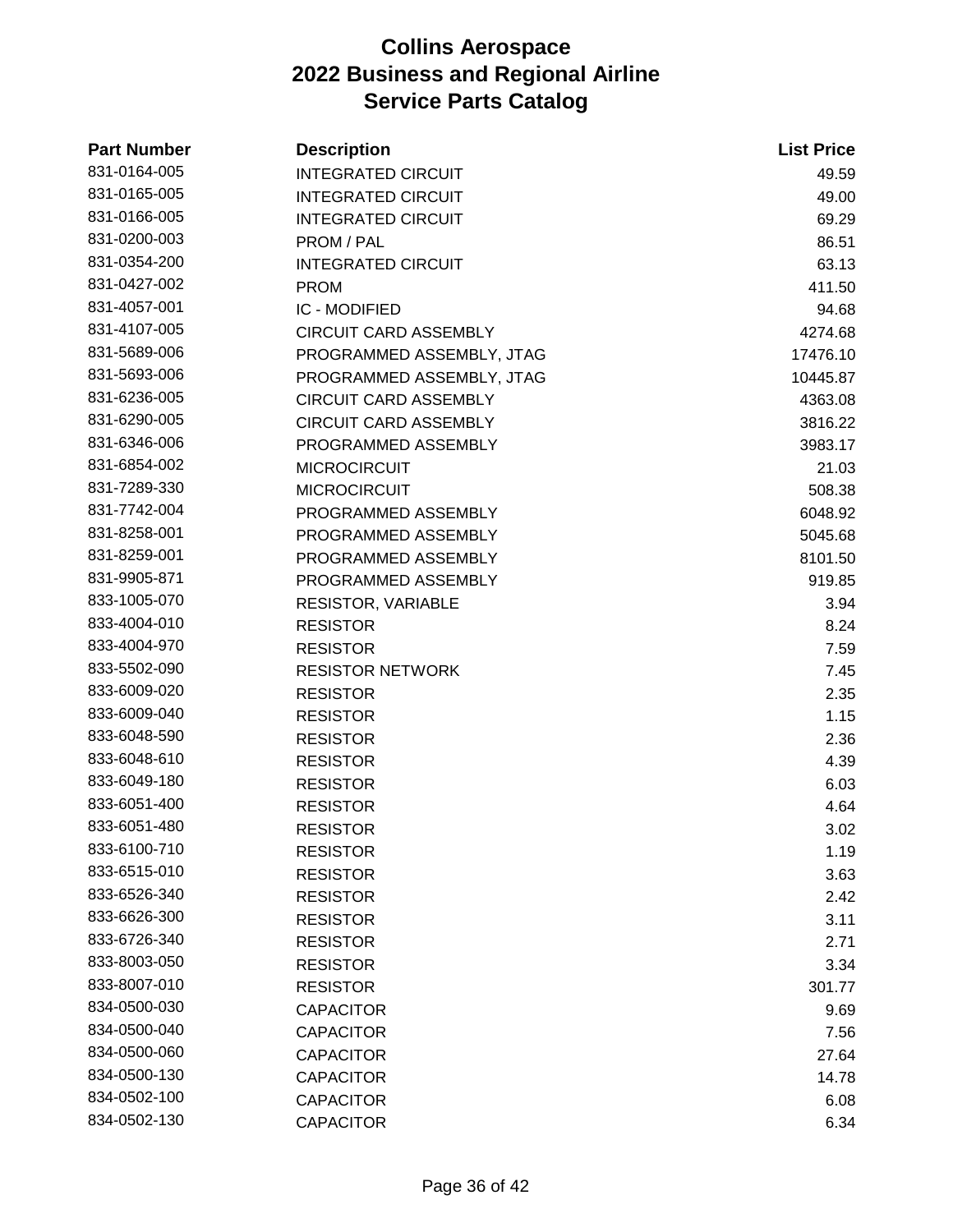| <b>Part Number</b> | <b>Description</b>           | <b>List Price</b> |
|--------------------|------------------------------|-------------------|
| 834-0502-150       | <b>CAPACITOR</b>             | 6.76              |
| 834-0502-160       | <b>CAPACITOR</b>             | 6.21              |
| 834-0502-250       | <b>CAPACITOR</b>             | 7.62              |
| 834-0503-010       | <b>CAPACITOR</b>             | 5.96              |
| 834-0503-020       | <b>CAPACITOR</b>             | 6.22              |
| 834-0511-020       | <b>CAPACITOR</b>             | 10.16             |
| 834-0511-030       | <b>CAPACITOR</b>             | 9.47              |
| 834-0511-050       | <b>CAPACITOR</b>             | 10.12             |
| 834-0511-060       | <b>CAPACITOR</b>             | 10.20             |
| 834-0516-010       | <b>CAPACITOR</b>             | 6.49              |
| 834-0516-020       | <b>CAPACITOR</b>             | 8.20              |
| 834-0516-030       | <b>CAPACITOR</b>             | 7.88              |
| 834-0516-040       | <b>CAPACITOR</b>             | 7.69              |
| 834-0516-050       | <b>CAPACITOR</b>             | 7.85              |
| 834-0524-030       | <b>CAPACITOR</b>             | 175.66            |
| 834-1037-110       | <b>CAPACITOR</b>             | 2.35              |
| 834-1037-150       | <b>CAPACITOR</b>             | 2.35              |
| 834-2008-090       | <b>CAPACITOR</b>             | 2.35              |
| 834-2008-180       | <b>CAPACITOR</b>             | 2.43              |
| 834-2008-230       | <b>CAPACITOR</b>             | 2.45              |
| 834-2009-150       | <b>CAPACITOR</b>             | 167.49            |
| 834-2009-180       | <b>CAPACITOR</b>             | 133.75            |
| 834-2009-190       | <b>CAPACITOR</b>             | 348.89            |
| 834-2009-200       | <b>CAPACITOR</b>             | 75.16             |
| 834-2009-290       | <b>CAPACITOR</b>             | 79.79             |
| 834-2012-390       | <b>CAPACITOR</b>             | 13.76             |
| 834-5005-570       | <b>CAPACITOR</b>             | 2.35              |
| 834-5103-040       | <b>CAPACITOR</b>             | 133.89            |
| 834-5103-060       | <b>CAPACITOR</b>             | 115.70            |
| 834-6156-130       | DIODE, PIN                   | 89.57             |
| 834-7005-010       | <b>CAPACITOR</b>             | 28.12             |
| 835-0001-010       | <b>OPTICAL SWITCH</b>        | 200.18            |
| 835-0007-010       | <b>SEMICONDUCTOR</b>         | 48.91             |
| 835-0032-020       | IC. LINEAR                   | 4.36              |
| 835-0050-040       | SINGLE OUTPUT STD RGLTR      | 4.24              |
| 835-0066-070       | OPERATIONAL AMPLIFIER        | 18.02             |
| 835-0189-020       | LINEAR, TEMP SENSOR          | 43.19             |
| 835-0311-010       | <b>AMPLIFIER</b>             | 30.58             |
| 835-0362-010       | RF / MMIC, AMPLIFIER         | 20.76             |
| 835-0507-020       | IC. LINEAR                   | 13.19             |
| 835-0514-012       | <b>SWITCHING REGULATOR</b>   | 89.65             |
| 835-0579-030       | <b>OPERATIONAL AMPLIFIER</b> | 6.77              |
| 835-1648-020       | IC. LINEAR                   | 20.96             |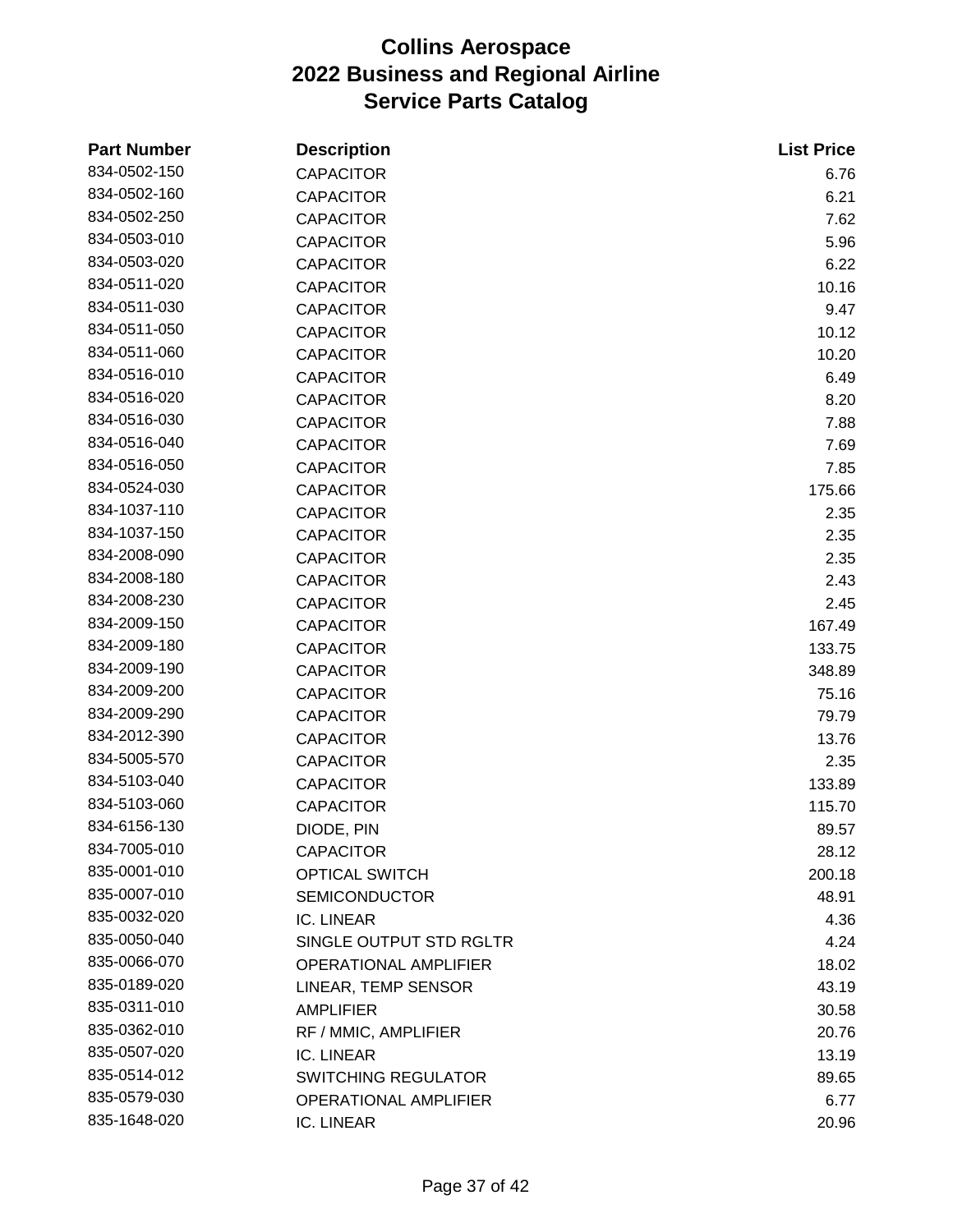| <b>Part Number</b> | <b>Description</b>                      | <b>List Price</b> |
|--------------------|-----------------------------------------|-------------------|
| 835-1656-010       | SUPERVISORY CIRCUIT                     | 4.68              |
| 835-1722-010       | A/D CONVERTER                           | 120.95            |
| 835-2010-050       | IC, SUPERVISORY CIRCUITS                | 44.94             |
| 835-3702-010       | <b>INTEGRATED CIRCUIT</b>               | 3.65              |
| 835-4506-020       | IC, DIGITAL LOGIC                       | 26.58             |
| 835-4507-050       | <b>MICROCIRCUIT</b>                     | 5.84              |
| 835-4509-050       | <b>MICROCIRCUIT</b>                     | 2.35              |
| 835-4559-010       | FLIP - FLOP                             | 1.86              |
| 835-5861-010       | <b>DIGITAL LOGIC</b>                    | 4.10              |
| 836-0005-010       | ELECTROLUMINESCENT LAMP                 | 407.39            |
| 836-0005-050       | ELECTROLUMINESCENT LAMP                 | 764.16            |
| 836-1002-070       | LAMP, ELECTROLUMINESCENT                | 492.48            |
| 836-2387-010       | <b>LAMP</b>                             | 1183.10           |
| 836-7043-002       | LIGHT PANEL, INCANDESCENT               | 2146.48           |
| 836-7086-002       | PANEL, KEYBOARD - GRAY                  | 20842.43          |
| 836-7152-001       | PANEL, INDICATOR                        | 12155.82          |
| 837-0009-030       | <b>PUSHBUTTON SWITCH</b>                | 22.91             |
| 837-1000-270       | <b>SWITCH, TOGGLE</b>                   | 21.92             |
| 837-1000-280       | SWITCH, TOGGLE                          | 43.64             |
| 837-2002-290       | <b>SWITCH, ROTARY</b>                   | 283.15            |
| 837-2002-350       | SWITCH, ROTARY                          | 320.26            |
| 837-2002-360       | SWITCH, ROTARY                          | 334.93            |
| 837-2002-370       | <b>SWITCH, ROTARY</b>                   | 559.56            |
| 837-2002-430       | <b>SWITCH, ROTARY</b>                   | 482.74            |
| 837-2003-010       | SWITCH, ROTARY                          | 446.38            |
| 837-2006-010       | SWITCH, ROTARY ENCODER                  | 949.64            |
| 837-2014-010       | SWITCH, OPTICAL ENCODER                 | 979.26            |
| 837-2014-030       | SWITCH, OPTICAL ENCODER                 | 2084.57           |
| 838-7007-010       | <b>LABEL - SHELF LIFE</b>               | 56.21             |
| 838-7007-020       | HANDLING CAUTION / SHELF LIFE           | 14.00             |
| 838-7007-030       | <b>LABEL CAUTION / SHELF LIFE</b>       | 52.34             |
| 838-7007-040       | <b>LABEL CAUTION / SHELF LIFE</b>       | 66.01             |
| 838-7013-010       | LABEL, PRESSURE SENSITIVE               | 11.83             |
| 838-7014-010       | <b>SERVO LABEL</b>                      | 52.04             |
| 838-7014-030       | LABEL                                   | 63.40             |
| 838-7037-010       | <b>TAG</b>                              | 2.80              |
| 840-8005-012       | <b>HIGH VOLTAGE MULTIPLIER ASSEMBLY</b> | 576.24            |
| 840-8010-010       | <b>BATTERY</b>                          | 190.74            |
| 841-0001-040       | <b>GASKET</b>                           | 71.07             |
| 841-0001-070       | <b>GASKET</b>                           | 13.58             |
| 841-0001-080       | <b>GASKET</b>                           | 23.76             |
| 841-1001-020       | <b>GASKET</b>                           | 21.43             |
| 841-1001-060       | <b>GASKET</b>                           | 27.58             |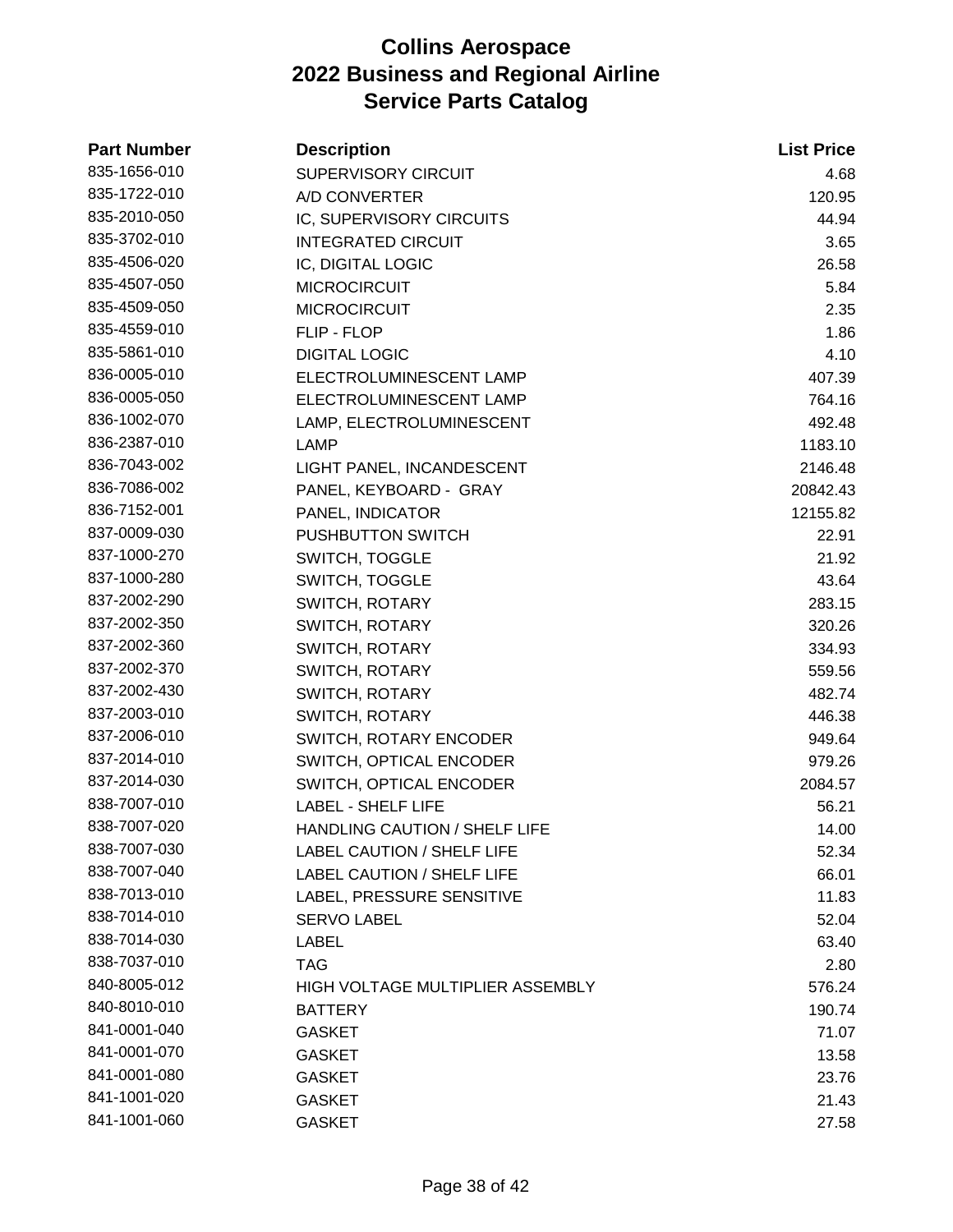| <b>Part Number</b> | <b>Description</b>               | <b>List Price</b> |
|--------------------|----------------------------------|-------------------|
| 841-2003-010       | TUBING, SILICONE                 | 17.02             |
| 841-7007-010       | EXTRACTOR, CARD                  | 12.55             |
| 841-7018-030       | DUST, CAP                        | 37.15             |
| 841-7018-040       | DUST, CAP                        | 35.28             |
| 843-0007-020       | <b>TRANSISTOR</b>                | 5.31              |
| 843-0021-010       | <b>TRANSISTOR</b>                | 4.79              |
| 843-0023-030       | <b>TRANSISTOR</b>                | 1230.60           |
| 843-5000-020       | <b>TRANSISTOR</b>                | 92.63             |
| 843-5001-010       | <b>TRANSISTOR</b>                | 99.68             |
| 843-5001-020       | <b>TRANSISTOR</b>                | 55.38             |
| 843-5008-010       | <b>TRANSISTOR</b>                | 305.94            |
| 843-5011-020       | <b>TRANSISTOR</b>                | 25.39             |
| 843-7007-020       | <b>TRANSISTOR</b>                | 8.78              |
| 843-7013-010       | <b>TRANSISTOR</b>                | 15.23             |
| 843-7043-040       | <b>TRANSISTOR</b>                | 9.42              |
| 843-9005-020       | <b>INSULATOR</b>                 | 4.59              |
| 843-9128-010       | <b>TRANSISTOR</b>                | 3.87              |
| 844-0067-030       | <b>DIODE</b>                     | 128.28            |
| 844-0116-030       | <b>DIODE</b>                     | 74.11             |
| 844-0134-010       | <b>DIODE</b>                     | 4.11              |
| 845-3002-010       | <b>BEARING, BALL</b>             | 748.78            |
| 845-3007-010       | <b>BEARING</b>                   | 887.91            |
| 846-5002-020       | <b>STUD</b>                      | 10.53             |
| 846-5007-010       | COUPLING, DISCONNECT             | 265.21            |
| 846-5007-020       | COUPLING, DISCONNECT             | 280.73            |
| 846-5024-010       | EYELET, TURNLOCK FASTENER        | 2.33              |
| 849-0523-010       | <b>FILTER</b>                    | 243.13            |
| 849-0532-020       | <b>CRYSTAL FILTER</b>            | 117.26            |
| 849-0548-010       | <b>CRYSTAL FILTER</b>            | 192.92            |
| 850-0049-030       | <b>RF MICROWAVE MIXER</b>        | 49.44             |
| 850-1051-130       | <b>OSCILLATOR, HCMOS</b>         | 88.80             |
| 850-4010-020       | <b>ISOLATOR, RADIO FREQUENCY</b> | 436.55            |
| 851-0002-010       | <b>BLOWER, FAN</b>               | 3175.38           |
| 851-0006-050       | <b>FINGER GUARD</b>              | 4.24              |
| 851-4003-040       | MOTOR, TACHOMETER                | 1400.00           |
| 851-7000-020       | DC MOTOR                         | 1473.23           |
| 852-1003-040       | SHIELDING BLOCK, FERRITE         | 4.13              |
| 852-1003-050       | SHIELDING BLOCK, FERRITE         | 8.27              |
| 852-6007-020       | <b>TRANSFORMER, POWER</b>        | 547.64            |
| 852-6016-010       | <b>TRANSFORMER</b>               | 229.87            |
| 852-6016-020       | <b>TRANSFORMER</b>               | 188.49            |
| 853-0023-070       | <b>TRANSFORMER</b>               | 272.51            |
| 853-6039-010       | <b>TRANSFORMER</b>               | 45.90             |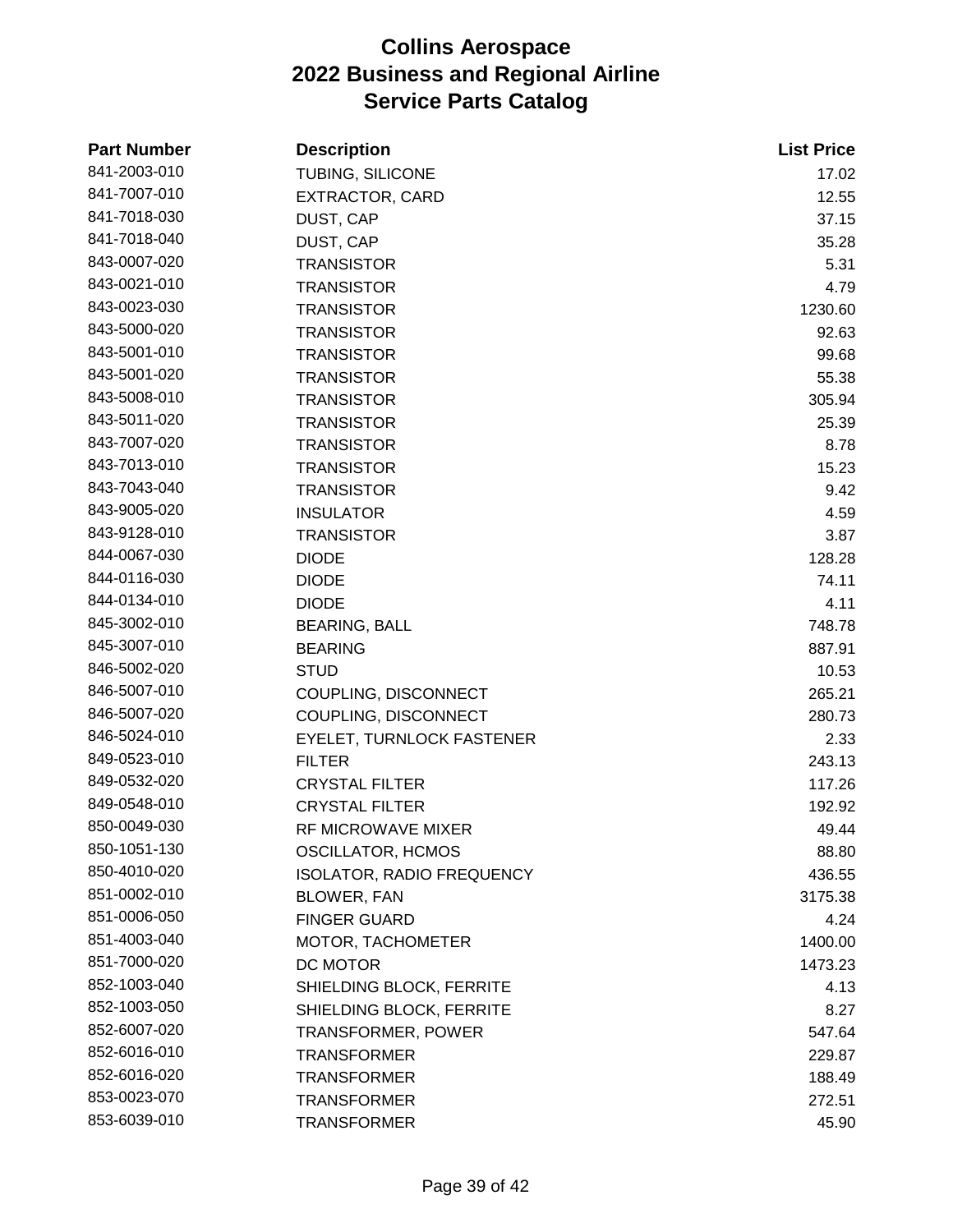| <b>Part Number</b> | <b>Description</b>                     | <b>List Price</b> |
|--------------------|----------------------------------------|-------------------|
| 857-0002-010       | <b>CONNECTOR</b>                       | 168.93            |
| 857-1511-010       | CONNECTOR, PLUG                        | 479.21            |
| 859-3477-020       | <b>CONNECTOR</b>                       | 4683.29           |
| 859-5511-200       | CONNECTOR, RECEPTACLE                  | 25.62             |
| 859-6604-080       | <b>STRAIN RELIEF</b>                   | 146.93            |
| 859-6604-110       | <b>CONNECTOR STRAIN RELIEF ADAPTER</b> | 63.53             |
| 859-6619-160       | CONNECTOR ACCESS, STRAIN RELIEF        | 154.14            |
| 860-0026-010       | SOCKET, DIP                            | 18.64             |
| 860-0514-010       | SHUNT, DIP                             | 3.90              |
| 860-2509-010       | JACK, TIP                              | 3.69              |
| 910356             | <b>CABLE ASSEMBLY</b>                  | 1102.78           |
| 912-2846-000       | <b>CAPACITOR</b>                       | 9.28              |
| 912-3882-000       | <b>CAPACITOR</b>                       | 6.20              |
| 912-3897-000       | <b>CAPACITOR</b>                       | 12.59             |
| 912-4141-010       | <b>CAPACITOR</b>                       | 26.82             |
| 912-4141-100       | <b>CAPACITOR</b>                       | 24.42             |
| 913-0155-010       | <b>CAPACITOR</b>                       | 10.44             |
| 913-0865-620       | <b>CAPACITOR</b>                       | 3.86              |
| 913-0866-760       | <b>CAPACITOR</b>                       | 2.35              |
| 913-1098-160       | <b>CAPACITOR</b>                       | 1.16              |
| 913-1298-050       | <b>CAPACITOR</b>                       | 11.29             |
| 913-3117-060       | <b>CAPACITOR</b>                       | 2.37              |
| 913-3279-270       | <b>CAPACITOR</b>                       | 2.79              |
| 913-3279-800       | <b>CAPACITOR</b>                       | 9.35              |
| 913-3281-040       | <b>CAPACITOR</b>                       | 2.32              |
| 913-3306-070       | <b>CAPACITOR</b>                       | 2.37              |
| 913-3325-040       | <b>CAPACITOR</b>                       | 8.49              |
| 913-3325-050       | <b>CAPACITOR</b>                       | 3.32              |
| 913-3325-250       | <b>CAPACITOR</b>                       | 4.60              |
| 913-3325-270       | CAPACITOR                              | 3.88              |
| 913-3325-310       | <b>CAPACITOR</b>                       | 3.90              |
| 913-3325-420       | <b>CAPACITOR</b>                       | 3.19              |
| 913-3325-470       | <b>CAPACITOR</b>                       | 3.93              |
| 913-3325-510       | <b>CAPACITOR</b>                       | 3.89              |
| 913-3325-750       | <b>CAPACITOR</b>                       | 7.68              |
| 913-3325-780       | <b>CAPACITOR</b>                       | 6.36              |
| 913-3663-010       | <b>CAPACITOR</b>                       | 34.89             |
| 913-3665-430       | <b>CAPACITOR</b>                       | 12.36             |
| 913-3665-710       | <b>CAPACITOR</b>                       | 15.50             |
| 913-3665-990       | <b>CAPACITOR</b>                       | 126.99            |
| 913-3683-290       | <b>CAPACITOR</b>                       | 2.28              |
| 913-4002-000       | <b>CAPACITOR</b>                       | 1.23              |
| 913-4006-000       | <b>CAPACITOR</b>                       | 2.37              |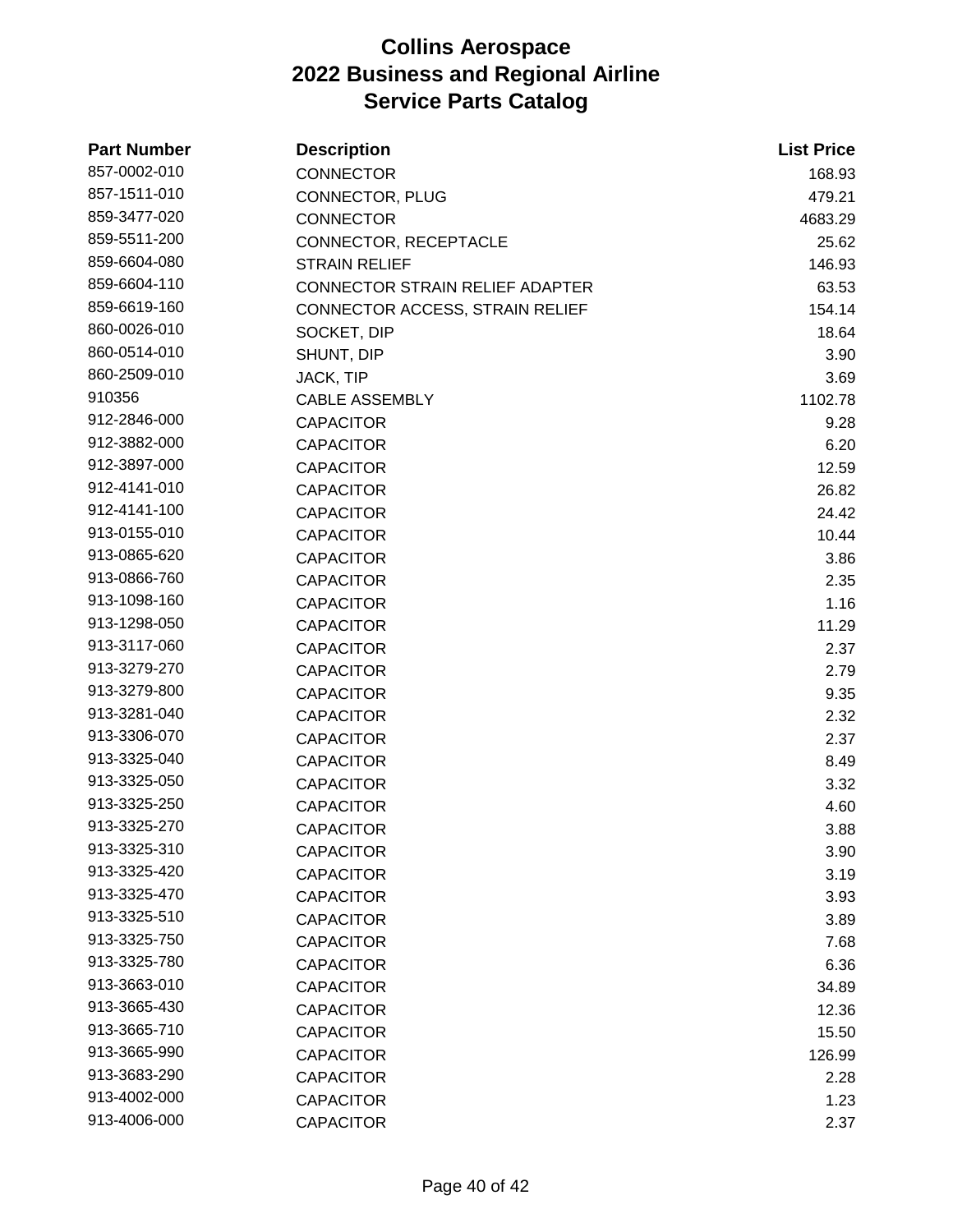| <b>Part Number</b> | <b>Description</b>         | <b>List Price</b> |
|--------------------|----------------------------|-------------------|
| 913-4014-000       | <b>CAPACITOR</b>           | 2.17              |
| 913-4778-000       | <b>CAPACITOR</b>           | 2.53              |
| 913-4780-000       | <b>CAPACITOR</b>           | 4.34              |
| 913-5019-070       | <b>CAPACITOR</b>           | 2.32              |
| 913-5019-160       | <b>CAPACITOR</b>           | 2.27              |
| 913-5019-200       | <b>CAPACITOR</b>           | 2.37              |
| 913-5019-280       | <b>CAPACITOR</b>           | 2.40              |
| 913-5019-320       | <b>CAPACITOR</b>           | 1.21              |
| 913-5019-340       | <b>CAPACITOR</b>           | 2.44              |
| 913-5019-360       | <b>CAPACITOR</b>           | 1.41              |
| 913-5019-370       | <b>CAPACITOR</b>           | 1.39              |
| 913-5019-440       | <b>CAPACITOR</b>           | 2.37              |
| 913-5019-500       | <b>CAPACITOR</b>           | 4.74              |
| 913-5019-520       | <b>CAPACITOR</b>           | 3.82              |
| 913-5019-540       | <b>CAPACITOR</b>           | 5.42              |
| 913-5019-560       | <b>CAPACITOR</b>           | 3.40              |
| 913-5019-660       | <b>CAPACITOR</b>           | 1.18              |
| 913-5019-720       | <b>CAPACITOR</b>           | 2.31              |
| 913-5019-840       | <b>CAPACITOR</b>           | 3.35              |
| 913-9008-770       | <b>CAPACITOR</b>           | 5.84              |
| 913-9008-800       | <b>CAPACITOR</b>           | 4.58              |
| 914-0677-480       | <b>CAPACITOR</b>           | 4.14              |
| 914-3098-540       | <b>CAPACITOR</b>           | 20.44             |
| 914-3502-210       | <b>CAPACITOR</b>           | 24.07             |
| 914-3503-390       | <b>CAPACITOR</b>           | 3.72              |
| 917-0501-020       | CAPACITOR, VARIABLE        | 26.62             |
| 917-0501-060       | CAPACITOR, VARIABLE        | 38.12             |
| 917-0501-120       | CAPACITOR, VARIABLE        | 25.32             |
| 917-1222-000       | CAPACITOR, VARIABLE        | 56.56             |
| 922-6169-020       | <b>DIODE</b>               | 73.22             |
| 922-6173-010       | <b>DIODE</b>               | 103.09            |
| 92460-158          | LAMP, ANNUNCIATOR ASSEMBLY | 13.77             |
| 92460-165          | LAMP, INCANDESCENT         | 17.93             |
| 92460-174          | LED, RED/GREEN             | 3.27              |
| 92825-152          | WASHER                     | 2.32              |
| 930121-5           | <b>CABLE ASSEMBLY</b>      | 887.31            |
| 930121-7           | <b>CABLE ASSEMBLY</b>      | 1127.26           |
| 930414-100-1       | <b>CABLE ASSEMBLY</b>      | 869.37            |
| 930414-100-3       | <b>CABLE ASSEMBLY</b>      | 1527.21           |
| 931407-100-1       | <b>CABLE ASSEMBLY</b>      | 2125.57           |
| 933-0371-020       | <b>CAPACITOR</b>           | 173.78            |
| 933-1081-250       | <b>CAPACITOR</b>           | 152.40            |
| 974-1065-100       | <b>RELAY</b>               | 171.97            |